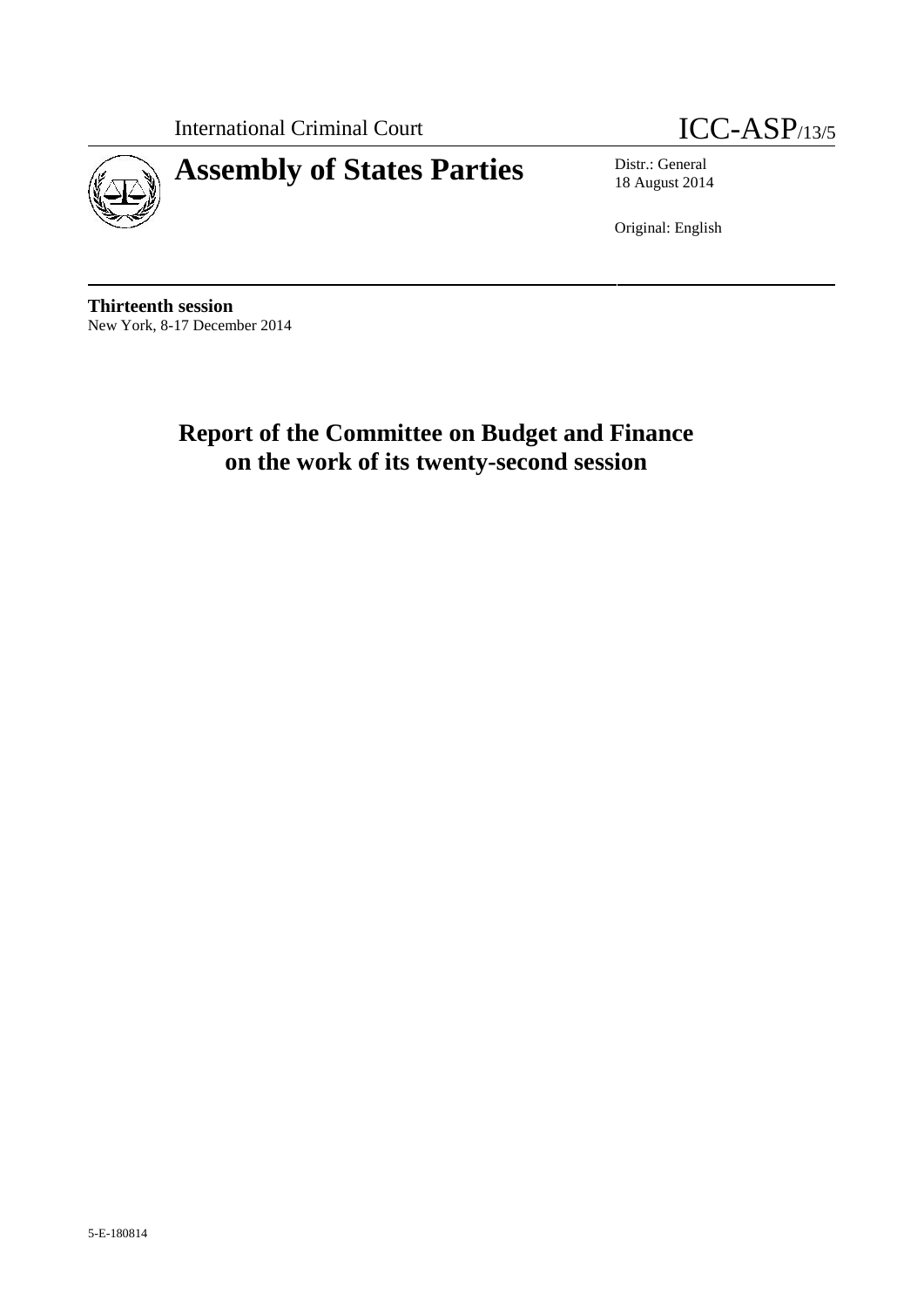|     | Contents        |                                                                                     | Paragraphs | Page |
|-----|-----------------|-------------------------------------------------------------------------------------|------------|------|
| I.  |                 |                                                                                     | $1 - 7$    | 4    |
|     | A.              | Opening of the session and adoption of the agenda and organization of work          | $1 - 2$    | 4    |
|     | <b>B.</b>       |                                                                                     | $3-6$      | 4    |
|     | C.              |                                                                                     | 7          | 5    |
| II. |                 | Consideration of issues on the agenda of the Committee at its twenty-second session | $8 - 105$  | 5    |
|     | A.              |                                                                                     | $8 - 31$   | 5    |
|     |                 | 1.                                                                                  | $8-9$      | 5    |
|     |                 | 2.                                                                                  | 10         | 6    |
|     |                 | 3.                                                                                  | $11 - 15$  | 6    |
|     |                 | 4.                                                                                  | $16-21$    | 7    |
|     |                 | 5.                                                                                  | 22         | 7    |
|     |                 | 6.                                                                                  | 23         | 8    |
|     |                 | 7.                                                                                  | $24 - 25$  | 8    |
|     |                 | 8.                                                                                  | 26         | 8    |
|     |                 | 9.                                                                                  | 27-31      | 8    |
|     | <b>B.</b>       |                                                                                     | 32-37      | 9    |
|     |                 | 1.                                                                                  | 32-33      | 9    |
|     |                 | Office of Internal Audit<br>2.                                                      | 34-37      | 9    |
|     | $\mathcal{C}$ . |                                                                                     | 38-50      | 10   |
|     |                 | 1.                                                                                  | 38-42      | 10   |
|     |                 | 2.                                                                                  | 43-47      | 10   |
|     |                 | Declaration of assets for procurement and permanent premises staff, and anti-<br>3. | 48         | 11   |
|     |                 | 4.                                                                                  | 49-50      | 11   |
|     |                 |                                                                                     | 51-69      | 11   |
|     |                 | 1.                                                                                  | 52-55      | 11   |
|     |                 | 2.<br>General temporary assistance (GTA) and review of framework for appointments   | 56-58      | 12   |
|     |                 | 3.                                                                                  | 59         | 12   |
|     |                 | 4.                                                                                  | 60         | 12   |
|     |                 | 5.<br>Managerial accountability and staff performance appraisal system              | 61-66      | 13   |
|     |                 | 6.                                                                                  | 67-68      | 13   |
|     |                 | 7.                                                                                  | 69         | 14   |
|     | Е.              |                                                                                     | 70-77      | 14   |
|     |                 |                                                                                     | 75-77      | 14   |
|     | F.              |                                                                                     | 78-101     | 15   |
|     |                 | 1.                                                                                  | 78         | 15   |
|     |                 | 2.                                                                                  | 79         | 15   |
|     |                 | 3.                                                                                  | 80-81      | 15   |

and the state of the state of the state of the state of the state of the state of the state of the state of the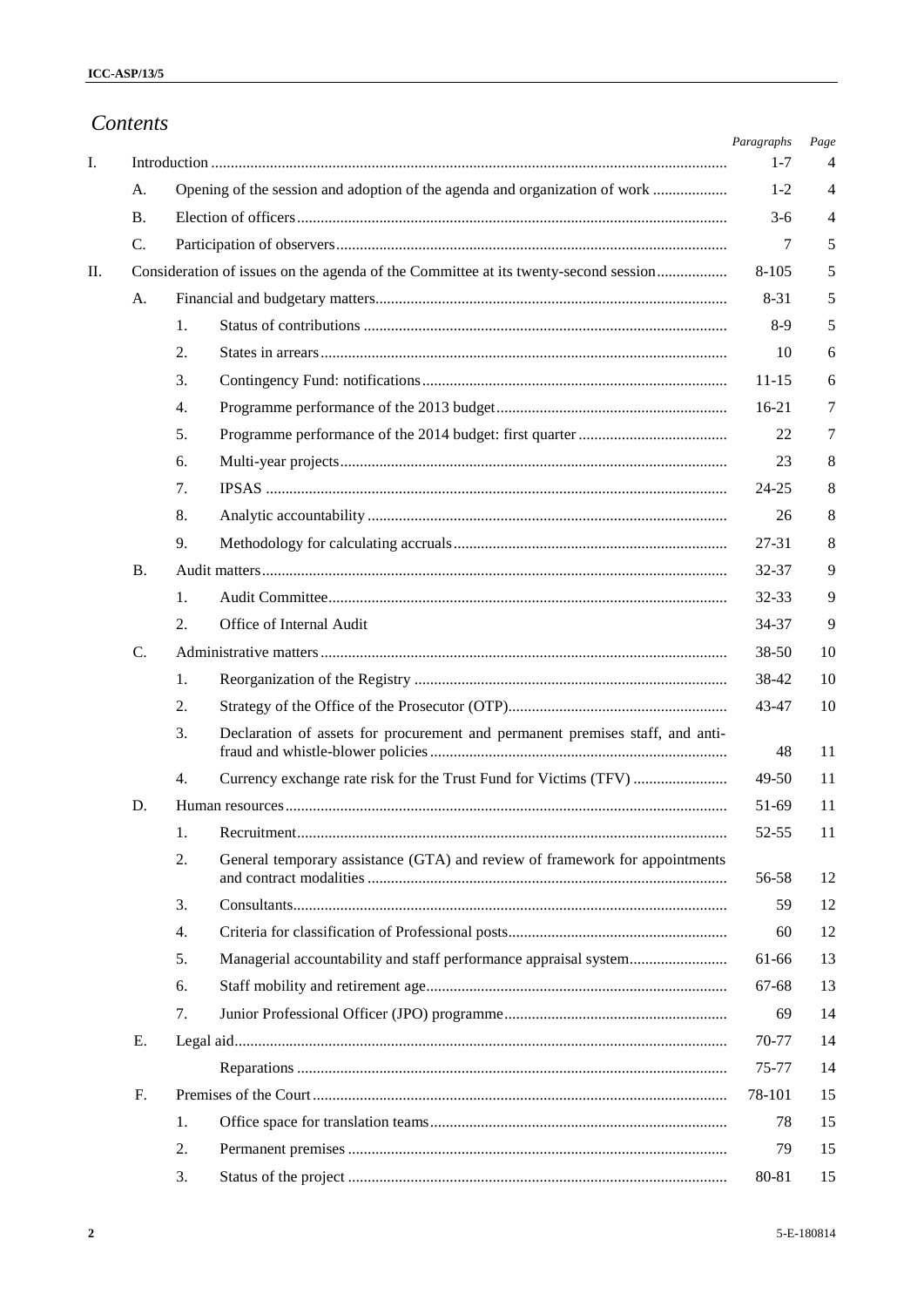|           | 4. |     | 82      | 15 |
|-----------|----|-----|---------|----|
|           | 5. |     | 83-86   | 16 |
|           | 6. |     | 87-90   | 16 |
|           |    | (a) | 89      | 16 |
|           |    | (b) | 90      | 17 |
|           | 7. |     | 91-101  | 17 |
|           |    | (a) | 91-92   | 17 |
|           |    | (b) | 93-96   | 17 |
|           |    | (c) | 97-101  | 18 |
| G.        |    |     | 102-105 | 19 |
|           | 1. |     | 102-103 | 19 |
|           | 2. |     | 104     | 19 |
|           | 3. |     | 105     | 19 |
| Annex I   |    |     |         | 20 |
| Annex II  |    |     |         | 23 |
| Annex III |    |     |         | 39 |
| Annex IV  |    |     |         | 40 |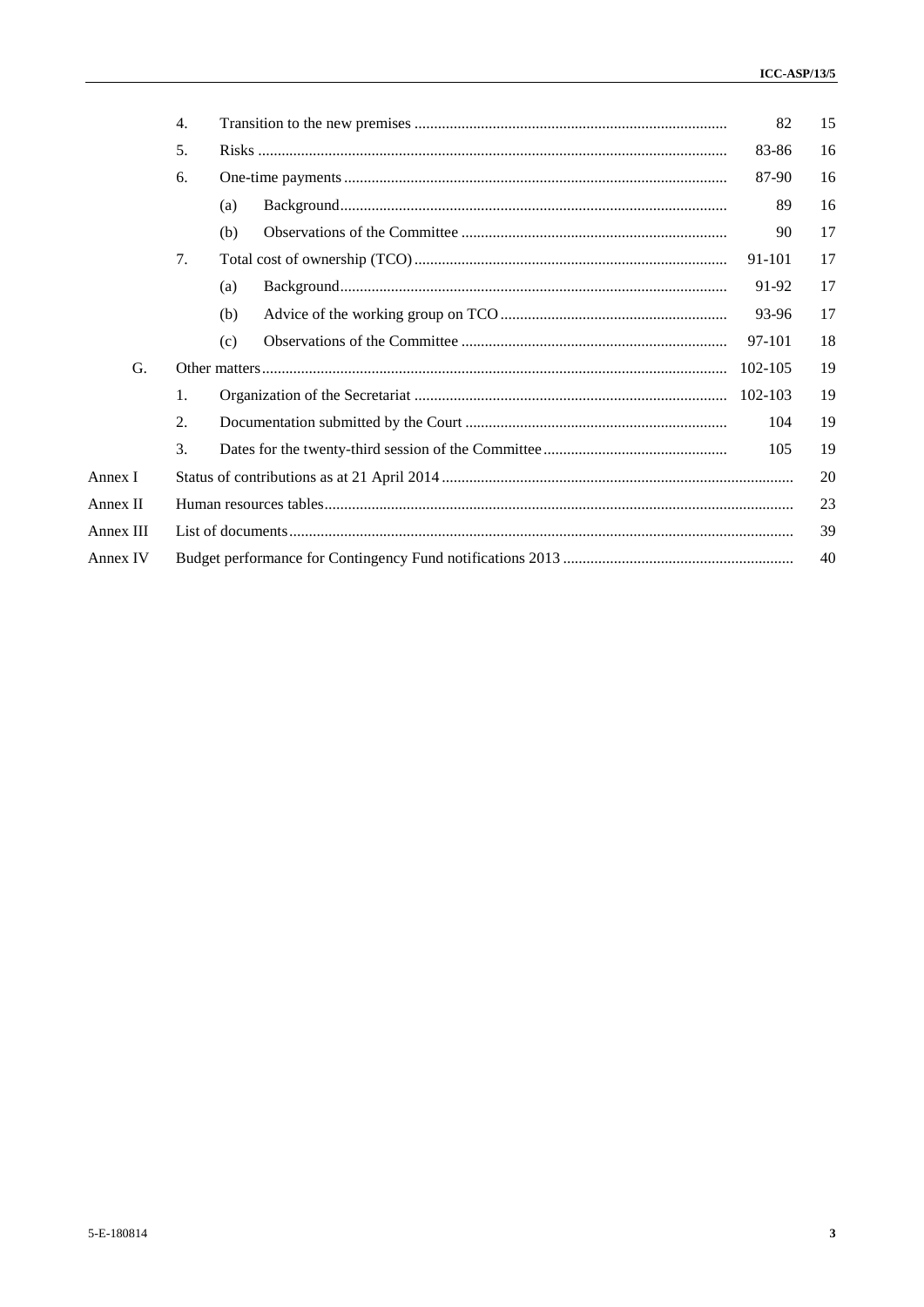## **I. Introduction**

### **A. Opening of the session, adoption of the agenda and organization of work**

1. The twenty-second session of the Committee on Budget and Finance ("the Committee"), comprising ten meetings, was held at the seat of the International Criminal Court ("the Court") in The Hague, from 28 April to 2 May 2014. The President of the Court, Mr. Sang-Hyun Song, delivered welcoming remarks in the session.

2. For the twenty-second session, the Committee was convened in accordance with the decision of the Assembly of States Parties ("the Assembly") taken at the  $12<sup>th</sup>$  plenary meeting of its twelfth session on 27 November 2013.

## **B. Election of officers**

3. For the twenty-second and twenty-third sessions, the Committee elected Mrs. Carolina María Fernández Opazo (Mexico) as Chairperson, and elected Mr. Gerd Saupe (Germany) as Vice-Chairperson by consensus, in accordance with rule 10 of its Rules of Procedure and following the practice of the yearly rotation of the Vice-Chairperson. The Committee expressed its appreciation to the previous Chairperson, Mr. Gilles Finkelstein (France), and the previous Vice-Chairperson, Ms. Mónica Sánchez (Ecuador), for their dedicated work. In accordance with rule 13, the Committee appointed Mr. Hugh Adsett (Canada) as Rapporteur.

4. The Secretariat of the Assembly of States Parties ("the Secretariat") provided the substantive servicing for the Committee, and the Executive Secretary to the Committee, Mr. Fakhri Dajani, acted as Secretary of the Committee.

- 5. At its first meeting, the Committee adopted the following agenda (CBF/22/1/Rev.1):
	- 1) Opening of the session, adoption of the agenda and organization of work
	- 2) Election of officers
	- 3) Participation of observers
	- 4) Financial and budgetary matters
		- (a) Status of contributions
		- (b) States in arrears
		- (c) Cash balance and investment of liquid funds
		- (d) Contingency Fund: notifications
		- (e) Programme performance of the 2013 budget
		- (f) Programme performance of the 2014 budget: first quarter
		- (g) Methodology for calculating accrued liabilities
	- 5) Audit matters
		- (a) Preliminary audit plan for 2015, and activities for 2013
		- (b) Audit Committee
	- 6) Administrative matters
		- (a) Efficiency measures
		- (b) Analytic accountability
		- (c) Reorganization of the Registry
		- (d) New strategy of the Office of the Prosecutor (OTP)
		- (e) IPSAS
		- (f) Procurement:
			- Declaration of assets for procurement and permanent premises staff, and anti-fraud and whistle-blower policies
		- (g) Currency exchange rate risk for the Trust Fund for Victims (TFV)
	- 7) Human resources
		- (a) Proposal of the Court on rewarding staff for their performance
		- (b) Criteria for classification of Professional posts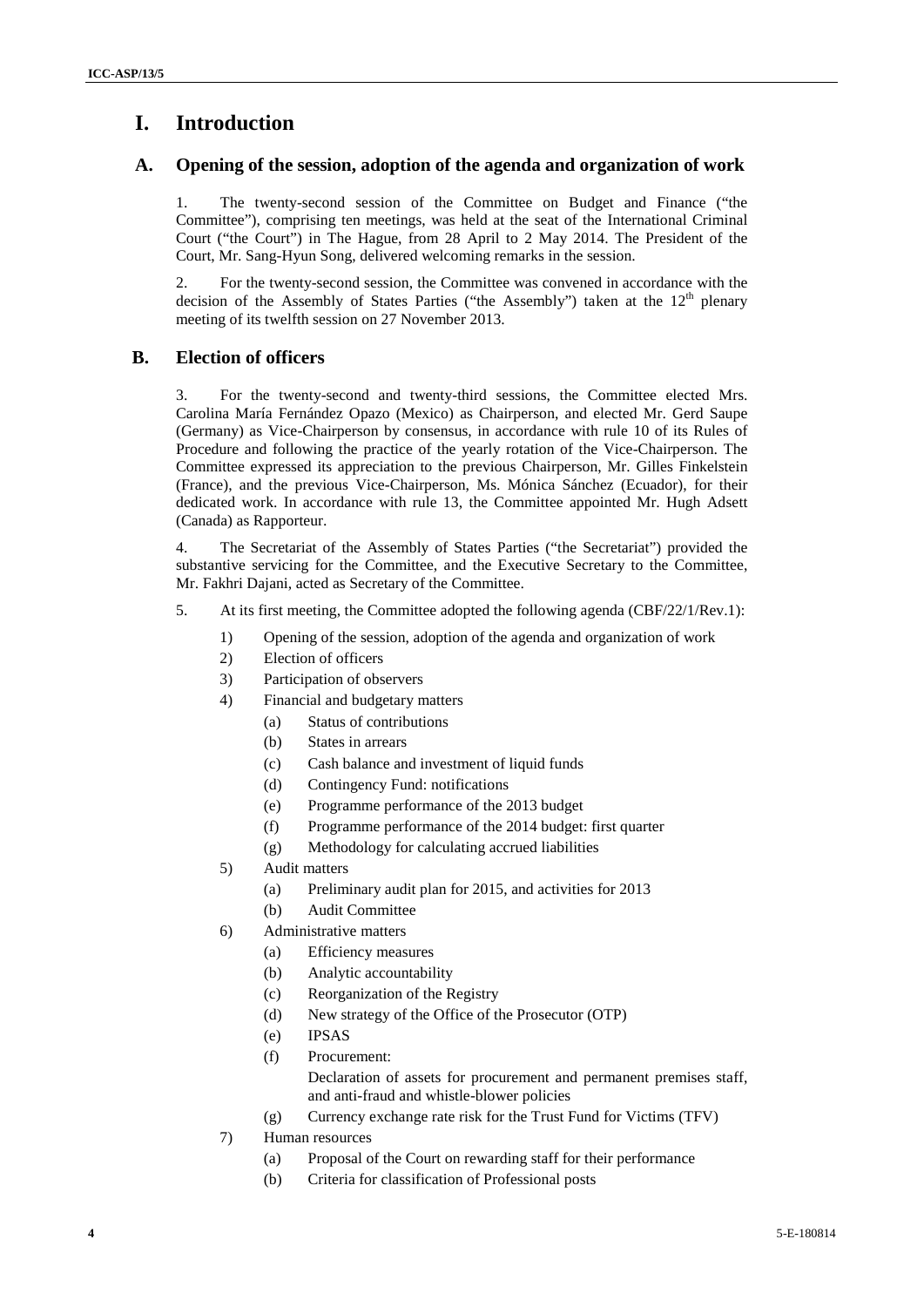- (c) Recruitment
- (d) Approved and non-approved general temporary assistance (GTA)
- (e) Consultants
- (f) Staff performance appraisal system
- (g) Retirement age
- 8) Legal aid
	- (a) Registry's quarterly progress report
	- (b) Identifying common themes in various judgments
	- (c) Reparations
- 9) Premises of the Court
	- (a) Interim premises
	- (b) Permanent premises
		- (i) Transition programme
			- Multi-year project
			- (ii) One-time payments
- 10) Other matters
- 6. The following members attended the twenty-second session of the Committee:
	- 1) Hugh Adsett (Canada)
	- 2) David Banyanka (Burundi)
	- 3) Carolina María Fernández Opazo (Mexico)
	- 4) Gilles Finkelstein (France)
	- 5) Fawzi A. Gharaibeh (Jordan)
	- 6) Samuel P.O. Itam (Sierra Leone)
	- 7) Juhani Lemmik (Estonia)
	- 8) Mónica Sánchez (Ecuador)
	- 9) Gerd Saupe (Germany)
	- 10) Elena Sopková (Slovakia)
	- 11) Masatoshi Sugiura (Japan)

#### **C. Participation of observers**

7. The following Major Programmes of the Court were invited to participate in the meetings of the Committee to introduce the reports: the Presidency, the Office of the Prosecutor, the Registry and the Trust Fund for Victims. Furthermore, the Chairman of the Oversight Committee on Permanent Premises ("Oversight Committee") Mr. Roberto Bellelli made a presentation to the Committee. The Committee expressed its appreciation for the presentation. The Committee also accepted the request of the Coalition for the International Criminal Court, and the representatives of the Staff Union Council to make a presentation to the Committee. The Committee expressed its appreciation for the presentations.

## **II. Consideration of issues on the agenda of the Committee at its twenty-second session**

#### **A. Financial and budgetary matters**

### **1. Status of contributions**

8. The Committee reviewed the status of contributions as at 22 April 2014 (annex I) and noted that the outstanding contributions from previous years stood at  $\epsilon$ 6,604,262, an increase of €6,113,182 over 2013. The Committee was concerned that the outstanding contributions of two States Parties alone amounted to €6,164,273. **The Committee recommended that the Court continue to engage with the embassies of the two States Parties concerned to encourage early payment of the outstanding contributions.**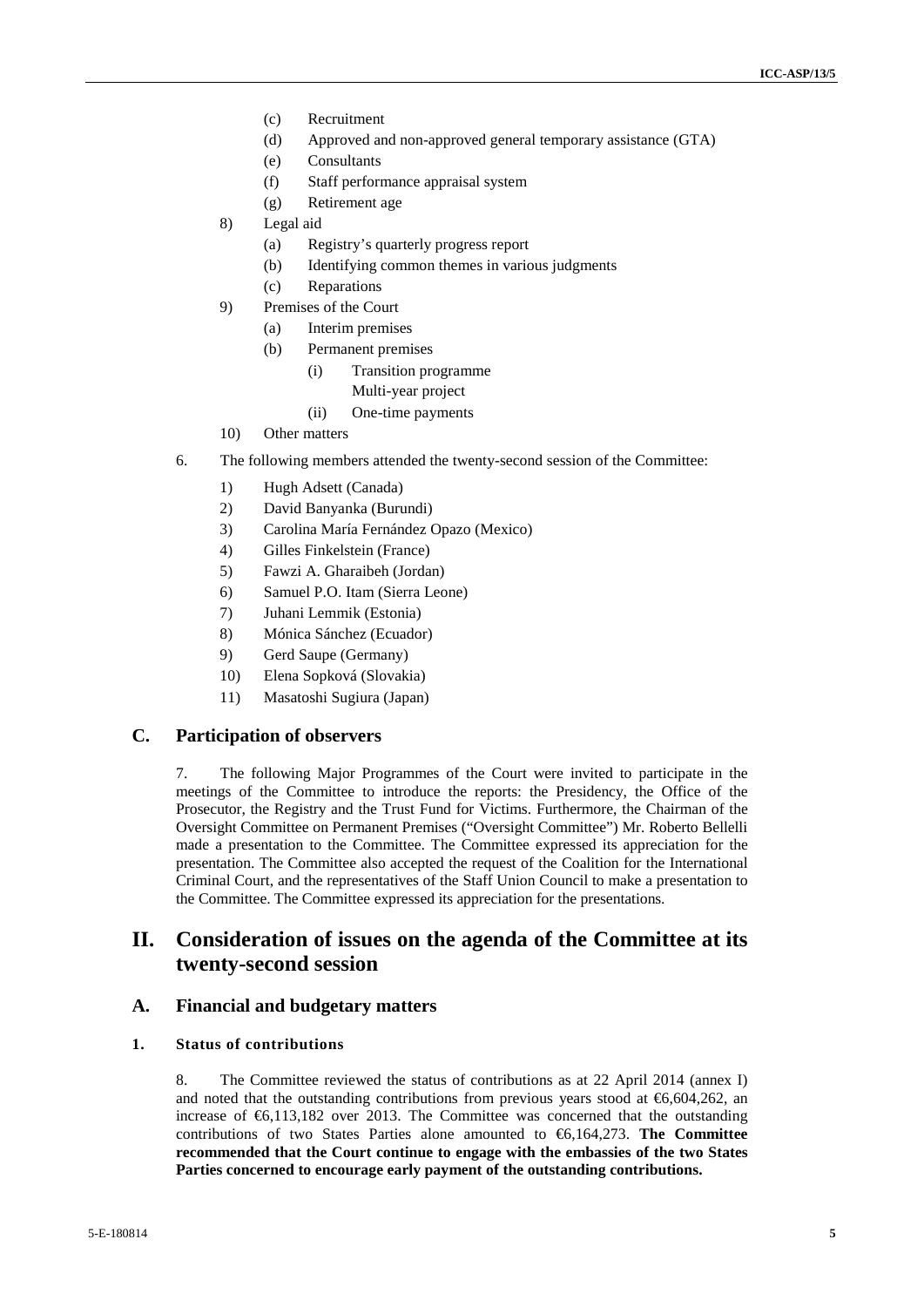9. The Committee noted that outstanding contributions for 2014 stood at €62,718,505, representing 52.8 per cent of total assessed contributions of  $\in$  18,705,850. The equivalent percentages for 2013 and 2012, at the same time of the year, were 46.7 and 47.2 per cent respectively. The Committee noted with concern the potential impact of the outstanding contributions on the Court's cash flow and urged all States Parties to make best efforts to ensure that the Court had sufficient funds throughout the year, in accordance with regulation 5.6 of the Financial Regulations and Rules.

#### **2. States in arrears**

10. According to article 112, paragraph 8 of the Rome Statute, "A State Party which is in arrears in the payment of its financial contributions toward the costs of the Court shall have no vote in the Assembly and in the Bureau if the amount of its arrears equals or exceeds the amount of the contributions due from it for the preceding two full years." The Committee observed that, as at 22 April 2014, 13 States Parties were in arrears and would therefore not be able to vote, in accordance with article 112, paragraph 8. The Committee noted that the Secretariat had informed States Parties in arrears, twice in 2013, of the minimum payment required to avoid application of article 112, paragraph 8, of the Statute, and of the procedure for requesting an exemption from the loss of voting rights. **The Committee requested the Secretariat to again notify States Parties in arrears. The Committee recommended that all States Parties in arrears settle their accounts with the Court as soon as possible.**

#### **3. Contingency Fund: notifications**

11. The Committee took note of the  $Report<sup>1</sup>$  on activities and programme performance of the International Criminal Court for the year 2013. At its twelfth session,<sup>2</sup> the Assembly, following a recommendation by the Committee, decided that the Financial Regulations and Rules relating to the Contingency Fund should be brought up to date to reflect experience gained, and that safeguards should be established to ensure its prudent use.

12. The Committee noted with satisfaction that with a budget implementation rate of 99.1 per cent the Court had had no need to draw on the Contingency Fund during the 2013 financial year.

13. By the closing day of the Committee's twenty-second session, the Court had issued two notifications of potential requests to access the Contingency Fund in 2014, in a total amount of  $\bigoplus 30,200$ .

14. **The Committee again recommended that a table showing a breakdown of funds by category of expenditure**<sup>4</sup> **be made available to it at each session.** The Committee recalled that it was incumbent upon the Court to send a report to the Committee within 60 calendar days of the date of each Contingency Fund notification.

15. By definition, the Contingency Fund could only be drawn upon if the Court's regular budgetary resources had been exhausted and if the event giving rise to the request was unforeseeable or could not have been precisely costed at the time of budget preparation. The Committee would consider at its twenty-third session possible amendments to the Financial Regulations and Rules in the light of pertinent experience.

 $1$  ICC-ASP/13/19.

<sup>2</sup> *Official Records of the Assembly of States Parties to the Rome Statute of the International Criminal Court, Twelfth session, The Hague, 20-28 November 2013* (ICC-ASP/12/20), vol. I, part III, ICC-ASP/12/Res.1, section H, para. 1(d). <sup>3</sup> The Court provided supplementary budget notifications to access the Contingency Fund in 2014 to the

Committee in the following instances:

<sup>(</sup>a) By letter dated 1 April 2014, the Registrar submitted a notification for the sum of  $\epsilon$ 245,900 to cover the costs in the situation in Central African Republic, namely to extend the mandate for one judge of Trial Chamber III beyond the end of her current extended mandate, in addition to a limited number of judiciary support staff; and

<sup>(</sup>b) By letter dated 1 May 2014, the Registrar submitted a supplementary budget notification for the sum of €284,300 to cover the cost of extending the mandates of two judges of Trial Chamber II in the situation in the Democratic Republic of the Congo, and limited resources of judiciary support staff.

<sup>&</sup>lt;sup>4</sup> Judges, temporary staff, cost of meetings, travel, counsel for the defence or counsel for victims, other operating expenses, etc.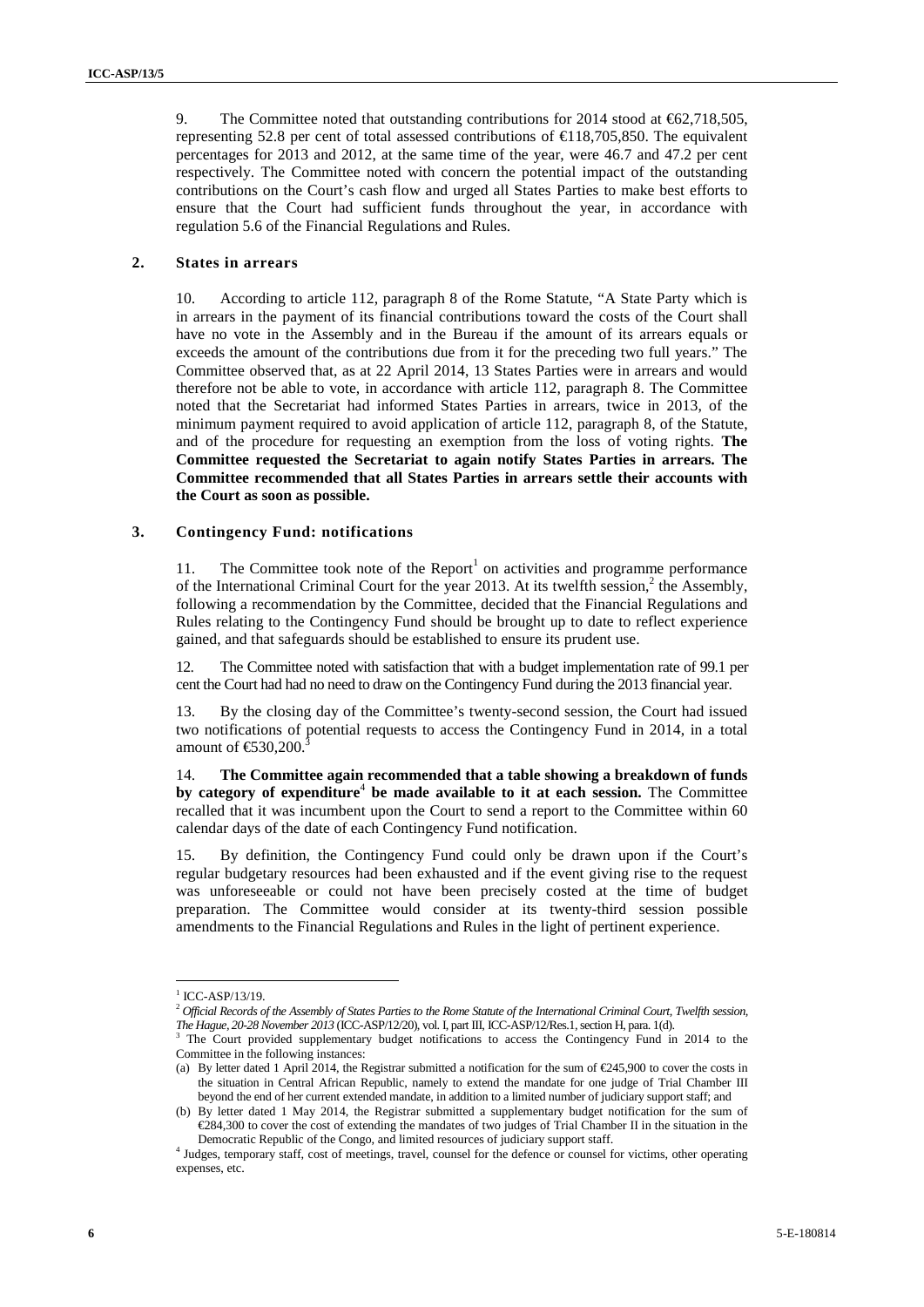#### **4. Programme performance of the 2013 budget**

16. The Committee considered the Report on activities and programme performance of the International Criminal Court for the year  $2013<sup>5</sup>$ . The Court's actual expenditures, taking together the approved budget and total Contingency Fund applications, were  $\in$  14.07 million against the approved budget of  $\bigoplus$  15.12 million, representing an underspend of €1.05 million and an overall implementation rate of 99.1 per cent. Thus, the Court expected to absorb all unexpected expenditure included in the Contingency Fund notifications within its programme budget, subject to completion of the external audit certification.

17. The overall implementation rate of the 2013 approved budget was 95.8 per cent, or a total of  $\in$ 10.33 million against the 2013 approved budget of  $\in$ 15.12 million. The Contingency Fund notifications were implemented at 51.9 per cent, or a total of  $\epsilon$ 3.75 million against the total revised notified amount of  $\epsilon 7.21$  million.

18. The Committee noted that the implementation rate of the Judiciary's approved budget for 2013 was 88.1 per cent, representing an underspend of  $\epsilon$ 1.28 million, resulting from the fact that one of the three judges expected to be called to duty in early 2013 had not been called, with a corresponding reduction in staff costs and travel costs.

19. The Committee noted that the Registry's underspending of its 2013 approved budget by €1.74 million stemmed mainly from an underspend in legal aid for victims resulting from, inter alia, postponed or reduced judicial activities and the application to all victims teams of a payment system based on activities and not a lump sum. The Committee also noted an underspend in the Public Information and Documentation Section, a result of various outreach activities relating to the Central African Republic, Kenya and Libya situations not being conducted for security reasons.

20. In 2013, the Committee received seven Contingency Fund notifications, relating to pre-trial proceedings in the case of *the Prosecutor v. Laurent Gbagbo*; new investigation in Mali; transfer of Mr. Ntaganda to the seat of the Court; interpretation needs in the case of *the Prosecutor v. Jean-Pierre Bemba Gombo*; new investigative efforts in the case of the *Prosecutor v. Bosco Ntaganda*; and two notifications for extension of the mandate of two judges in the case of *the Prosecutor v. Germain Katanga*. The Committee noted that the main underspend of the resources notified was in staff costs, which amounted to  $\epsilon 1.74$ million against the notified  $\text{\textsterling}3.87$  million.

21. The Committee noted that despite the fact that the Court had achieved a certain level of maturity in its budgetary process and in setting assumptions, its activities were still liable to be affected by external factors, such as security considerations in the situation countries or the unexpected apprehension of a suspect. Hence the Committee recognized the value of the Contingency Fund in ensuring stable financing of the Court's activities and transparency between implementation of the approved budget and the financing of unforeseen situations and needs.

#### **5. Programme performance of the 2014 approved budget: first quarter**

22. The Committee had before it the Report on budget performance of the International Criminal Court as at 31 March 2014.<sup>6</sup> The Committee noted that the implementation rate stood at 32.6 per cent, or  $\epsilon$ 39.61 million against the 2014 approved budget of  $\epsilon$ 121.66 million, and agreed to continue to monitor the situation at its twenty-third session. The budget implementation rate for the same period in 2013 was 27 per cent. The higher implementation rate in the current year, the Court explained, was due to the timing difference in raising the €5.9 million obligation for the rental of the interim premises in the first quarter of 2014, which applied to all obligations raised, while in 2013 it had been raised in the last quarter as a result of discussions with RGD<sup>7</sup> before approval and processing of the obligation.

 $^5$  ICC-ASP/13/19.<br> $^6$ CBF/22/16.

<sup>&</sup>lt;sup>7</sup> Rijksgebouwendienst = Dutch Housing and Construction Ministry.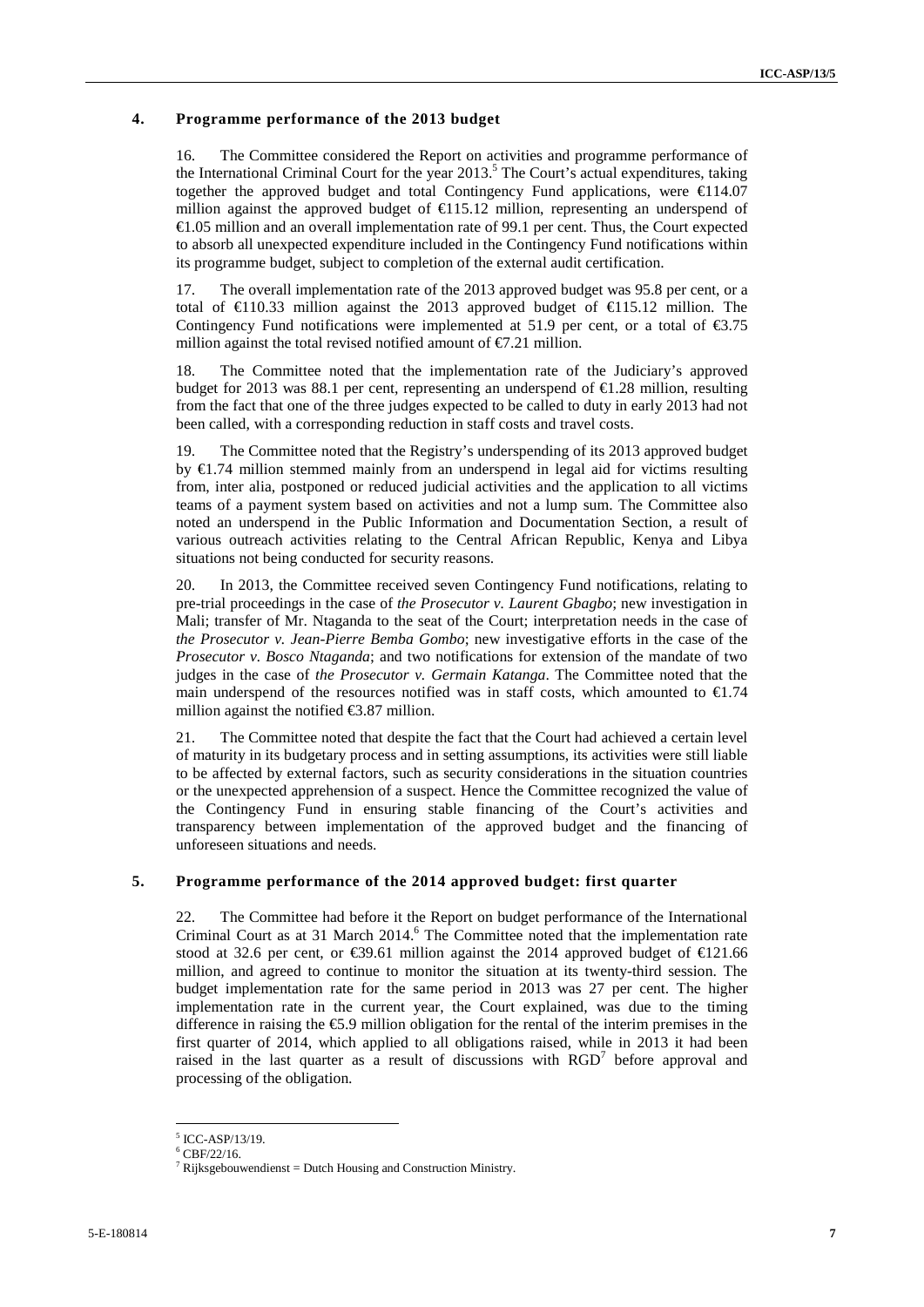#### **6. Multi-year projects**

23. The Committee took note of the Court's report on multi-year projects,  $\delta$  which set out the criteria a project must meet to qualify as a multi-year project. **The Committee was in general satisfied with the criteria, noting that, under the current Financial Regulations and Rules, it was possible to implement multi-year projects against all the stated criteria, except that the Assembly had to decide on a case-by-case basis whether to carry over unspent funds to the next financial year. The Committee emphasized that the explicit authorization of the Assembly would be required to initiate a multi year project formally categorized assuch.**

#### **7. IPSAS**

24. The Committee noted that the IPSAS project was proceeding as planned, against both the budget<sup>9</sup> and the schedule, and that the Court had gone live in all aspects of IPSAS implementation on 1 January 2014. The project was expected to end only after training activities and integration into Court processes had been completed by the end of the first half of 2015. It was envisaged that the Court would issue the first IPSAS-compliant financial statements for the financial year ending 31 December 2014.

25. **The Committee requested the Court to submit at its twenty-third session, and after consultation with the External Auditors, any amendments that might be needed to the Financial Regulations and Rules (Contingency Fund, depreciation policy, etc.) relating** to the implementation of IPSAS.<sup>1</sup>

#### **8. Analytic accountability**

26. The Court provided the Committee with an overview of the progress of the analytic accountability project.<sup>11</sup> It informed the Committee that the model, which had been set up to enable costs to be allocated to the activities, phases of proceedings and cases before the Court, had come up with approximate figures for the phases of proceedings and cases before the Court using 2012 financial data. **The Committee welcomed the progress made and encouraged the Court to come up with comparable figures for 2013, to be submitted at its twenty-third session. It reiterated its view that at the current stage, there was no need to develop a real-time analytic accountability solution.**

#### **9. Methodology for calculating accruals**

27. The Committee had requested the Court to issue a comprehensive report on the methodology for calculating accruals for employee benefits liabilities (EBL), namely annual leave, repatriation grant, relocation allowance and after-service health insurance.<sup>12</sup> The Committee had also made another, related request for information on the Court's practices in regard to provisioning for its EBL. The request was prompted by the External Auditor's recommendation<sup>13</sup> to put a halt to the funding of annual leave and repatriation grant liabilities until an appropriate funding mechanism had been set up and funds invested according to a medium-to-long-term strategy, and that amounts accumulated to date of €10.9 million, currently deposited in Court bank accounts, should be reconsidered by States Parties, given that there was no legal requirement for such benefits to be totally funded.

28. The implementation of IPSAS would likely focus attention on that issue. The accruals based method of accounting required by IPSAS would provide better information on the impact of existing EBL on future resources and make it easier to assess whether the Court could sustain its activities. Although IPSAS implementation required EBL to be fully

<sup>8</sup> ICC-ASP/13/9.

<sup>9</sup> In 2013 the IPSAS project budget was implemented at a rate of only 50.5 per cent; an amount of  $\epsilon$ 297.400 was carried over to 2014.

<sup>&</sup>lt;sup>10</sup> *Official Records… Eleventh session…* 2012 (ICC-ASP/11/20), vol. I, part III, ICC-ASP/11/Res.1, section K. <sup>11</sup> CBF/22/8.

<sup>12</sup> *Official Records… Twelfth session… <sup>2013</sup>* (ICC-ASP/12/20), vol. II, part B.2, paras. 64 and 122. <sup>13</sup> *Official Records… Twelfth session… <sup>2013</sup>* (ICC-ASP/12/20), vol. II, part C.1, para. 30.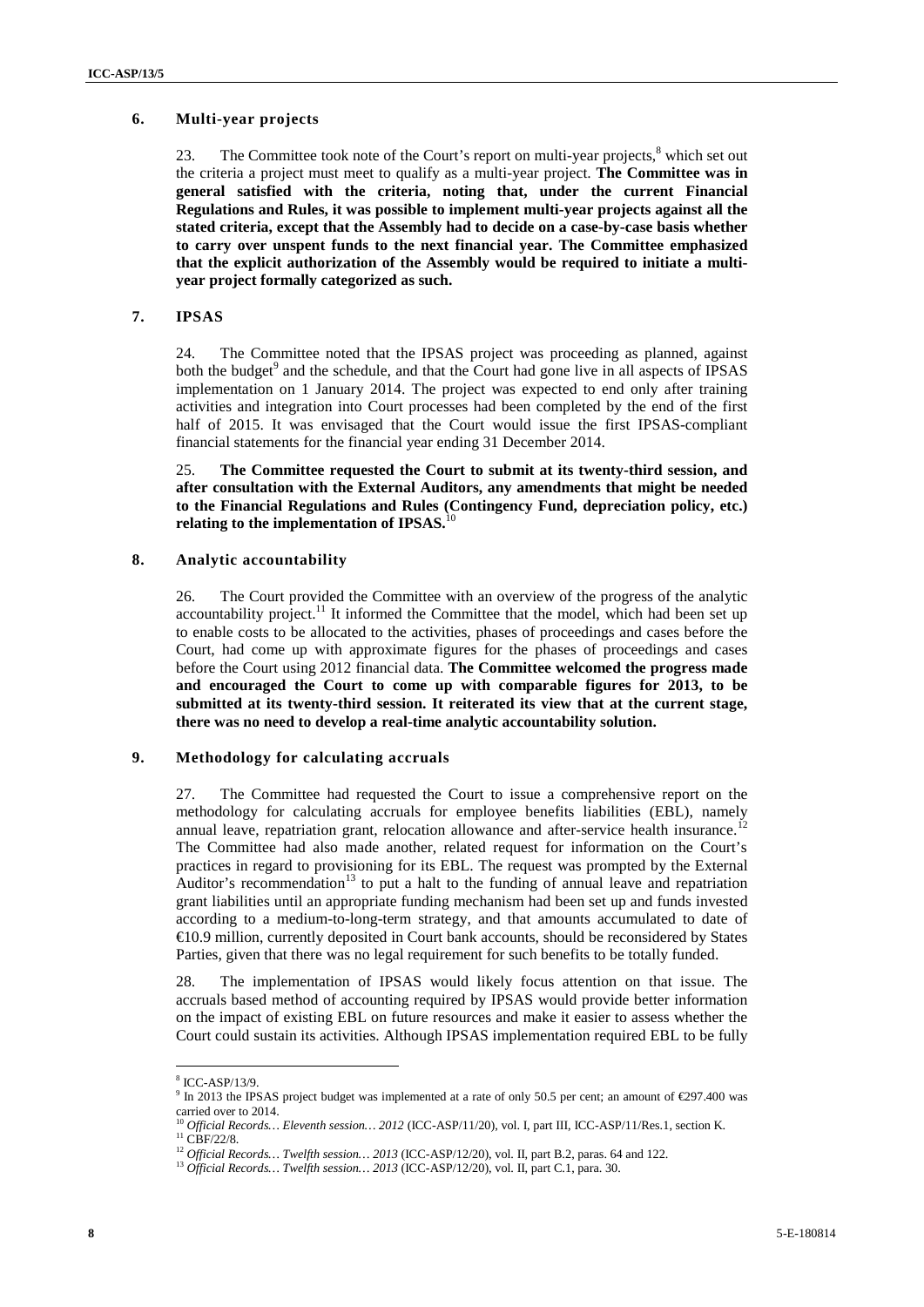recognized on the balance sheet, there was no obligation under IPSAS (or otherwise) to fund such liabilities upfront. As a result, a policy decision would need to be made on the degree of upfront funding for such liabilities.

29. The Court informed the Committee that in most international organizations the rate of funding of future EBL varied from zero to 90 per cent. The Court proposed that longterm EBL be fully funded, while short-term (annual leave) EBL be funded at the rate of 50 per cent. The Court also informed the Committee that it would be reviewing its investment policy to maximize investment returns on funds held against EBL according to a mid to long-term investment strategy.

30. The Committee noted that EBL amounted to  $\epsilon$ 40.2 million and had been fully funded up to 2013, including the judges' pension scheme of  $\epsilon$ 21.6 million which the Assembly had decided should be fully funded on an accruals basis.

31. Since the financial situation in regard to EBL was healthy and the Court was still reviewing its investment policy, **the Committee recommended that the proposed policy on EBL not be implemented by the Court before such review had been completed and the results presented to the Committee for consideration at its twenty-third session. The Committee requested that more detailed information be provided to it at its twentythird session on the manner in which future liabilities were calculated, including assumptions about the expected annual drawdown in future years on employee benefits.**

### **B. Audit matters**

#### **1. Audit Committee**

32. The Committee recalled that its requests for a review of the terms of reference, composition and appointments to the Audit Committee had been outstanding for some time,<sup>14</sup> and that the requested review had not so far been made available by the Court. The Audit Committee itself had not met in the last two years.

33. The Committee recalled that the Audit Committee was composed of seven members, three of whom were internal to the Court. That was at the root of its lack of independence and, hence, ineffectiveness. **The Committee recommended that the Court therefore reflect on the merits of an Audit Committee that would be composed entirely of external members, and whose meetings would be attended by three representatives of the three organs of the Court with no voting rights. They should have sound expertise in audit matters and meet the required regional distribution balance. The Audit Committee would report to the Assembly through the Committee on Budget and Finance. The Committee recommended that the Court report to it on these issues at its twenty-fourth session. The report should also cover reporting lines, remuneration and method of appointment**.

#### **2. Office of Internal Audit**

34. The Committee welcomed the reports of the Office of Internal Audit, including the audit plan.<sup>15</sup>

<sup>&</sup>lt;sup>14</sup> At its fourteenth session the Committee had "requested the Court to provide the revised terms of reference of the Audit Committee for the Committee's next session." At its sixteenth session the Committee had recommended that "the Presidency review the terms of reference of the Audit Committee taking into account both the concerns expressed by the Committee and the outcome of the assurance mapping study." There had been no follow-up to that recommendation. At its twenty-first session the Committee had recommended that the Court conduct an in depth review of the Audit Committee, including terms of reference, composition and appointments, taking into consideration in particular regional distribution balance, as well as reporting lines and remuneration, and to report to it thereon at its twenty-second session."

The Committee had before it the following reports:

<sup>(</sup>a) CBF/22/3: 2013 Annual activity report of the Office of Internal Audit;

<sup>(</sup>b) CBF/22/4: Annual report of the Office of Internal Audit, Implementation of audit recommendations: situation as at 18 February 2014;

<sup>(</sup>c) CBF/22/5: Office of Internal Audit, Provisional work plan for 2015;

<sup>(</sup>d) CBF/22/12: Report of the Court on the Audit Committee;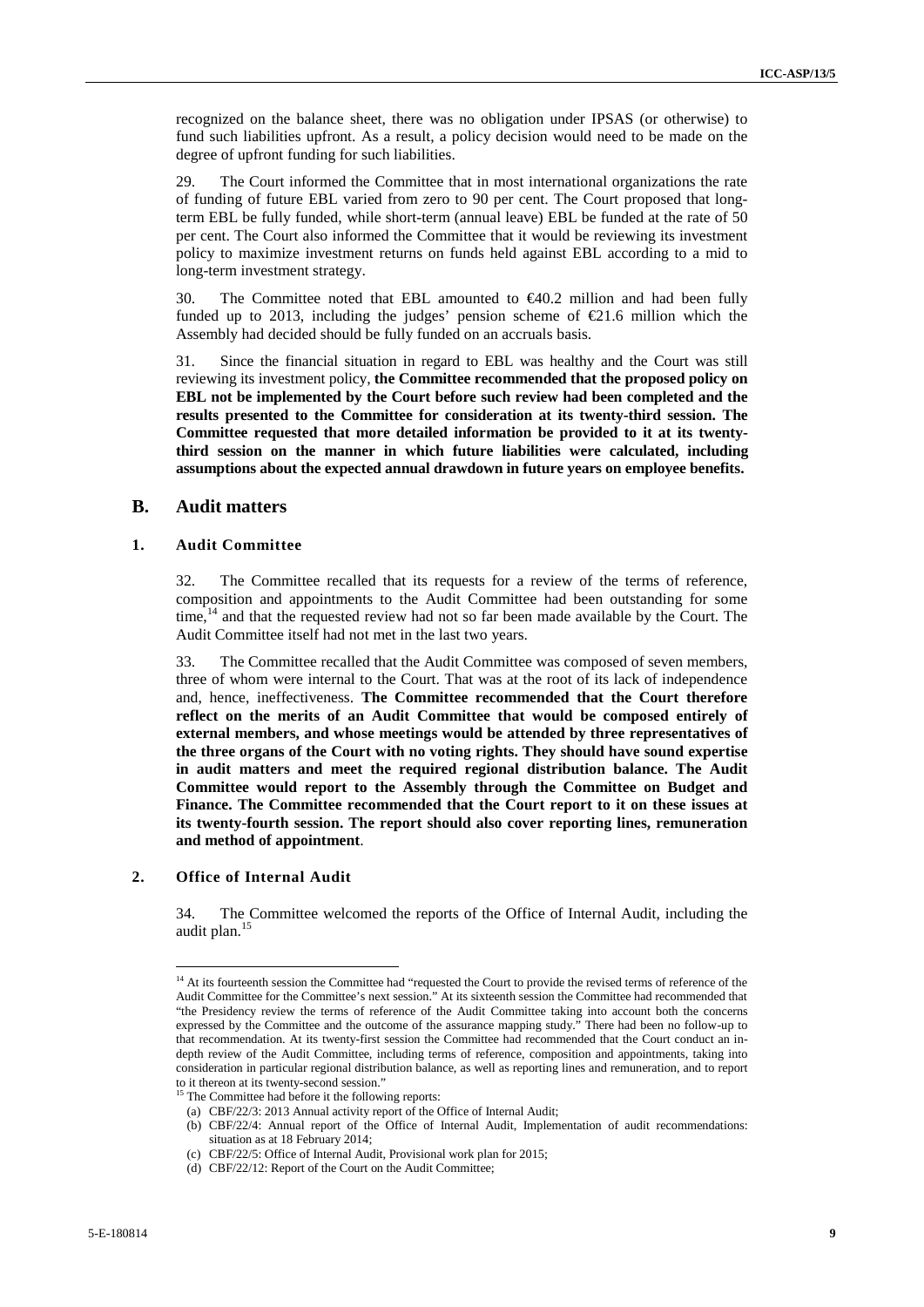35. The Committee noted that the Office of Internal Audit had no easy access to information from services in its field of audit.

36. **The Committee stressed the importance of the Office of Internal Audit being given timely and complete information during its audits, to enable it to carry out its audit work and fulfil its mandate.**

37. The Committee noted that the Charter of Internal Audit had not been approved. **The Committee recommended that the Court make every effort to ensure that the Charter of Internal Audit was finalized and issued by the Office of Internal Audit. The Committee requested a report thereon at its twenty-fourth session**.

### **C. Administrative matters**

#### **1. Reorganization of the Registry**

38. The Committee, at its eighteenth<sup>16</sup> and nineteenth<sup>17</sup> sessions, had recommended that the Court undertake a thorough review of its organizational structure with a view to rationalizing the organization of its work, so as to optimize its financial performance while eliminating unnecessary processes or structures. At its twenty-first session,<sup>18</sup> the Committee had taken note of reports which set out the outcome of the review. After due deliberation, the Committee had recommended that the Court submit to it, at its twenty-second session, a summary report clearly setting out the position of all the organs of the Court on those issues, and the impact of the new strategies on human resources, finance and internal procedures.

39. At its twenty-first session, the Committee had recommended that the Registrar be granted the authority to reorganize and streamline the Registry. The Assembly, at its twelfth session, endorsed that recommendation and requested the Registrar to report to the Assembly through the Committee at its twenty-second and twenty-third sessions on the progress of implementation, including on savings, efficiencies and synergies gained.<sup>19</sup>

At the current session of the Committee, the Registrar reported on the reorganization project, known asthe ReVision project, being undertaken by the Registry.

41. A paper entitled "Overview of planned activities",<sup>20</sup> setting out the proposed reorganization of the Registry, had been submitted to the Committee. The document provided details of the action plan, the objectives, scope and deliverables of all the work that had been completed.

42. The Committee took note of the Registrar's explanation that at the present point in time and at the current stage of the reorganization project it was not possible to provide any further information in order fully to comply with the requests made by the Assembly in paragraph 3 of section H of resolution ICC-ASP/12/Res.1. **In line with the assurances provided by the Registrar, the Committee asked to receive an interim report on savings, efficiencies and synergies gained, and the three per cent savings planned for 2014, for consideration at its twenty-third session.** The Committee was informed that the 2015 proposed programme budget would address the implications of some of the structural changes proposed as a result of the reorganization project.

#### **2. Strategy of the Office of the Prosecutor (OTP)**

43. As part of the consideration of the overall functioning of the Court, the Committee heard a presentation on the Strategic Plan of the OTP for the period 2012-2015.<sup>2</sup>

<sup>(</sup>e) CBF/22/18: Office of Internal Audit, 2014 internal audit plan; and

<sup>(</sup>f) CBF22/07P02 and CBF22/07P03: Office of Internal Audit, Audit report (final), GTA follow-up audit – confidential report, and annex 5: Response to the Risk and Recommendations Report.

 $^{16}$  Official Records... Eleventh session... 2012 (ICC-ASP/11/20), vol. II, part B.1, para. 29.  $^{17}$  Ibid., part B.2, para. 72.  $^{18}$  Official Records... Twelfth session... 2013 (ICC-ASP/12/20), vol. II, part B.2, pa

 $^{20}$  CBF22/11P01.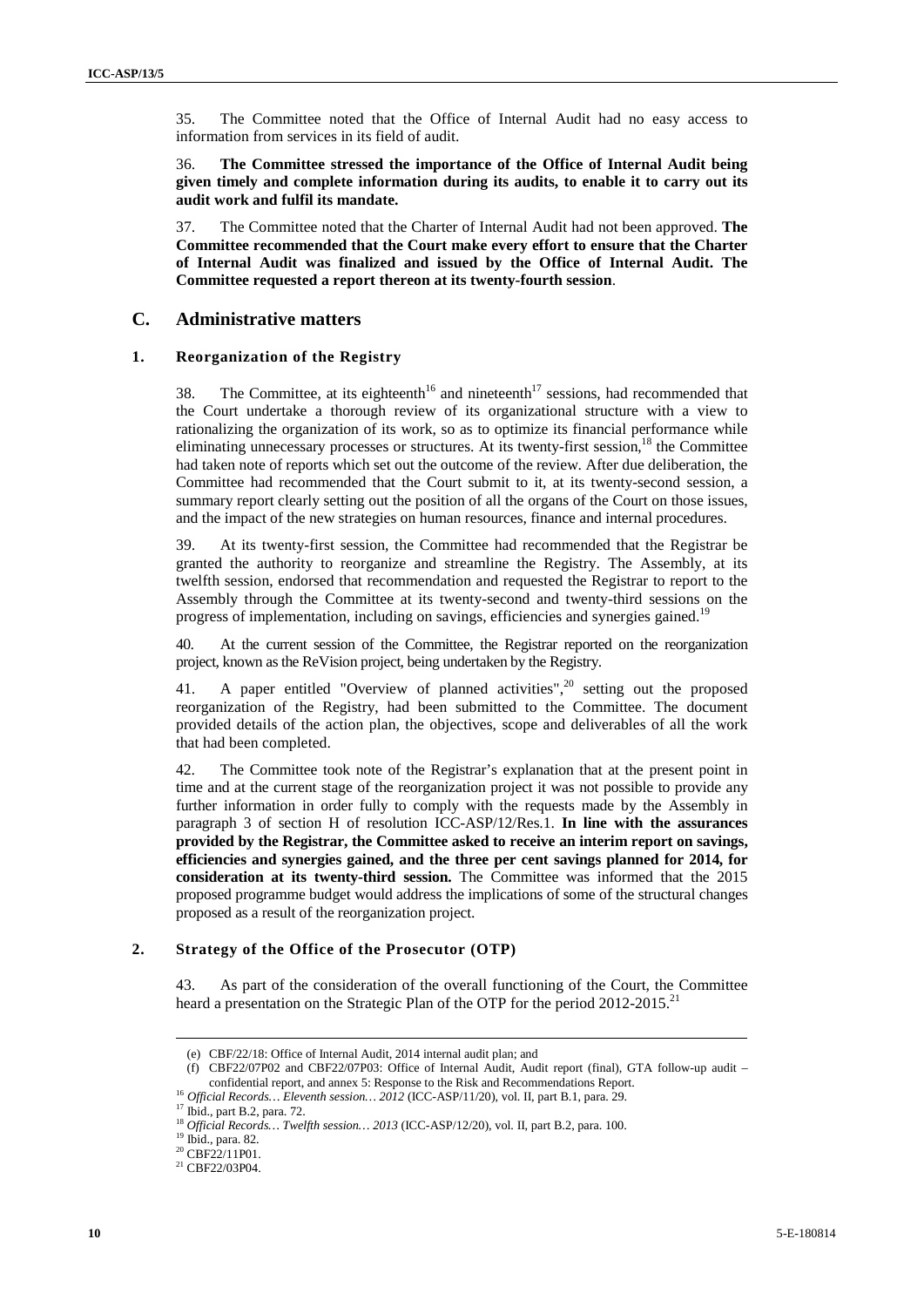44. The presentation highlighted the strategic shifts in respect of the three core activities of the OTP: preliminary examinations, investigations and prosecutions. The Committee was also updated on recent organizational and management developments in the OTP.

45. While there were no additional recommendations to be made by the Committee at this point other than the recommendation in paragraph 47 below, the Committee noted that the implementation of the Strategic Plan<sup>22</sup> would continue to have financial and administrative consequences, not only for the OTP but also for the Registry, as the service provider of the OTP, and that such consequences would be reflected in the 2015 proposed programme budget.

46. The Committee further noted that additional human resources in the OTP as a result of the Strategic Plan could affect work space requirements within the permanent premises project. The Committee specifically refers to this issue in the permanent premises section of the present report in paragraph 85 below.

47. **In view of the potential financial and administrative consequences for the Court of implementation of the OTP Strategic Plan, the Committee requested that it be provided with information on the anticipated financial impacts of the next phases of the strategy well in advance of consideration of the 2015 proposed programme budget.**

**3. Declaration of assets for procurement and permanent premises staff, and anti-fraud and whistle-blower policies.**

48. **The Committee took note of the report**<sup>23</sup> **in which the Court informed the Committee about the guidelines issued. The Committee welcomed the work done to date and requested the Court to submit a detailed report to it at its twenty-fourth session.**

#### **4. Currency exchange rate risk for the Trust Fund for Victims (TFV)**

49. The Committee had before it the Report of the Court and Secretariat of the Trust Fund for Victims on the management of exchange rate risks,  $^{24}$  which set out the policy of the TFV for managing the exchange rate risk as discussed and approved by the TFV Board of Directors at its eleventh annual meeting.

50. **The Committee expressed its appreciation to the TFV Secretariat for having taken risk mitigation measures and introduced the policy on exchange rate risk management as part of normal business; it encouraged the TFV Secretariat to include an update on risk control management policy in its annual report, and to report thereon to the Committee at its twenty-third session.**

#### **D. Human resources**

51. The Committee considered the Report of the Court on human resources management.<sup>25</sup> The Committee welcomed some positive developments, such as enhanced communication with staff of the Court, including the Staff Union Council, and the introduction of the new performance appraisal system, but expressed concern about the status of the implementation of its recommendations. The Committee reiterated its concern about the continued imbalance in geographical representation of staff at the Court, which was evidenced by the statistics on human resources submitted to the Committee (see annex II).

#### **1. Recruitment**

52. The Committee welcomed the inclusion of special provisions for the shortlisting of candidates from non-represented and underrepresented countries and the systematic provision of information on candidates from such countries to interview panel members. It noted the Court's commitment to continue analysis of the relevant data in order to

<sup>22</sup> CBF22/03P05.

 $23$  ICC-ASP/13/9.<br> $24$  CBF/22/14.

 $25$  ICC-ASP/13/18.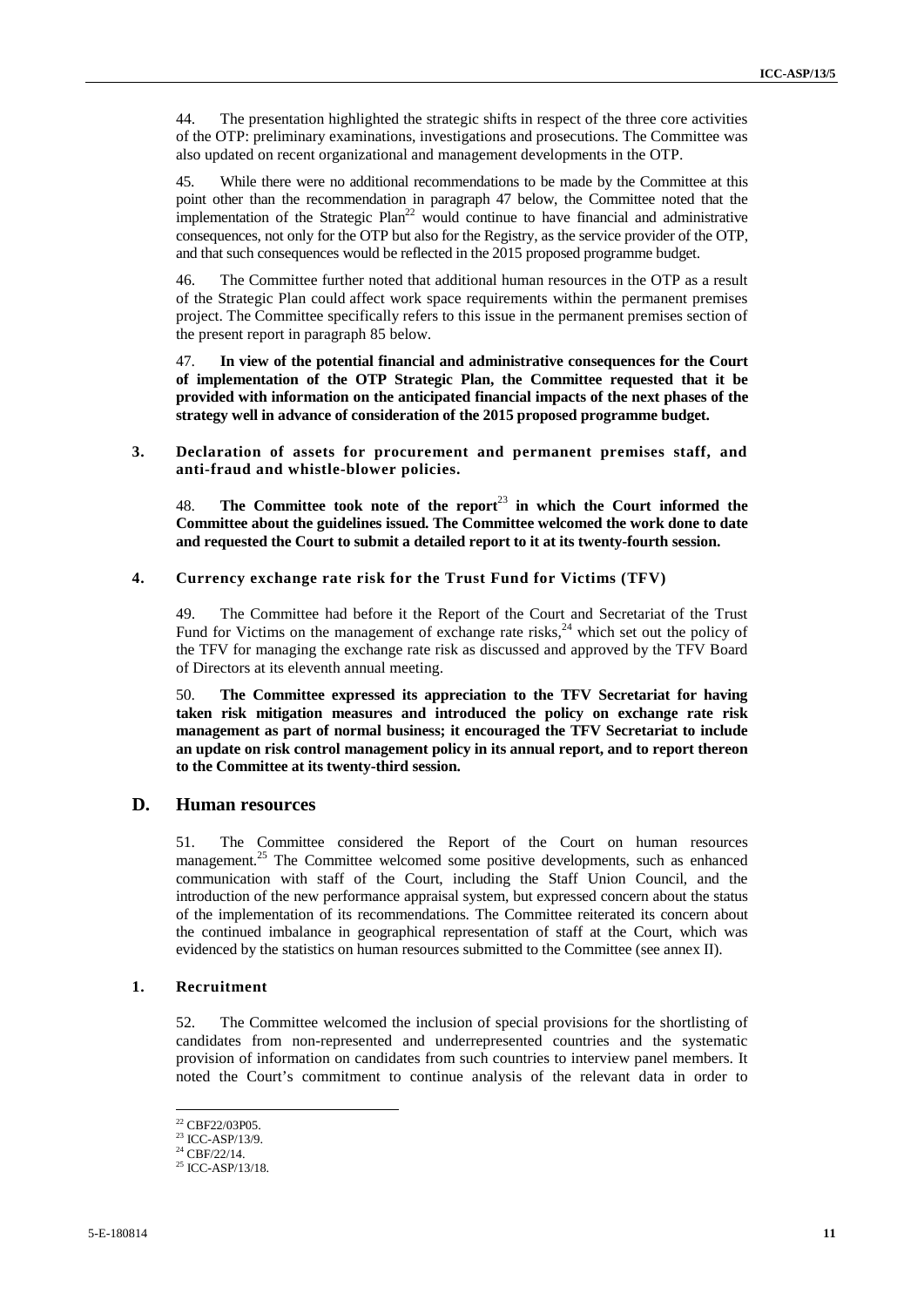determine the main area of focus and to target outreach activities. **However, taking into account the chronic imbalance in geographical representation, the Committee recommended that the Court make further efforts to improve the situation and report on the measures taken, outcomes and proposals to the Committee at its twenty-fourth session as part of the human resources management report**.

53. The Committee noted that the overall percentage of women in the Court in Professional positions (48.6 per cent as at 1 March 2014) was well in line with figures for other international organizations.

54. **The Committee welcomed the completion of competency-based interview guidance and training for managers and other staff members involved in the interview process. It recommended that the Court prioritize its training of staff members on preparation for such interviews, with a view to making effective and efficient use of resources, and report to it at its twenty-fourth session as part of the human resources management report.**

55. The Committee noted that the recruitment guidelines had been enhanced and that a draft policy on staff selection was under development. **It noted with concern the suspension of the Selection Review Board. The Committee recommended that the Court keep the Committee informed of developments, to enable it to make any suggestions it might deem appropriate, and report to it at its twenty-fourth session as part of the human resources management report.**

**2. General temporary assistance (GTA) and review of framework for appointments and contract modalities**

56. The Committee noted the Court's intention to carry out a thorough review of its contract modalities and related rules and procedures, including those of GTA and shortterm staff, with a view to maximizing efficiency in the use of resources. **The Committee recommended that the Court report to it on the development of rules and procedures, for consideration at its twenty-fourth session, as any change of contract modalities would potentially have a great impact on financial, budgetary and administrative matters under the purview of the Committee and the Assembly.**

57. **The Committee noted the Court's approach on possible multiple-year GTA and conversion of long-standing GTA-funded positions to established posts and recommended that the Court make concrete proposals for the Committee's consideration at its twenty-third session, in conformity with the recruitment principles and conditions laid down by the Committee and the Assembly.**

58. **However, the Committee expressed a particular concern with the current contractual arrangements for the Court's security personnel, which clearly needed to be replaced by established posts. Noting that it had not yet received the previously requested Court "skeleton" and that receiving the "skeleton" had been a condition** *sine qua non* **for ending the freeze on posts, the Committee felt that an exception should nevertheless be made in the case of the security personnel. The Committee therefore requested the Court to include provision in its 2015 proposed programme budget to convert GTA into the established security posts that would be needed for the Court's operations.**

#### **3. Consultants**

59. The Committee noted the policies on Special Service Agreements (SSA) and pro bono consultants and other pro bono human resources. The Committee reiterated its concern with the continued use of these categories without transparent and clear policies. **The Committee recommended that the Court submit proposals on policies for SSA and pro bono consultants and others to the Committee for consideration not later than at its twenty-sixth session.**

#### **4. Criteria for classification of Professional posts**

60. **The Committee noted that the review of the Court's policy outlining principles and procedures for classification and reclassification was under way, and looked**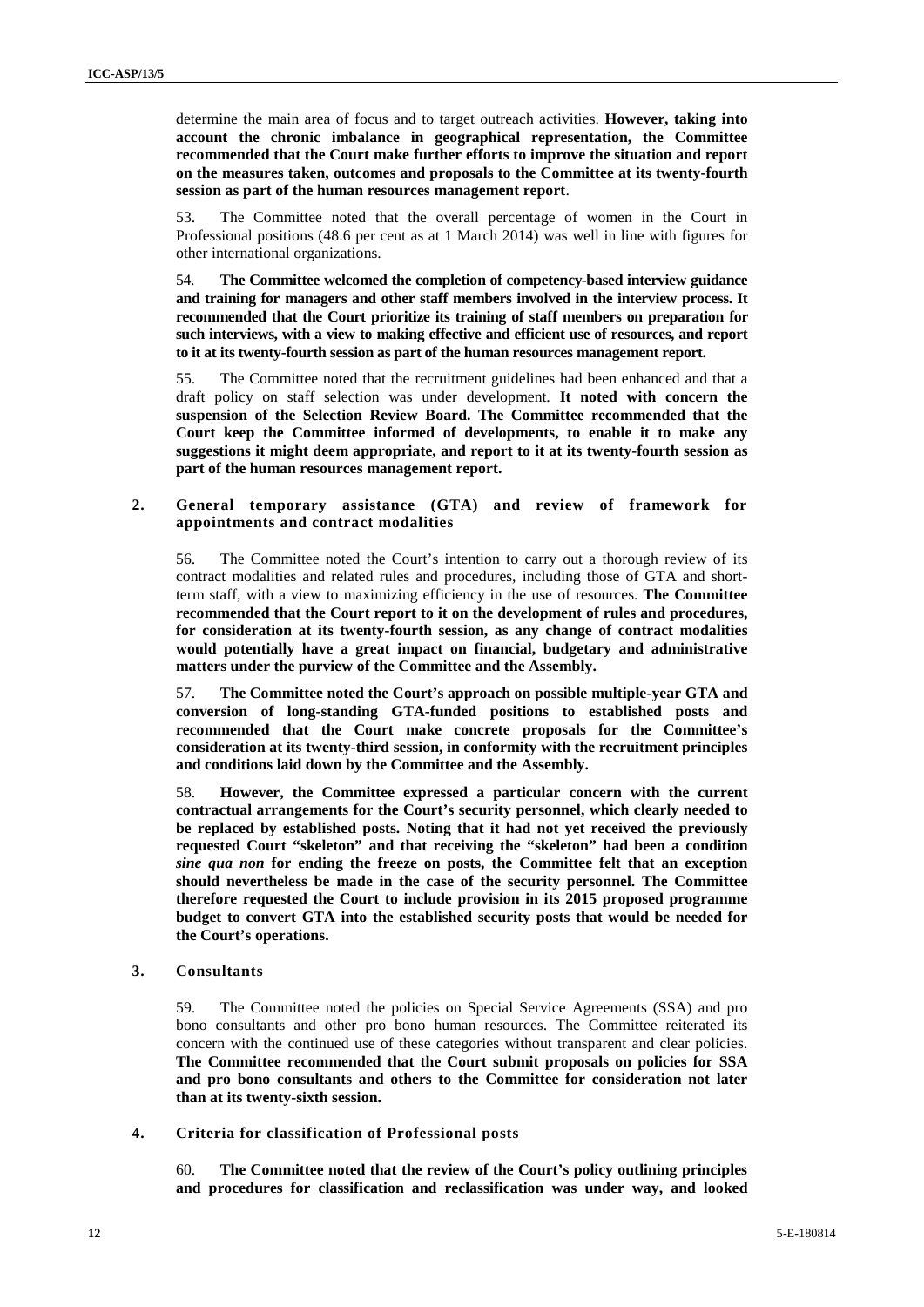**forward to receiving an outcome in keeping with the recruitment principles laid down by the Assembly. It requested the Court to report thereon to the Committee at its twenty-fourth session as part of the human resources management report.**

#### **5. Managerial accountability and staff performance appraisal system**

61. **The Committee welcomed the elaboration of policies and administrative instructions or information circulars in this regard, and encouraged the Court to continue to refine human resources policies and enhance their transparency. It requested the Court to report on progress made, at the Committee's twenty-fourth session, as part of the human resources management report.**

62. The Committee noted the activities of the Court on staff well-being and health, and concurred with the Court on the importance of the focus on this issue.

63. **The Committee noted the Court's training and learning needs, and recommended that the Court prioritize the programmes based on strategic plans and important policy issues. It requested the Court to report to it on progress made, at its twenty-fourth session, as part of the human resources management report**.

64. The Committee welcomed the elaboration and implementation by the Court of automation projects to enhance the efficiency and effectiveness of human resources management.

65. The Committee noted that the Court had not yet prepared proposals to introduce a culture of personal accountability, including rewards for good performance and sanctions for poor performance, as requested by the Committee at its eighteenth session.<sup>26</sup> While concurring in the Court's opinion that the successful implementation of the new performance appraisal system was essential for achieving the intended goal, the Committee stressed again the importance of its recommendation. **The Committee expressed concern about the report,<sup>27</sup> in which the Court attached importance to recognition and reward, as well as support and staff development, but failed to consider sanctions for poor performance. The Committee recommended that the Court submit proposals to the Committee for consideration no later than at its twenty-sixth session as part of the human resources management report**.

66. The Committee welcomed the introduction of the new performance appraisal system with its clearer procedures, simplified user-friendlier and logical format and advanced rating system. As the Court acknowledged in the report, it was essential to implement the new system consistently and fairly Court-wide by means of proper training and monitoring. **The Committee recommended that the Court include information on implementation of the new performance appraisal system in its human resources management report to be submitted to the Committee at its twenty-fourth and twenty-sixth sessions**.

#### **6. Staff mobility and retirement age**

67. **The Committee expressed concern about the exclusion of the Court from the latest United Nations inter-organizational mobility agreement, and recommended that the Court determine the conditions to be met and mobilize support from State Parties in a further effort to join the agreement. The Committee requested the Court to report to it on the progress made, at its twenty-fourth session, as part of the human resources management report.**

68. **The Committee noted that the United Nations General Assembly had not made any decision on the mandatory age of separation for staff members who joined the organization before 1 January 2014, and recommended that the Court submit a proposal with relevant information to the Committee for consideration at its twenty-third session**.

<sup>26</sup> *Official Records… Eleventh session… <sup>2012</sup>* (ICC-ASP/11/20), vol. II, part B.1, para. 49. <sup>27</sup> ICC-ASP/13/18.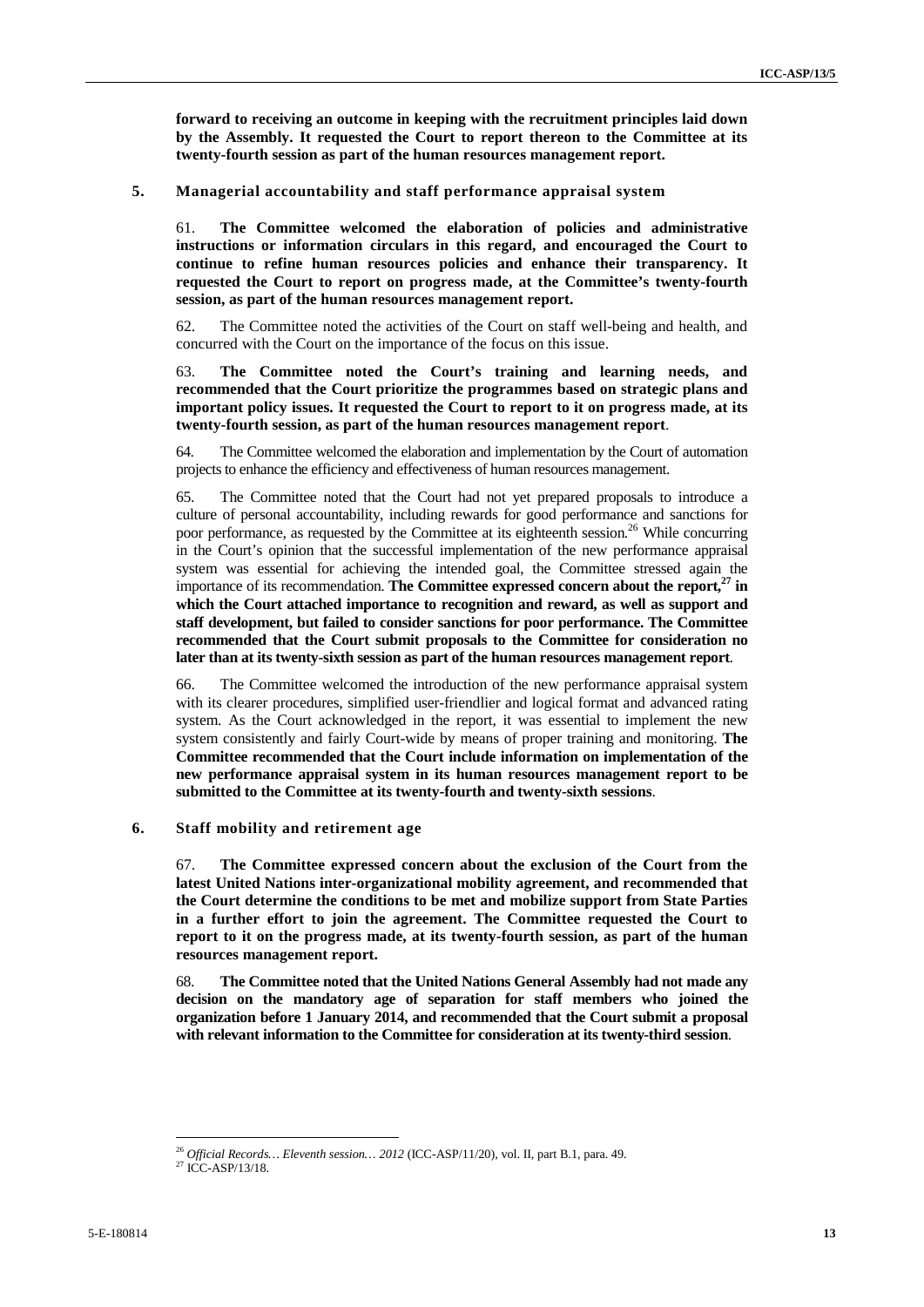#### **7. Junior Professional Officer (JPO) programme**

69. **The Committee took note of the preparations for the introduction of a JPO programme in January 2015 and recommended that the Court submit a progress report to the Committee at its twenty-fourth session as part of the human resources management report.**

### **E. Legal aid**

70. The Committee considered the Registry's fourth quarterly report<sup>28</sup> for 2013 on legal aid and the first quarterly report<sup>29</sup> for 2014. The Committee noted with satisfaction that the new legal aid mechanism met the needs of the various users and was based on the principle of a balance between the resources and means of the accused and those of the Prosecutor's Office. Although it was premature to make a general assessment of the system before the end of a full judicial cycle, the Committee felt that the new system was already beginning to generate savings, as indicated in the reports.

71. The Registry was continuing to evaluate and monitor the legal aid procedure in the light of ongoing cases, taking into account the jurisprudence of the Chambers. Henceforth, savings would be made at different stages of the procedure and representation of the accused and victims, demonstrating again the benefits of the reform carried out since 2012. In the first quarter of 2014, savings had been made of an order of  $\epsilon$ 300,000.<sup>30</sup>

72. The Committee received a report from the Registry on ways to improve the legal aid procedures.<sup>31</sup> The report was prepared in response to a request by the Committee<sup>32</sup> at its twenty-first session. It identified a number of areas for improving existing procedures.

73. Reservations were expressed by the Committee on some of the proposals for streamlining legal aid procedures, for example the suggestion that the monthly allotment of  $\epsilon$ 3,000 should be paid as a lump sum. While such a mechanism might simplify the processing of refunds, nevertheless different types of expenditure might require different approaches. The Committee had been previously informed that the monthly allotment was held in trust by the Registry, to be used when reasonably necessary expenses for an effective and efficient legal representation arose and were pre-approved by the Registry.<sup>33</sup> Apart from the fact there would be no a priori control, the Committee failed to see how amounts unduly paid would be recovered. Other issues raised further questions, for example payment of the proposed fees would be difficult to apply to victims teams whose members were remunerated on the basis of hours worked.

74. Nevertheless, essential preparatory work had been carried out which the Committee understood would be the subject of exploratory discussions with representatives of counsel. **The Committee recommended that the Court inform it at its twenty-third session of the progress made in the discussions. The Committee also recommended that it no longer receive quarterly reports on the development of the legal aid mechanism, but rather half-yearly reports for its two annual sessions.**

#### **Reparations**

75. The Committee had before it a report of the Court and the Trust Fund for Victims on the rules to be observed for the payment of reparations.<sup>34</sup> It was noted that Trial Chamber I had defined a number of principles in its decision in the Lubanga case, but that the case was still under appeal. It was also noted that the issue of reparations had the potential to have a significant impact on the reputation and operations of the Court.

<sup>28</sup> ICC-ASP/13/2.

 $29$  ICC-ASP/13/17.

 $30$  Ibid., part V, table.<br> $31$  ICC-ASP/13/6.

<sup>&</sup>lt;sup>32</sup> *Official Records… Twelfth session… 2013* (ICC-ASP/12/20), vol. II, part B.2, para 137.<br><sup>33</sup> ICC-ASP/12/3, para 139.  ${}^{34}$  ICC-ASP/13/7.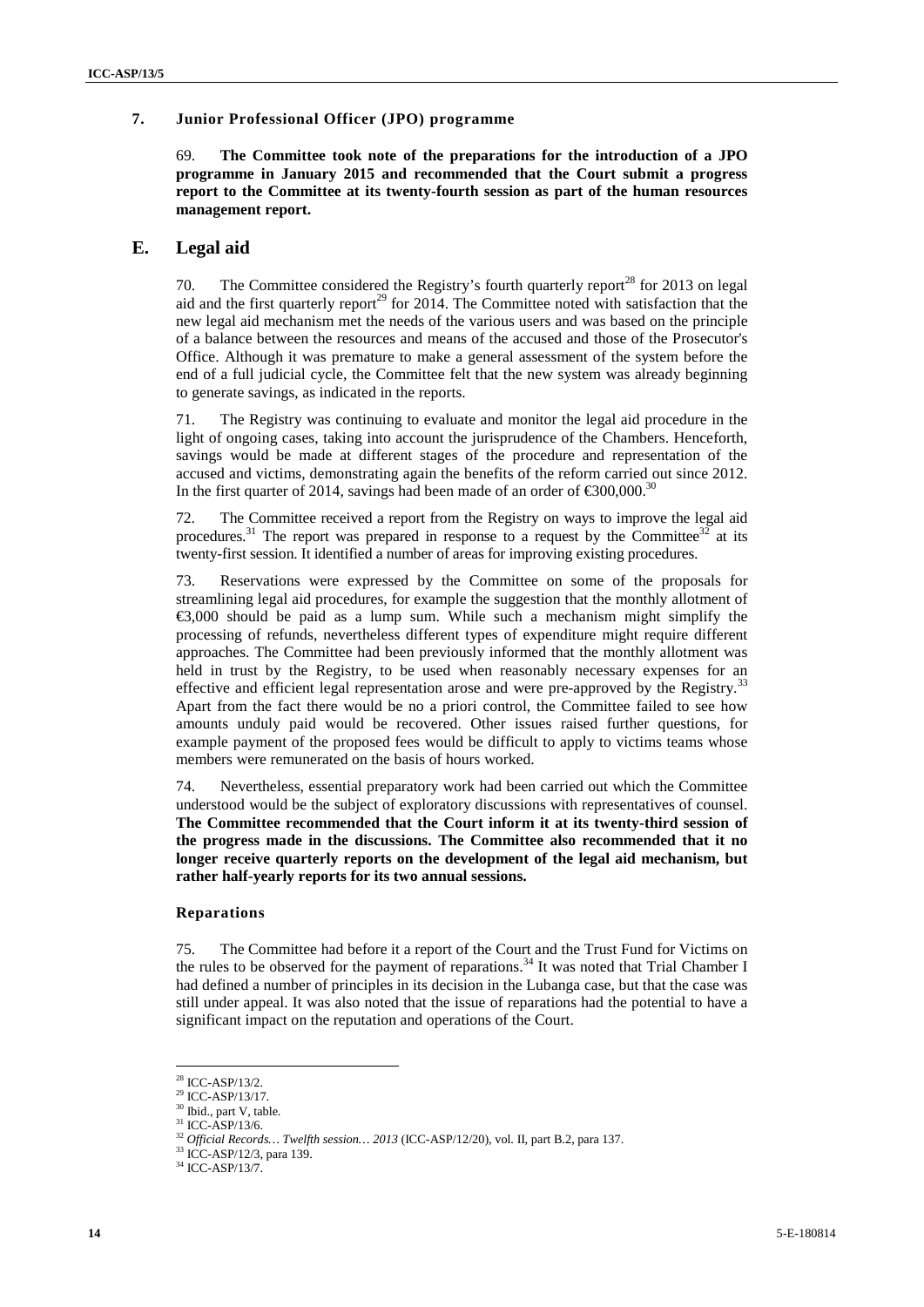76. Committee members noted that a number of issues would need to be addressed, including the question of whether priority in the disbursement of funds seized from convicted persons should be given to the repayment of costs incurred by the Court (such as legal aid) or to reparations for victims; how costs incurred in the implementation of reparations awards should be paid, and from which funds; and how the expectations of victims would be managed.

77. **The Committee was advised that the Hague Working Group had been examining those and other issues relating to reparations. The Committee requested that the Court provide, at its twenty-fourth session, a summary of the work carried out in The Hague Working Group to date and information on any further developments in the intervening period, so that the Committee could consider further the potential financial and administrative impacts and make recommendations thereon.**

#### **F. Premises of the Court**

#### **1. Office space for translation teams**

78. **The Committee recalled its earlier recommendations that the Court continue to provide the requisite office space for the Secretariat's translation teams in the Haagse Veste or in the Arc building, which had been possible during prior years, thus avoiding any budgetary implications for the rental of office space.**<sup>35</sup>

#### **2. Permanent premises**

79. The Chair of the Oversight Committee briefed the Committee on the status of the unified permanent premises and transition project. The Project Director gave additional explanations. Mr. Peter Timmermans from the Consultancy Brink Groep made a presentation on the total cost of ownership (TCO). The Committee had before it the interim report on the activities of the Oversight Committee.<sup>36</sup>

#### **3. Status of the project**

80. The Chairperson of the Oversight Committee was pleased to note that, one year after the actual construction had started in March 2013, the project continued to remain within the approved budget. While unexpected difficulties at the construction site had resulted in delays and added costs, efforts were being made to mitigate them. As before, it was expected that the premises could be handed over to the Court in September 2015. This should allow the Court to become fully operational in the premises by January 2016. The Chairperson of the Oversight Committee also gave an update on the one-time payments and the policy on representational features.

81. The Committee expressed its appreciation to the Oversight Committee, the Project Director and the Court for the successful handling of the project and the significant savings achieved. With still one year and half to go before project completion, the need for a prudent financial approach and the quest for efficiencies remained as compelling as ever.

#### **4. Transition to the new premises**

82. The Chairperson of the Oversight Committee informed the Committee that the Court and the Project Director, responding to recommendations by both Committees, had initiated a review of non-integrated user equipment (previously known as "2gv costs"). The aim was to bring the project cost down from the approved €195.7 million to no more than €193.7 million by June 2014. The Oversight Committee had been informed that procurement plans were being established, user requirements updated and the extension of the useful life of assets considered. **The Committee encouraged the Project Director and the Court to proceed without delay, as actual relocation was approaching. It looked forward to specific results and an update on the transition programme at its twenty-third session.**

<sup>&</sup>lt;sup>35</sup> *Official Records ... Eleventh session 2012* (ICC-ASP/11/20), vol. II, part B.1, para. 61.<br><sup>36</sup> CBF/22/15.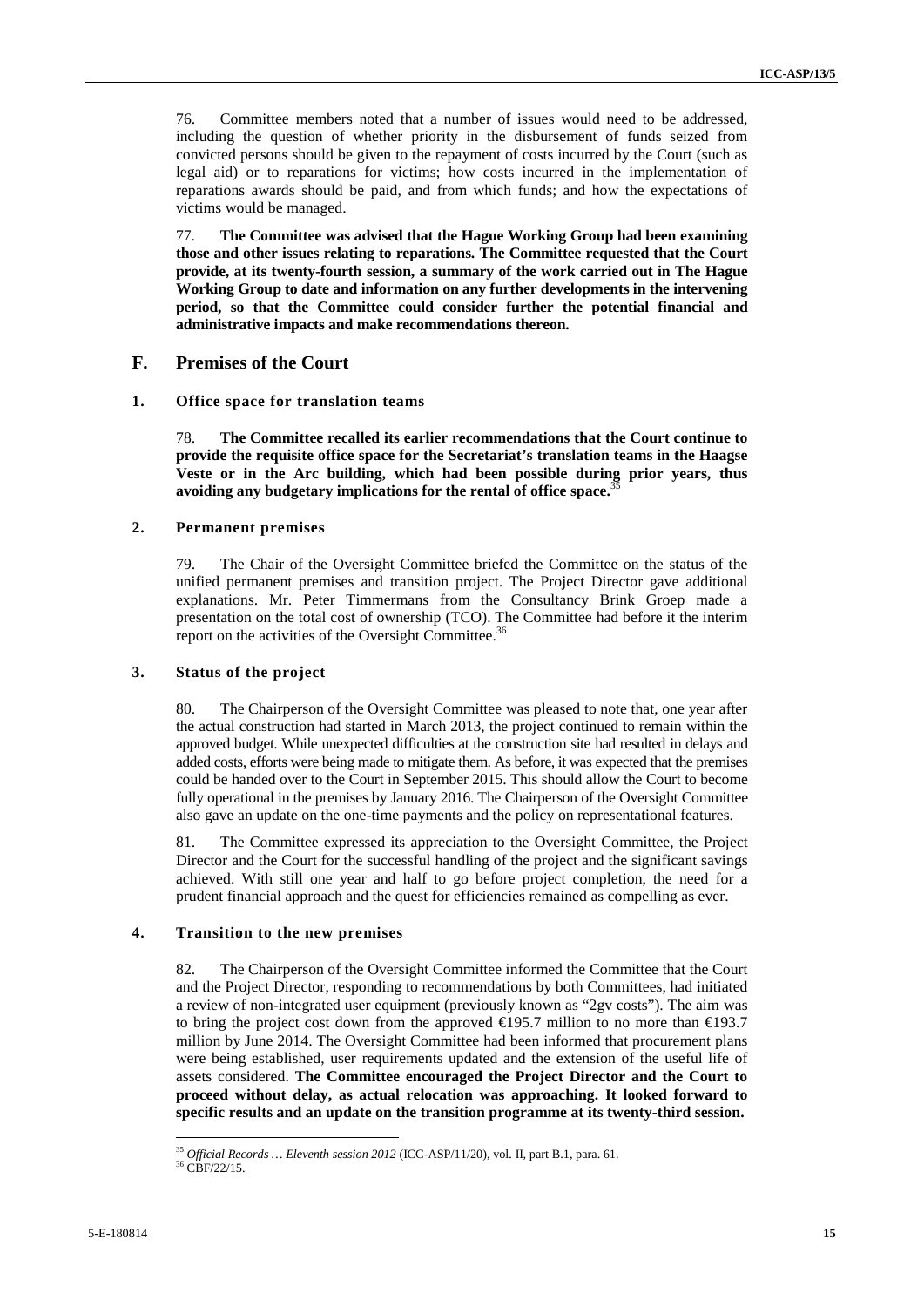### **5. Risks**

83. The Chairperson of the Oversight Committee informed the Committee that €3.3 million of the project reserve had recently been committed, bringing the implementation of the reserve in the risk register up from 23 per cent to 49 per cent.

#### 84. **The Committee requested the Oversight Committee, in full compliance with annex II of resolution ICC-ASP/6/Res.1, to provide updated information on the use of the risk register and potential future risks at its twenty-third session.**

85. The Chairperson of the Oversight Committee pointed out that the approved staffing capacity of the current design could come under stress. This was due to staff increases at the OTP, and possibly at the Registry, in the wake of the revised prosecutorial strategy. The Court confirmed that it was indeed exploring the need for additional office space. **The Committee urged the Court and the Project Director to explore cost-efficient solutions and opportunities for offsetting savings, and to submit an analysis at their earliest convenience. It looked forward to an update at its twenty-third session.**

86. **The Chairman of the Oversight Committee drew attention to the financial risk should the relocation of the Court to the new premises not be feasible back-to-back with the termination of the lease of the interim premises. The Committee requested the Court to provide an update at its twenty-third session.**

#### **6. One-time payments**

87. The Committee took note of the interim report of the Oversight Committee,<sup>38</sup> including one-time payments, and, in this regard, drew attention to annex II to resolution ICC-ASP/7/Res.1; paragraph 2(c) of annex II to resolution ICC-ASP/11/Res.3; and annex II of the report on the activities of the Oversight Committee contained in document ICC- ASP/8/34, concerning one-time payments and total annual interest distribution payable by State Parties. The Committee also recalled that "to attract as many States Parties as possible, the Oversight Committee had adopted a revised approach. Newly opting-in States Parties would make their payment under the 2013 scale of assessments, instead of the 2009 scale".<sup>39</sup>

88. **The Committee expressed its concern about implementation of the resolutions relating to the recalculation of States Parties' contributions and the interest charged for the Permanent Premises Project, and requested the Oversight Committee and the Project Director's Office (PDO) to further justify their approach to the recalculation of contributions and interest received and paid, and to report on these issues at the Committee's twenty-third session.**

*(a) Background*

89. States Parties can make their contribution to the construction cost of the new premises in one of two ways: (a) through one-time payments upfront or, alternatively, (b) through a proportional share of the host-State loan repaid over a 30-year-period. In December 2012, the Assembly extended the deadline to select the option of one-time payments until the end of December 2014. The Oversight Committee informed the Committee as at 15 March 2013, 54 States Parties had pledged one-time payments for a total value of €54.3 million. More States Parties were considering joining in.

#### *(b) Observations of the Committee*

90. The Committee reiterated its view that attracting one-time payments was a good measure for increasing the financial certainty of the project. It recalled that one-time payments would be subject to a final adjustment once the final cost of the project and the amount drawn on the host-State subsidy were known at the completion of the project. That would ensure that all States Parties paid the correct amount.

 $^{37}$  Over the monthly reporting period February to March 2014.  $^{38}$  CBF/22/15.

<sup>&</sup>lt;sup>39</sup> Official Records... Twelfth session... 2013 (ICC-ASP/12/20), vol. II, part B.1, para. 110.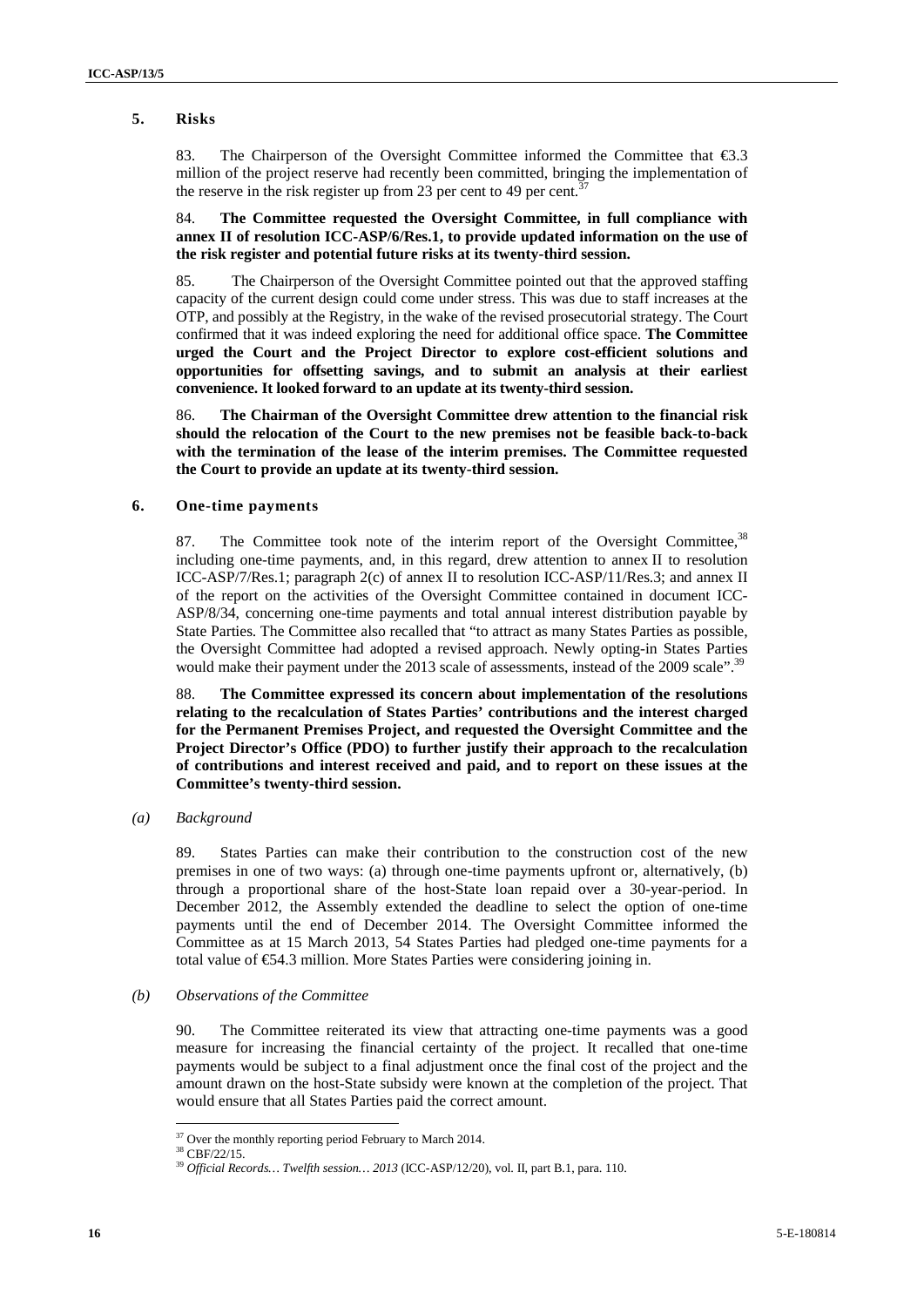#### **7. Total cost of ownership (TCO)**

#### *(a) Background*

91. In 2015, the Court will become the owner of the permanent premises and will have to deal with owner-related costs, known as the TCO, comprising (a) maintenance costs, (b) financial costs (servicing the host-State loan for those States Parties that did not allow themselves of the one-time payment option), and (c) building-related operational costs. The maintenance costs consist of all future preventive and corrective maintenance, tests, inspections and capital replacements (i.e. future major repair and replacement costs required as building components wear out).

92. In May 2013, the Oversight Committee set up a working group, chaired by the Project Director, tasked with carrying out a technical evaluation of possible options to fund maintenance costs, including any options for future States Parties to contribute to the project costs.

#### *(b) Advice of the working group on TCO*

#### *(i) Financing*

93. The Working Group expected the yearly contributions for the maintenance of the premises to total up to  $\text{\textsterling}209$  million in the first 30 years alone (2016–2045), based on the dynamic approach, while a flat approach would lead to contributions that total up to €186 million (yield 2.29 per cent) . This included future preventive and corrective maintenance, tests, inspections, certifications and capital replacements. Not included were buildingrelated operational expenditures such as insurance and energy costs*.* The financial cost of servicing the host State loan would also come on top of it for those States Parties who had not opted for a full one-time payment.

94. Due to the nature of maintenance, actual yearly costs would differ. Preventive and corrective maintenance would follow a more or less flat pattern over time. Capital replacements, however, would lead to large and varying "spikes" in the cost pattern, particularly towards the later part of the 30-year period, when total maintenance costs, according to the working group, could surge to  $\text{\textcircled{53}}$  million in 2036 and  $\text{\textcircled{f4}}$  million in 2041.

- 95. To finance the maintenance costs, the working group presented two models:
- (a) Under the "dynamic" approach, maintenance needs would be financed from the annual budget. Annual contributions would start at relatively moderate rates, normally less than  $\bigoplus$  million in the early years during which no major maintenance was expected; and
- (b) Under the "flat" approach, however, contributions would be set at a fixed rate, frontloading them in anticipation of major maintenance later. The annual contributions would start at roughly  $\epsilon$  million in the early years, even assuming investment returns of 2.29 or 4.50 per cent, *while rising further over time due to indexation*. A fund would be created from which the maintenance costs could be drawn based on multi-year maintenance programmes.
- *(ii) Governance*

96. The working group considered various approaches towards organizing the maintenance function. It favoured the "main contracting model": the strategic activities would be the responsibility of the Court, while the operational and tactical activities would be transferred to the main contractor, supported by the Facility Management Unit of the Court. This model would be phased in over [five] years.

*(c) Observations of the Committee*

97. The Committee expressed its appreciation for working group's presentation of the financing and governance options, which gave a sense of the breadth of the issues to be resolved. As indicated by the working group and emphasized by the Oversight Committee,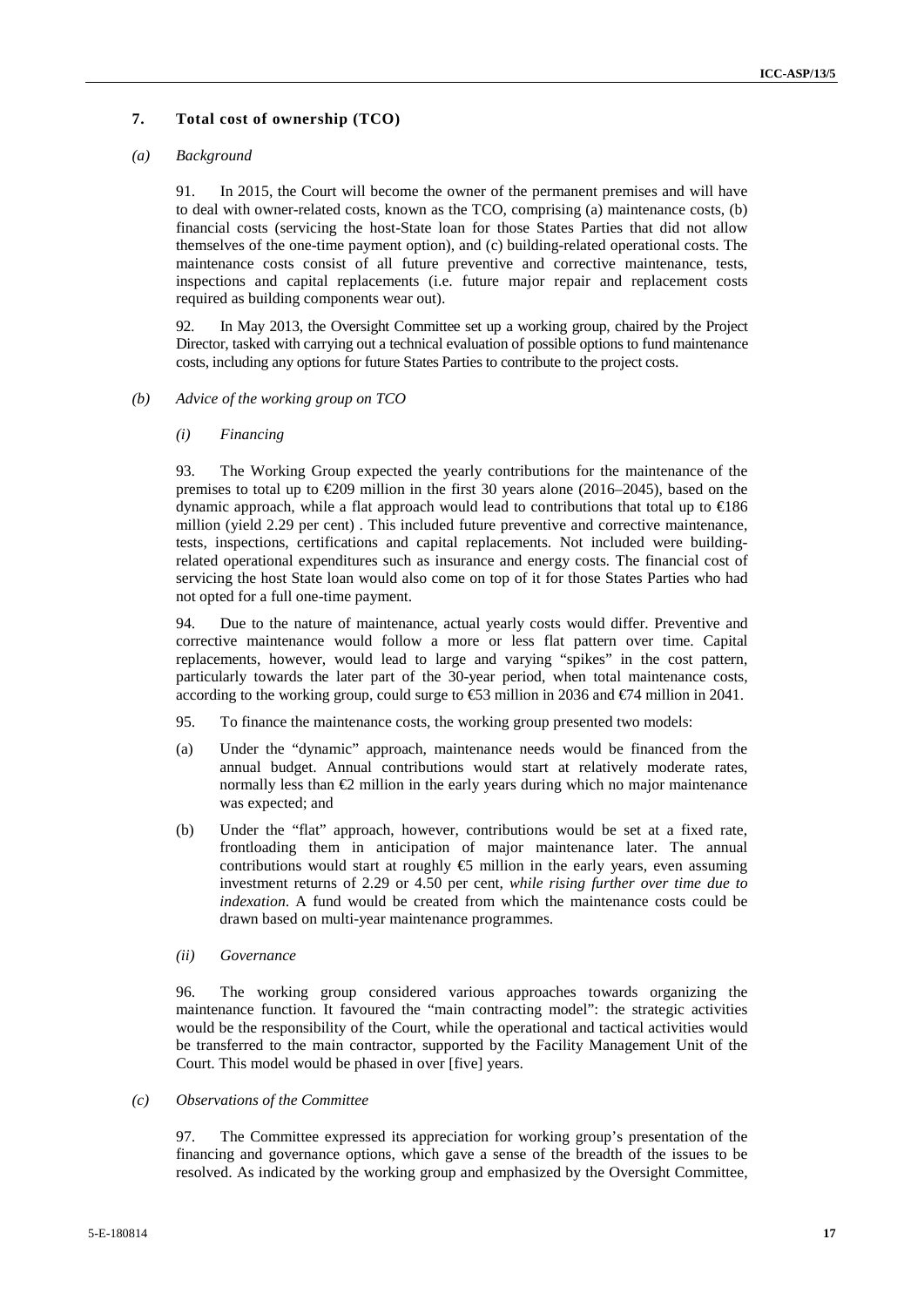however, further research was required to prepare an operational blueprint for consideration by the Assembly.

98. The Committee shared the concern of the Oversight Committee about the feasibility of, and indeed of the need for, high flat annual contributions starting in the very first year to flatten "spikes" arising decades later.

99. It also agreed that the funding and governance models merited further scrutiny. More specifically, and to quote from the Interim report on the activities of the Oversight Committee, $40$  the Committee agreed that options should be submitted that would:

- "a) Detail the multi-year cost implication projected for the useful lifetime of the premises and include an analysis of all related costs (e.g. maintenance at all levels, facility services, capital replacement and staff implications), with a clear distinction between categories of costs (e.g. maintenance and capital replacement) and disaggregated figures per each of the years in the period;
- b) Consider a hybrid funding mechanism, as well as alternative maintenance and governance models, including with appropriate transition periods if activities were to be outsourced; and
- c) Consider further the practice of other relevant international organizations, including for the applicable lifetime periods, benchmarks, and levels of maintenance."

100. **Endorsing, and building on, the recommendations of the Oversight Committee, the Committee also emphasized the need for the following to be reported to it at its twenty-third session:**

- (a) **Options for the "hybrid" financing of maintenance, meaning a frontloading of advance contributions for later major maintenance, given that the Court`s future facility needs were inherently uncertain, depending on its activity level, which would vary, and could decline over time;**
- (b) **An enquiry into the advantages and drawbacks of a loan facility for short-term bridge financing of unexpected maintenance or smoothing out cost peaks;**
- (c) **More detail about the suggested fund for maintenance costs: size and time profile of the fund; assumptions concerning types and risks of investment instruments to generate the anticipated returns of 2.29 and 4.50 per cent; cost of professional investment and risk management, be it in-house or through external know-how; size of flat annual contributions should investment yields fall short of the anticipated levels;**
- (d) **An estimate of maintenance costs beyond the 30-year time frame underlying the working group's advice; and**
- (e) **Clarification of the role of the Assembly and the Oversight Committee in the governance structure (setting the strategy, financial oversight and reporting lines).**

101. The Committee believed that favourable consideration should be given to the option alluded to by the Oversight Committee and the working group:

"[...] to extend for a second year (July 2016 – July 2017) the maintenance activities that Courtys [i.e. the current general contractor] will provide during the one-year guarantee period (July 2015-July 2016), at market prices, to avoid overstretching the Court and the PDO at a critical time in the completion of the transition to the new premises and to also enable a more cautious settlement of the model to be adopted for the Total Cost of Ownership."<sup>41</sup>

<sup>40</sup> CBF/22/15, para. 70.

 $41$  Ibid., para.  $71$ .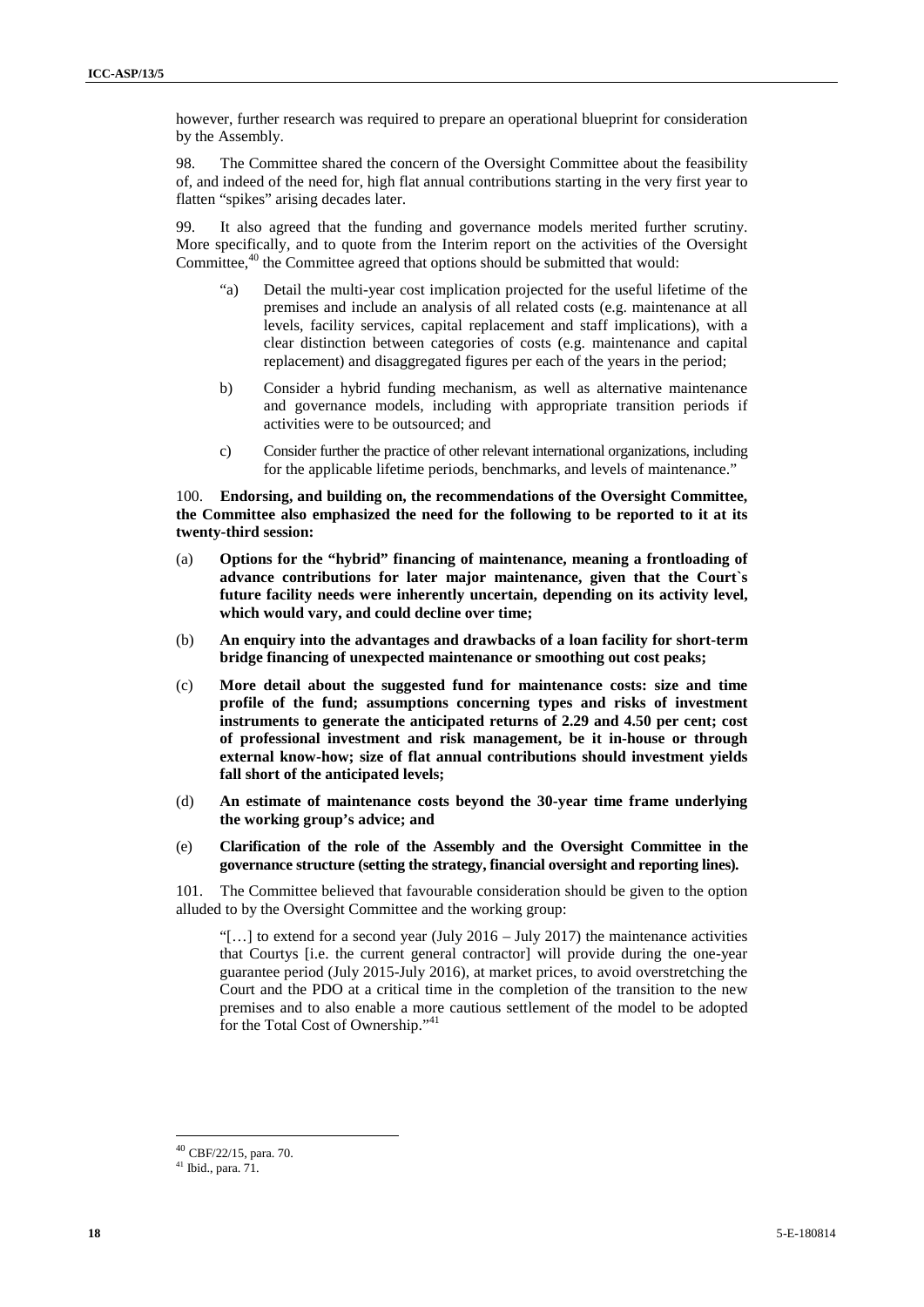## **G. Other matters**

#### **1. Organization of the Secretariat**

102. As the Court matures as an international institution, its structure has to be reviewed and adjustments have to be made in order to meet States Parties expectations, and the Secretariat of the Assembly of States Parties is no exception.

103. The Committee noted the increasing demands placed by States Parties on the Secretariat and the Executive Secretary to the Committee, in terms of their presence and assistance, and therefore decided that, in close consultation with the Director of the Secretariat, it would endeavour to make precise recommendations on the working methods, human resources and structure of the Secretariat for consideration by States Parties, as part of its discussions on the 2015 proposed budget at its twenty-third session.

#### **2. Documentation submitted by the Court**

104. The Committee took note of the Court's new policy of compiling reports to the Committee on related subjects into one. **While the Committee appreciated the effort to achieve greater efficiency, it felt that several information provided for its consideration was insufficient as a consequence, and it requested the Court to review the policy with a view to finding a balance between fewer reports and sufficient information.**

#### **3. Dates for the twenty-third session of the Committee**

105. The Committee decided to hold its twenty-third session in The Hague from 7 to 17 October 2014.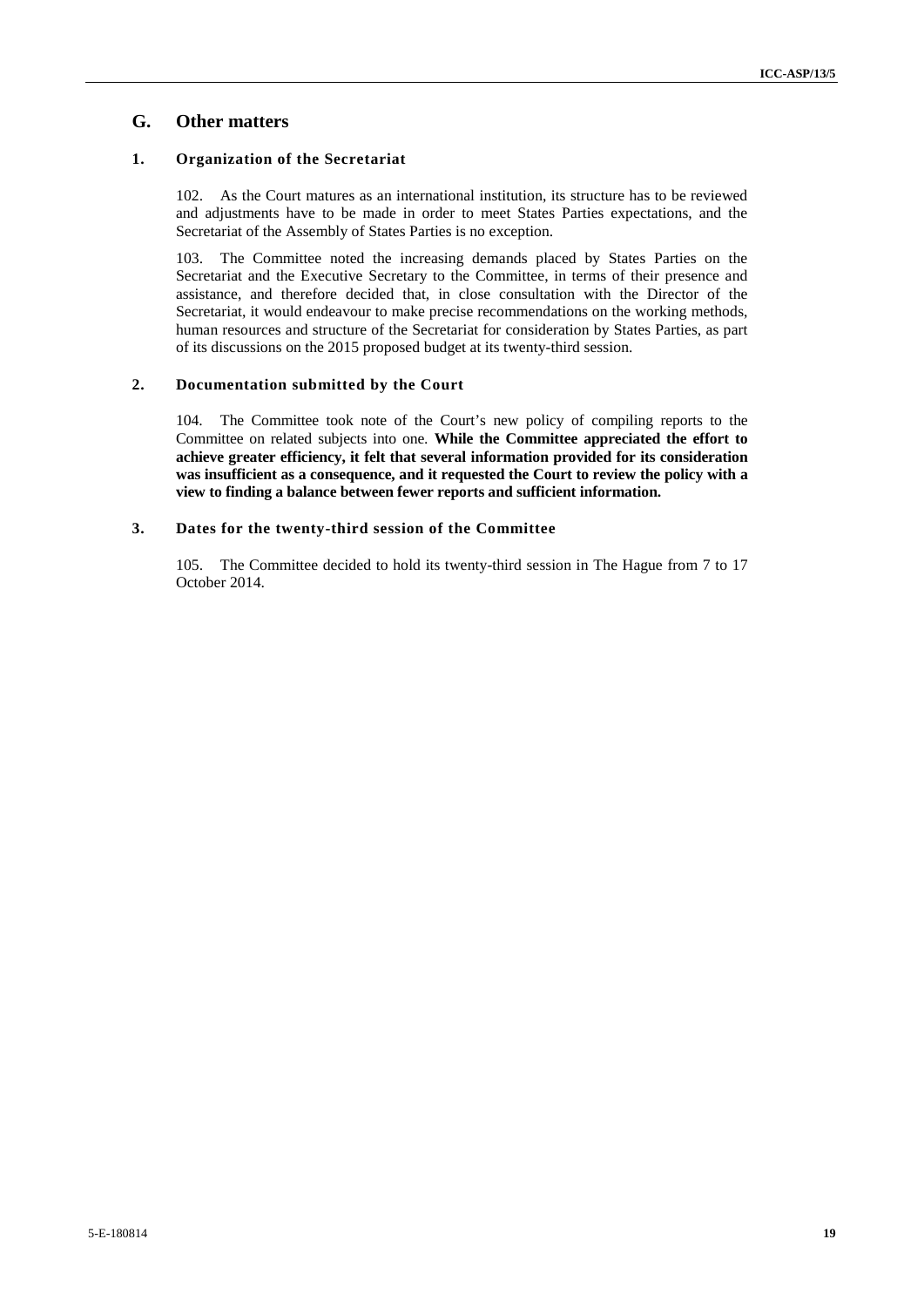## **Annex I**

# **Status of contributions as at 21 April 2014**

|     |                                         |               | <b>Prior Years</b>    |                                                    |           | 2014                     |                                      | Outstanding                  |                                            |
|-----|-----------------------------------------|---------------|-----------------------|----------------------------------------------------|-----------|--------------------------|--------------------------------------|------------------------------|--------------------------------------------|
|     | <b>States Parties</b>                   | Contributions | Assessed Receipts and | Outstanding<br>Credits Contributions Contributions |           | Assessed Receipts and    | Outstanding<br>Credits Contributions | Contributions<br>Contingency | Total<br>Outstanding<br>Fund Contributions |
| 1.  | Afghanistan                             | 40,449        | 40,449                |                                                    | 9,381     | 11                       | 9,370                                |                              | 9,370                                      |
| 2.  | Albania                                 | 112,398       | 112,398               |                                                    | 18,874    | 17                       | 18,857                               |                              | 18,857                                     |
| 3.  | Andorra                                 | 104,936       | 104,936               |                                                    | 15,063    | 15,063                   |                                      |                              |                                            |
| 4.  | Antigua and Barbuda                     | 35,187        | 35,187                |                                                    | 3,798     |                          | 3,798                                |                              | 3,798                                      |
| 5.  | Argentina                               | 8,066,375     | 8,066,375             | $\overline{\phantom{a}}$                           | 814,459   | 902                      | 813,557                              | $\overline{\phantom{a}}$     | 813,557                                    |
| 6.  | Australia                               | 28,080,319    | 28,080,319            |                                                    | 3,909,979 | 3,909,979                |                                      |                              |                                            |
| 7.  | Austria                                 | 13,384,211    | 13,384,211            | $\overline{\phantom{a}}$                           | 1,505,888 | 1,505,888                |                                      |                              |                                            |
| 8.  | Bangladesh                              | 51,677        | 51,677                | $\overline{\phantom{a}}$                           | 11,875    | 5,785                    | 6,090                                | $\overline{a}$               | 6,090                                      |
| 9.  | <b>Barbados</b>                         | 135,371       | 135,371               | $\overline{\phantom{a}}$                           | 15,081    | $\overline{\phantom{a}}$ | 15,081                               | $\overline{\phantom{a}}$     | 15,081                                     |
|     | 10. Belgium                             | 16,701,096    | 16,701,096            |                                                    | 1,883,251 | 1,883,251                |                                      |                              |                                            |
|     | 11. Belize                              | 15,555        | 15,441                | 114                                                | 1,900     |                          | 1,900                                | 8                            | 2,022                                      |
|     | 12. Benin                               | 33,210        | 23,035                | 10,175                                             | 5,700     | $\overline{\phantom{a}}$ | 5,700                                | 24                           | 15,899                                     |
|     | 13. Bolivia<br>(Plurinational State of) | 116,762       | 116,762               |                                                    | 16,967    | 16,967                   |                                      |                              |                                            |
|     | 14. Bosnia and Herzegovina              | 136,861       | 136,861               | $\frac{1}{2}$                                      | 32,061    | 38                       | 32,023                               |                              | 32,023                                     |
|     | 15. Botswana                            | 231,062       | 230,884               | 178                                                | 32,061    |                          | 32,061                               | 135                          | 32,374                                     |
|     | 16. Brazil                              | 24,254,807    | 19,030,288            | 5,224,519                                          | 5,536,711 | $\overline{\phantom{a}}$ | 5,536,711                            | 23,316                       | 10,784,546                                 |
|     | 17. Bulgaria                            | 426,782       | 426,782               |                                                    | 88,700    | 88,700                   |                                      | $\qquad \qquad \blacksquare$ |                                            |
|     | 18. Burkina Faso                        | 35,254        | 35,254                |                                                    | 5,696     | 4,421                    | 1,275                                |                              | 1,275                                      |
|     | 19. Burundi                             | 13,931        | 13,822                | 109                                                | 1,900     |                          | 1,900                                | 8                            | 2,017                                      |
|     | 20. Cambodia                            | 35,003        | 35,003                |                                                    | 7,597     |                          | 7,597                                |                              | 7,597                                      |
|     | 21. Canada                              | 46,440,463    | 46,440,463            | $\overline{\phantom{a}}$                           | 5,624,524 | 5,624,524                |                                      | $\qquad \qquad \blacksquare$ |                                            |
| 22. | Cape Verde                              | 3,403         | 3,403                 | $\frac{1}{2}$                                      | 1,900     |                          | 1,900                                |                              | 1,900                                      |
|     | 23. Central African Republic            | 15,555        | 11,744                | 3,811                                              | 1,900     | ÷,                       | 1,900                                | 46                           | 5,757                                      |
|     | 24. Chad                                | 17,335        | 17,115                | 220                                                | 3,800     |                          | 3,800                                | 16                           | 4,036                                      |
|     | 25. Chile                               | 1,777,824     | 1,777,824             | $\overline{\phantom{a}}$                           | 629,934   | $\overline{\phantom{a}}$ | 629,934                              | ÷,                           | 629,934                                    |
|     | 26. Colombia                            | 2,334,128     | 2,334,128             | $\frac{1}{2}$                                      | 488,515   | 402,203                  | 86,312                               | ÷,                           | 86,312                                     |
|     | 27. Comoros                             | 11,125        | 605                   | 10,520                                             | 1,900     |                          | 1,900                                | $46\,$                       | 12,466                                     |
|     | 28. Congo                               | 30,728        | 17,046                | 13,682                                             | 9,381     |                          | 9,381                                | 73                           | 23,136                                     |
| 29. | Cook Islands                            | 8,245         | 8,245                 |                                                    | 1,900     | 1,900                    |                                      | $\qquad \qquad \blacksquare$ |                                            |
| 30. | Costa Rica                              | 501,896       | 501,896               |                                                    | 71,650    | 71,650                   |                                      | $\qquad \qquad \blacksquare$ |                                            |
|     | 31. Côte d'Ivoire                       | 12,436        | 12,436                | $\overline{\phantom{a}}$                           | 20,780    | 1,457                    | 19,323                               | $\qquad \qquad \blacksquare$ | 19,323                                     |
|     | 32. Croatia                             | 1,073,089     | 1,073,089             | $\overline{\phantom{a}}$                           | 237,722   | 237,722                  |                                      | $\qquad \qquad \blacksquare$ |                                            |
|     | 33. Cyprus                              | 674,546       | 674,546               | $\overline{\phantom{a}}$                           | 88,700    | 88,700                   |                                      | $\overline{\phantom{m}}$     |                                            |
| 34. | Czech Republic                          | 2,423,946     | 2,423,946             | $\overline{\phantom{a}}$                           | 727,754   | 949                      | 726,805                              | $\qquad \qquad \blacksquare$ | 726,805                                    |
|     | 35. Democratic Republic<br>of the Congo | 47,282        | 41,969                | 5,313                                              | 5,694     |                          | 5,694                                | 24                           | 11,031                                     |
|     | 36. Denmark                             | 11,280,420    | 11,280,420            | $\overline{a}$                                     | 1,273,748 | 2,112                    | 1,271,636                            | $\qquad \qquad \blacksquare$ | 1,271,636                                  |
|     | 37. Djibouti                            | 15,359        | 5,245                 | 10,114                                             | 1,900     | $\overline{\phantom{a}}$ | 1,900                                | 46                           | 12,060                                     |
|     | 38. Dominica                            | 15,555        | 10,615                | 4,940                                              | 1,900     | $\overline{\phantom{a}}$ | 1,900                                | 46                           | 6,886                                      |
|     | 39. Dominican Republic                  | 458,207       | 250,093               | 208,114                                            | 84,900    | $\overline{\phantom{a}}$ | 84,900                               | 1,955                        | 294,969                                    |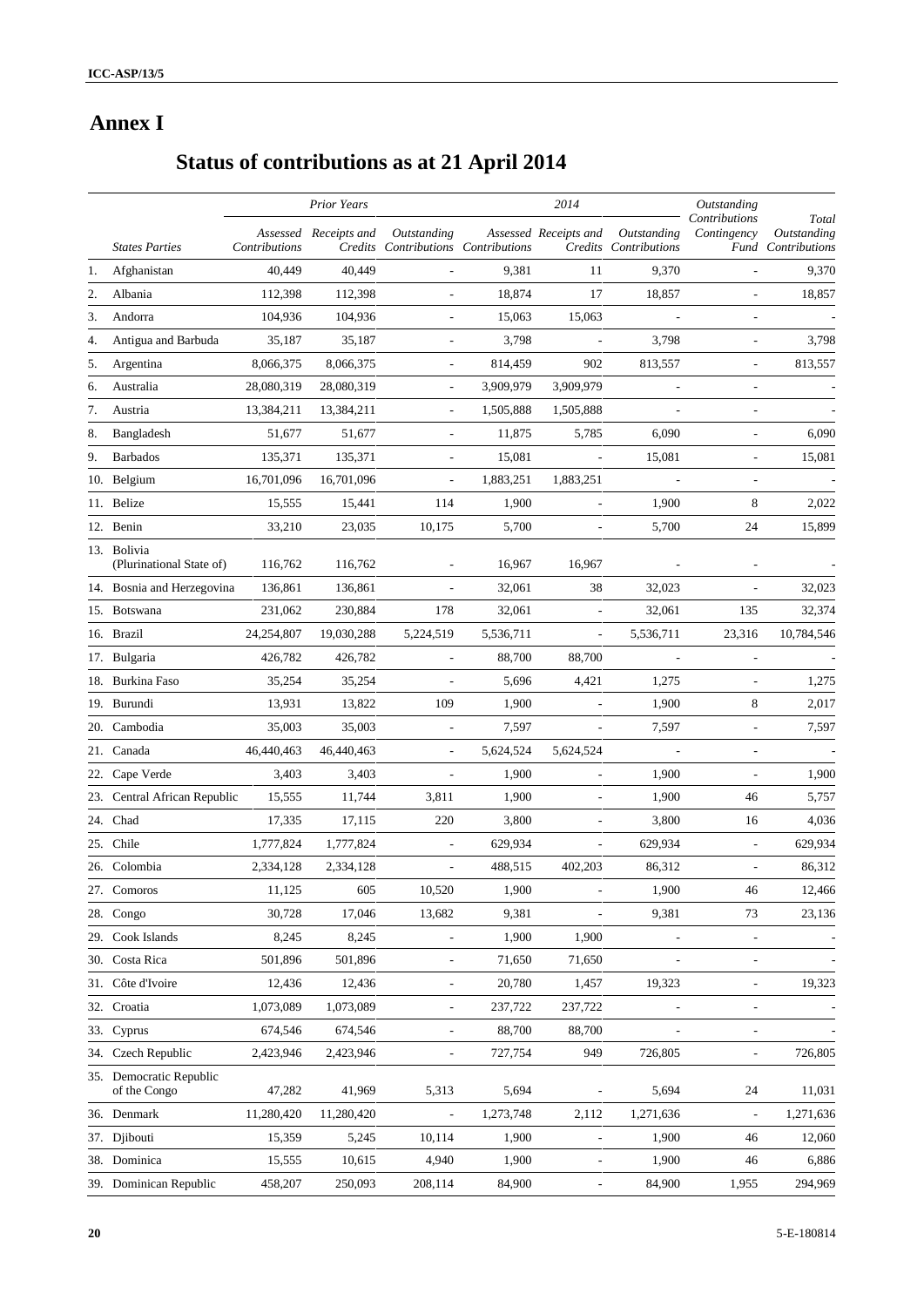|                       |               | <b>Prior Years</b>       |                                                    |            | 2014                     |                                      | Outstanding                  |                                                   |
|-----------------------|---------------|--------------------------|----------------------------------------------------|------------|--------------------------|--------------------------------------|------------------------------|---------------------------------------------------|
| <b>States Parties</b> | Contributions | Assessed Receipts and    | Outstanding<br>Credits Contributions Contributions |            | Assessed Receipts and    | Outstanding<br>Credits Contributions | Contributions<br>Contingency | Total<br>Outstanding<br><b>Fund</b> Contributions |
| 40. Ecuador           | 450,728       | 450,173                  | 555                                                | 83,001     | $\overline{\phantom{a}}$ | 83,001                               | 350                          | 83,906                                            |
| 41. Estonia           | 383,959       | 383,959                  | $\overline{\phantom{a}}$                           | 75,520     | 75,520                   | $\overline{\phantom{a}}$             | L,                           |                                                   |
| 42. Fiji              | 56,057        | 56,042                   | 15                                                 | 5,700      | $\overline{\phantom{a}}$ | 5,700                                | 24                           | 5,739                                             |
| 43. Finland           | 8,544,297     | 8,544,297                | $\overline{\phantom{a}}$                           | 978,172    | 978,172                  | $\overline{\phantom{a}}$             | $\overline{\phantom{a}}$     |                                                   |
| 44. France            | 94,851,565    | 94,851,565               | $\overline{\phantom{a}}$                           | 10,554,399 | 10,554,399               |                                      |                              |                                                   |
| 45. Gabon             | 181,647       | 181,647                  | $\overline{\phantom{a}}$                           | 37,760     | 16                       | 37,744                               | L,                           | 37,744                                            |
| 46. Gambia            | 15,555        | 15,555                   | $\overline{\phantom{a}}$                           | 1,900      | 2                        | 1,898                                | $\overline{\phantom{a}}$     | 1,898                                             |
| 47. Georgia           | 66,129        | 66,129                   | $\overline{\phantom{a}}$                           | 13,174     | 13,174                   | $\overline{\phantom{a}}$             | L,                           |                                                   |
| 48. Germany           | 129,238,072   | 129,238,072              | $\overline{\phantom{a}}$                           | 13,475,695 | 6,746,199                | 6,729,496                            | $\overline{\phantom{a}}$     | 6,729,496                                         |
| 49. Ghana             | 90,033        | 90,033                   | $\overline{\phantom{a}}$                           | 26,361     | 24                       | 26,337                               | L,                           | 26,337                                            |
| 50. Greece            | 9,480,542     | 9,480,542                | $\overline{\phantom{a}}$                           | 1,203,927  | $\overline{\phantom{a}}$ | 1,203,927                            |                              | 1,203,927                                         |
| 51. Grenada           | 4,044         | L,                       | 4,044                                              | 1,900      | $\overline{a}$           | 1,900                                | 24                           | 5,968                                             |
| 52. Guatemala         | 70,630        | $\overline{\phantom{a}}$ | 2,374                                              | 50,940     |                          | 50,940                               | 215                          | 53,529                                            |
| 53. Guinea            | 28,930        | 21,100                   | 7,830                                              | 1,900      | ÷,                       | 1,900                                | 84                           | 9,814                                             |
| 54. Guyana            | 13,931        | 13,931                   |                                                    | 1,900      | 1,900                    |                                      |                              |                                                   |
| 55. Honduras          | 96,950        | 92,209                   | 4,741                                              | 15,081     | $\overline{a}$           | 15,081                               | 64                           | 19,886                                            |
| 56. Hungary           | 3,494,445     | 3,494,445                | $\overline{\phantom{a}}$                           | 501,393    | 501,393                  |                                      |                              |                                                   |
| 57. Iceland           | 566,041       | 566,041                  | $\overline{\phantom{a}}$                           | 50,877     | 50,877                   |                                      | L,                           |                                                   |
| 58. Ireland           | 6,637,035     | 6,637,035                | $\overline{\phantom{a}}$                           | 788,805    | 788,805                  |                                      |                              |                                                   |
| 59. Italy             | 76,655,054    | 76,655,054               | $\overline{\phantom{a}}$                           | 8,383,363  | 14,468                   | 8,368,895                            |                              | 8,368,895                                         |
| 60. Japan             | 123,975,803   | 123,975,803              | $\overline{\phantom{a}}$                           | 20,442,774 | 4,532,265                | 15,910,509                           | $\overline{\phantom{a}}$     | 15,910,509                                        |
| 61. Jordan            | 207,199       | 207,199                  | $\overline{\phantom{a}}$                           | 41,533     | 41,533                   |                                      | L,                           |                                                   |
| 62. Kenya             | 144,880       | 144,880                  | $\overline{\phantom{a}}$                           | 24,579     | 33                       | 24,546                               |                              | 24,546                                            |
| 63. Latvia            | 408,015       | 408,015                  | $\overline{\phantom{a}}$                           | 88,700     | 88,700                   | $\overline{\phantom{a}}$             | $\overline{a}$               |                                                   |
| 64. Lesotho           | 15,555        | 15,555                   |                                                    | 1,900      | 1,900                    |                                      |                              |                                                   |
| 65. Liberia           | 13,931        | 10,433                   | 3,498                                              | 1,900      | $\overline{a}$           | 1,900                                | 46                           | 5,444                                             |
| 66. Liechtenstein     | 126,093       | 126,093                  | $\overline{\phantom{a}}$                           | 16,959     | 16,959                   | $\overline{a}$                       | $\overline{a}$               |                                                   |
| 67. Lithuania         | 671,567       | 671,567                  | $\overline{\phantom{a}}$                           | 137,673    | 126,066                  | 11,607                               | $\qquad \qquad \blacksquare$ | 11,607                                            |
| 68. Luxembourg        | 1,301,787     | 1,301,787                |                                                    | 152,637    | 5,762                    | 146,875                              |                              | 146,875                                           |
| 69. Madagascar        | 23,866        | 17,786                   | 6,080                                              | 5,700      | $\overline{a}$           | 5,700                                | 24                           | 11,804                                            |
| 70. Malawi            | 17,728        | 12,533                   | 5,195                                              | 3,800      |                          | 3,800                                | 26                           | 9,021                                             |
| 71. Maldives          | 3,531         | 3,531                    | $\overline{\phantom{a}}$                           | 1,900      | 1,731                    | 169                                  | $\overline{\phantom{a}}$     | 169                                               |
| 72. Mali              | 35,003        | 35,003                   |                                                    | 7,599      | $\overline{\phantom{a}}$ | 7,599                                | $\overline{a}$               | 7,599                                             |
| 73. Malta             | 246,011       | 246,011                  | $\overline{\phantom{a}}$                           | 30,160     | 30,160                   | $\Box$                               | ÷,                           |                                                   |
| 74. Marshall Islands  | 15,555        | 8,445                    | 7,110                                              | 1,900      | $\frac{1}{2}$            | 1,900                                | 46                           | 9,056                                             |
| 75. Mauritius         | 174,592       | 174,592                  | $\Box$                                             | 24,556     | $\overline{\phantom{a}}$ | 24,556                               | $\overline{\phantom{a}}$     | 24,556                                            |
| 76. Mexico            | 27,217,158    | 27, 217, 158             | $\Box$                                             | 3,471,751  | 3,471,751                |                                      | $\overline{a}$               |                                                   |
| 77. Mongolia          | 23,825        | 23,825                   | $\overline{\phantom{a}}$                           | 5,700      | $\mathbf{1}$             | 5,699                                | $\blacksquare$               | 5,699                                             |
| 78. Montenegro        | 32,918        | 32,918                   | $\overline{\phantom{a}}$                           | 9,378      | $\mathbf{1}$             | 9,377                                | $\overline{\phantom{a}}$     | 9,377                                             |
| 79. Namibia           | 110,385       | 110,385                  | $\overline{\phantom{a}}$                           | 18,880     | $\overline{\phantom{a}}$ | 18,880                               | $\overline{a}$               | 18,880                                            |
| 80. Nauru             | 15,555        | 15,470                   | 85                                                 | 1,900      | $\overline{\phantom{a}}$ | 1,900                                | 8                            | 1,993                                             |
| 81. Netherlands       | 27,811,527    | 27,811,527               | $\Box$                                             | 3,121,258  | 3,121,258                | $\overline{a}$                       | $\overline{a}$               |                                                   |
| 82. New Zealand       | 3,901,870     | 3,901,870                | $\overline{\phantom{a}}$                           | 477,463    | 477,463                  | $\overline{a}$                       | ÷,                           |                                                   |
|                       |               |                          |                                                    |            |                          |                                      |                              |                                                   |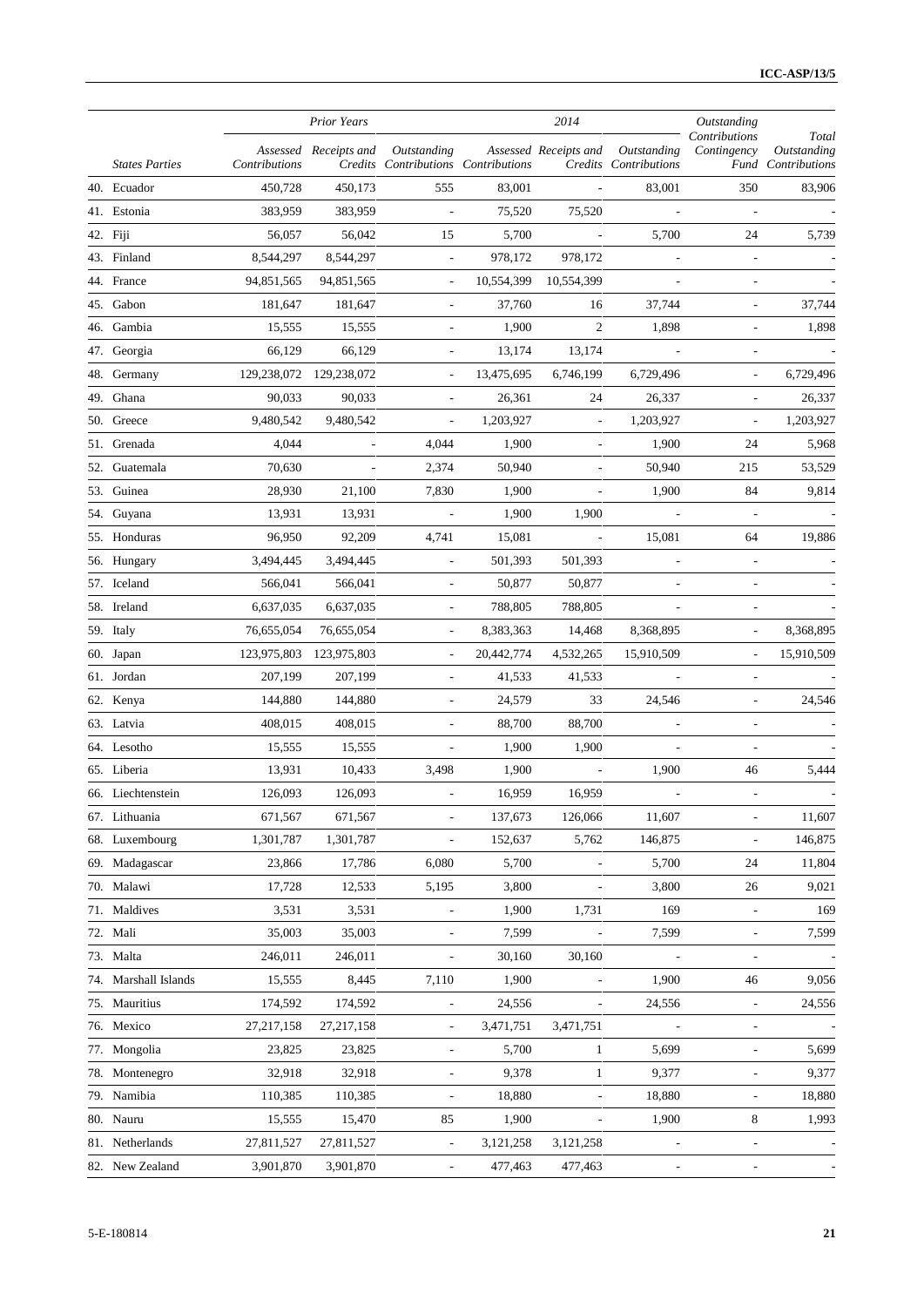|                                            |                      | <b>Prior Years</b>    |                                                    |             | 2014                     |                                      | Outstanding                  |                                            |
|--------------------------------------------|----------------------|-----------------------|----------------------------------------------------|-------------|--------------------------|--------------------------------------|------------------------------|--------------------------------------------|
| <b>States Parties</b>                      | <b>Contributions</b> | Assessed Receipts and | Outstanding<br>Credits Contributions Contributions |             | Assessed Receipts and    | Outstanding<br>Credits Contributions | Contributions<br>Contingency | Total<br>Outstanding<br>Fund Contributions |
| 83. Niger                                  | 22,032               | 7,943                 | 14,089                                             | 3,800       |                          | 3,800                                | 92                           | 17,981                                     |
| 84. Nigeria                                | 947,473              | 947,473               | L,                                                 | 169,801     | 71,750                   | 98,051                               |                              | 98,051                                     |
| 85. Norway                                 | 12, 192, 205         | 12, 192, 205          | $\overline{a}$                                     | 1,605,869   | 1,605,869                |                                      | L,                           |                                            |
| 86. Panama                                 | 338,738              | 338,738               | L,                                                 | 48,992      | 48,750                   | 242                                  | ÷,                           | 242                                        |
| 87. Paraguay                               | 131,359              | 131,258               | 101                                                | 18,880      | ÷,                       | 18,880                               | 80                           | 19,061                                     |
| 88. Peru                                   | 1,420,170            | 1,420,170             | $\overline{a}$                                     | 220,742     | L,                       | 220,742                              | ÷,                           | 220,742                                    |
| 89. Philippines                            | 442,411              | 442,411               | L,                                                 | 290,393     | 290,393                  |                                      | L,                           |                                            |
| 90. Poland                                 | 9,819,956            | 9,819,956             | $\overline{a}$                                     | 1,738,029   | 1,738,029                |                                      | $\overline{a}$               |                                            |
| 91. Portugal                               | 7,750,169            | 7,750,169             | L,                                                 | 893,376     | $\overline{a}$           | 893,376                              | ÷,                           | 893,376                                    |
| 92. Republic of Korea                      | 31,765,028           | 31,765,028            | $\overline{a}$                                     | 3,762,599   | $\overline{a}$           | 3,762,599                            | $\overline{\phantom{a}}$     | 3,762,599                                  |
| 93. Republic of Moldova                    | 11,673               | 11,673                |                                                    | 5,700       | 6                        | 5,694                                | $\overline{\phantom{a}}$     | 5,694                                      |
| 94. Romania                                | 1,819,460            | 1,819,460             | $\overline{a}$                                     | 426,522     | $\overline{a}$           | 426,522                              | $\overline{\phantom{a}}$     | 426,522                                    |
| Saint Kitts and Nevis<br>95.               | 11,125               | 11,125                |                                                    | 1,900       | 1,900                    |                                      | L,                           |                                            |
| Saint Lucia<br>96.                         | 5,197                | $\Box$                | 5,197                                              | 1,900       | $\overline{a}$           | 1,900                                | 46                           | 7,143                                      |
| Saint Vincent and the<br>97.<br>Grenadines | 15,359               | 11,956                | 3,403                                              | 1,900       |                          | 1,900                                | 11                           | 5,314                                      |
| 98. Samoa                                  | 15,437               | 15,437                |                                                    | 1,898       | 1,661                    | 237                                  | ÷,                           | 237                                        |
| 99. San Marino                             | 46,046               | 46,046                | L,                                                 | 5,694       | 5,694                    | $\overline{\phantom{a}}$             | $\blacksquare$               |                                            |
| 100. Senegal                               | 79,772               | 79,772                | $\overline{a}$                                     | 11,281      | $\overline{\phantom{a}}$ | 11,281                               | ÷,                           | 11,281                                     |
| 101. Serbia                                | 426,521              | 426,521               | L,                                                 | 75,474      | 100                      | 75,374                               | L,                           | 75,374                                     |
| 102. Seychelles                            | 8,601                | 8,601                 | L,                                                 | 1,900       | 6                        | 1,894                                | L,                           | 1,894                                      |
| 103. Sierra Leone                          | 15,555               | 9,367                 | 6,188                                              | 1,900       | $\overline{\phantom{a}}$ | 1,900                                | 46                           | 8,134                                      |
| 104. Slovakia                              | 1,480,671            | 1,480,671             | L,                                                 | 322,604     | 322,604                  |                                      | L,                           |                                            |
| 105. Slovenia                              | 1,465,738            | 1,465,738             | L,                                                 | 188,681     | 398                      | 188,283                              | $\overline{\phantom{a}}$     | 188,283                                    |
| 106. South Africa                          | 5,180,646            | 5,180,646             | L,                                                 | 701,374     | 1,159                    | 700,215                              | $\overline{\phantom{a}}$     | 700,215                                    |
| 107. Spain                                 | 45,021,245           | 45,021,245            | $\overline{a}$                                     | 5,610,332   | 9,187                    | 5,601,145                            | $\overline{\phantom{a}}$     | 5,601,145                                  |
| 108. Suriname                              | 22,996               | 22,996                | L,                                                 | 7,597       | 7,597                    |                                      | ÷,                           |                                            |
| 109. Sweden                                | 16,093,326           | 16,093,326            | $\overline{\phantom{a}}$                           | 1,809,404   | 1,809,404                | $\overline{\phantom{m}}$             | $\qquad \qquad \blacksquare$ |                                            |
| 110. Switzerland                           | 18, 155, 632         | 18,155,632            | $\overline{a}$                                     | 1,973,303   | 1,973,303                |                                      | $\blacksquare$               |                                            |
| 111. Tajikistan                            | 23,825               | 23,825                | $\overline{a}$                                     | 5,700       | 2,611                    | 3,089                                | $\overline{a}$               | 3,089                                      |
| 112. The FYR of Macedonia                  | 97,118               | 94,438                | 2,680                                              | 15,081      |                          | 15,081                               | 64                           | 17,825                                     |
| 113. Timor-Leste                           | 17,229               | 17,215                | 14                                                 | 3,798       | $\overline{a}$           | 3,798                                | 16                           | 3,828                                      |
| 114. Trinidad and Tobago                   | 502,430              | 502,430               | $\overline{a}$                                     | 82,942      | 82,942                   |                                      | $\overline{\phantom{a}}$     |                                            |
| 115. Tunisia                               | 127,825              | 127,825               | $\overline{\phantom{m}}$                           | 67,920      | 67,920                   |                                      | $\overline{a}$               |                                            |
| 116. Uganda                                | 79,473               | 68,880                | 10,593                                             | 11,281      |                          | 11,281                               | 48                           | 21,922                                     |
| 117. United Kingdom                        | 97,682,175           | 97,682,175            | $\overline{a}$                                     | 9,773,195   | 2,443,299                | 7,329,896                            | $\overline{a}$               | 7,329,896                                  |
| 118. United Republic of Tanzania 101,605   |                      | 65,966                | 35,639                                             | 11,875      | $\overline{\phantom{a}}$ | 11,875                               | 354                          | 47,868                                     |
| 119. Uruguay                               | 582,725              | 532,730               | 49,995                                             | 98,081      | $\overline{\phantom{0}}$ | 98,081                               | 413                          | 148,489                                    |
| 120. Vanuatu                               | 3,273                | $\blacksquare$        | 3,273                                              | 1,900       | $\overline{\phantom{a}}$ | 1,900                                | 8                            | 5,181                                      |
| 121. Venezuela<br>(Bolivarian Republic of) | 4,290,537            | 3,350,783             | 939,754                                            | 1,183,147   | $\overline{a}$           | 1,183,147                            | 4,983                        | 2,127,884                                  |
| 122. Zambia                                | 42,778               | 42,778                | $\overline{\phantom{a}}$                           | 11,281      | $\overline{\phantom{a}}$ | 11,281                               | $\qquad \qquad \blacksquare$ | 11,281                                     |
| <b>Total</b>                               | 934,828,320          | 928,155,802           | 6,604,262                                          | 118,705,850 | 55,987,353               | 62,718,505                           | 32,815                       | 69,355,582                                 |

Note: Concerns outstanding assessed programme budget contributions and replenishments of Contingency Fund; does not include outstanding advances to Working Capital Fund.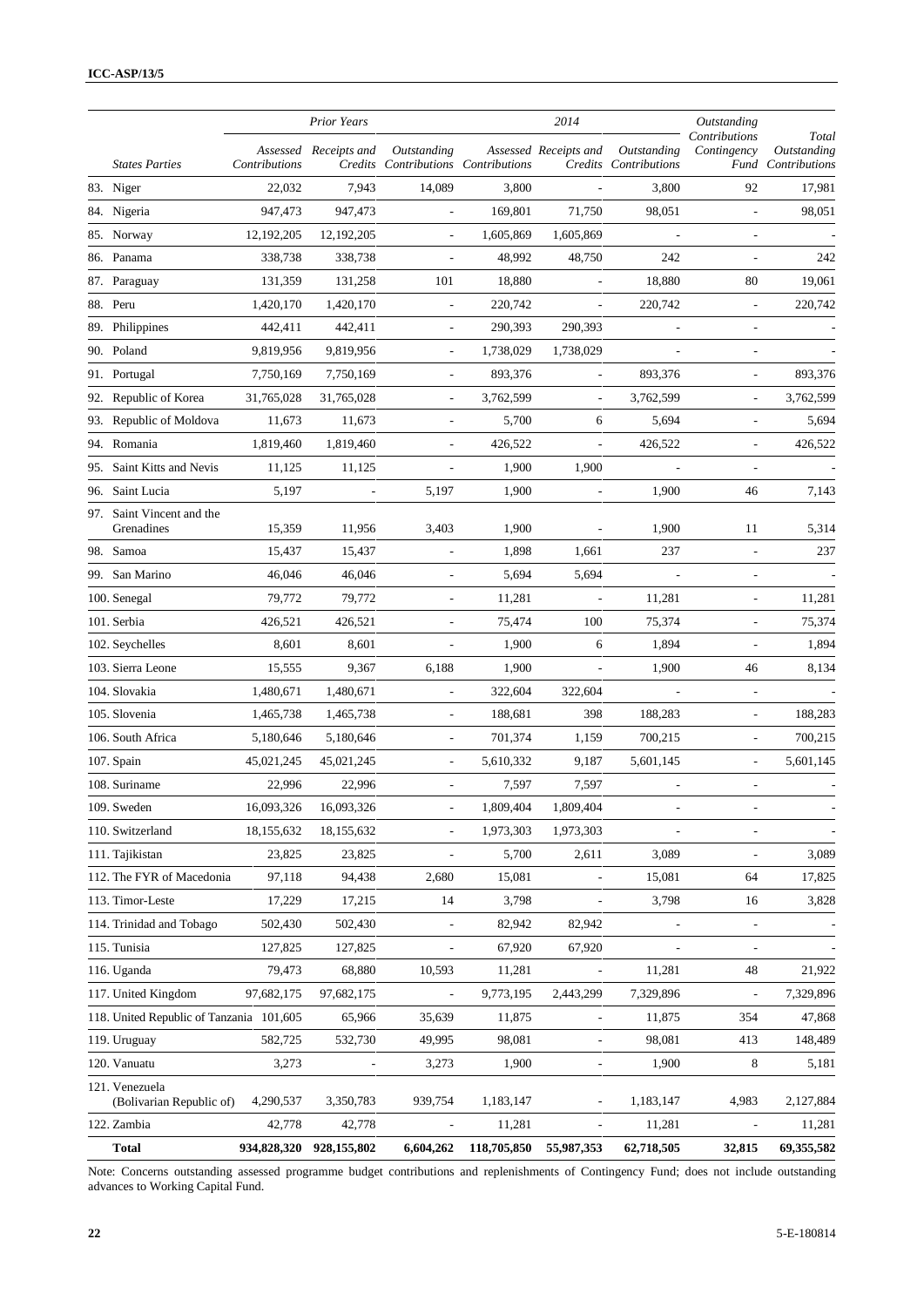## **Annex II**

## **Human resources tables**

#### **Geographical representation of the Court's Professional staff** Status as at 31 March 2014

Total number of Professionals:  $316<sup>1</sup>$ 

Total number of nationalities: 75

## **Distribution per region:**

| Region        | Nationality                      | Total          |
|---------------|----------------------------------|----------------|
| African       | Algeria                          | $\mathbf{1}$   |
|               | Benin                            | 1              |
|               | Burkina Faso                     | $\mathbf{1}$   |
|               | Cameroon                         | 2              |
|               | Côte d'Ivoire                    | $\mathbf{1}$   |
|               | Democratic Republic of the Congo | $\sqrt{2}$     |
|               | Egypt                            | 3              |
|               | Gambia                           | 3              |
|               | Ghana                            | $\overline{c}$ |
|               | Guinea                           | $\mathbf{1}$   |
|               | Kenya                            | $\mathfrak{Z}$ |
|               | Lesotho                          | $\mathbf{1}$   |
|               | Malawi                           | $\sqrt{2}$     |
|               | Mali                             | $\overline{2}$ |
|               | Mauritius                        | 1              |
|               | Niger                            | $\overline{c}$ |
|               | Nigeria                          | 3              |
|               | Rwanda                           | $\mathbf{1}$   |
|               | Senegal                          | 3              |
|               | Sierra Leone                     | $\mathfrak{Z}$ |
|               | South Africa                     | 10             |
|               | Togo                             | 1              |
|               | Uganda                           | $\sqrt{2}$     |
|               | United Republic of Tanzania      | $\overline{c}$ |
|               | Zimbabwe                         | $\,1$          |
| African total |                                  | 54             |
| Asian         | China                            | $\mathbf{1}$   |
|               | Cyprus                           | 1              |
|               | Iran (Islamic Republic of)       | $\overline{4}$ |
|               | Japan                            | 3              |
|               | Jordan                           | 1              |
|               | Lebanon                          | 1              |
|               | Mongolia                         | 1              |
|               | Palestinian Territory, Occupied  | $\mathbf{1}$   |

<sup>1</sup> Excluding elected officials and 38 language staff.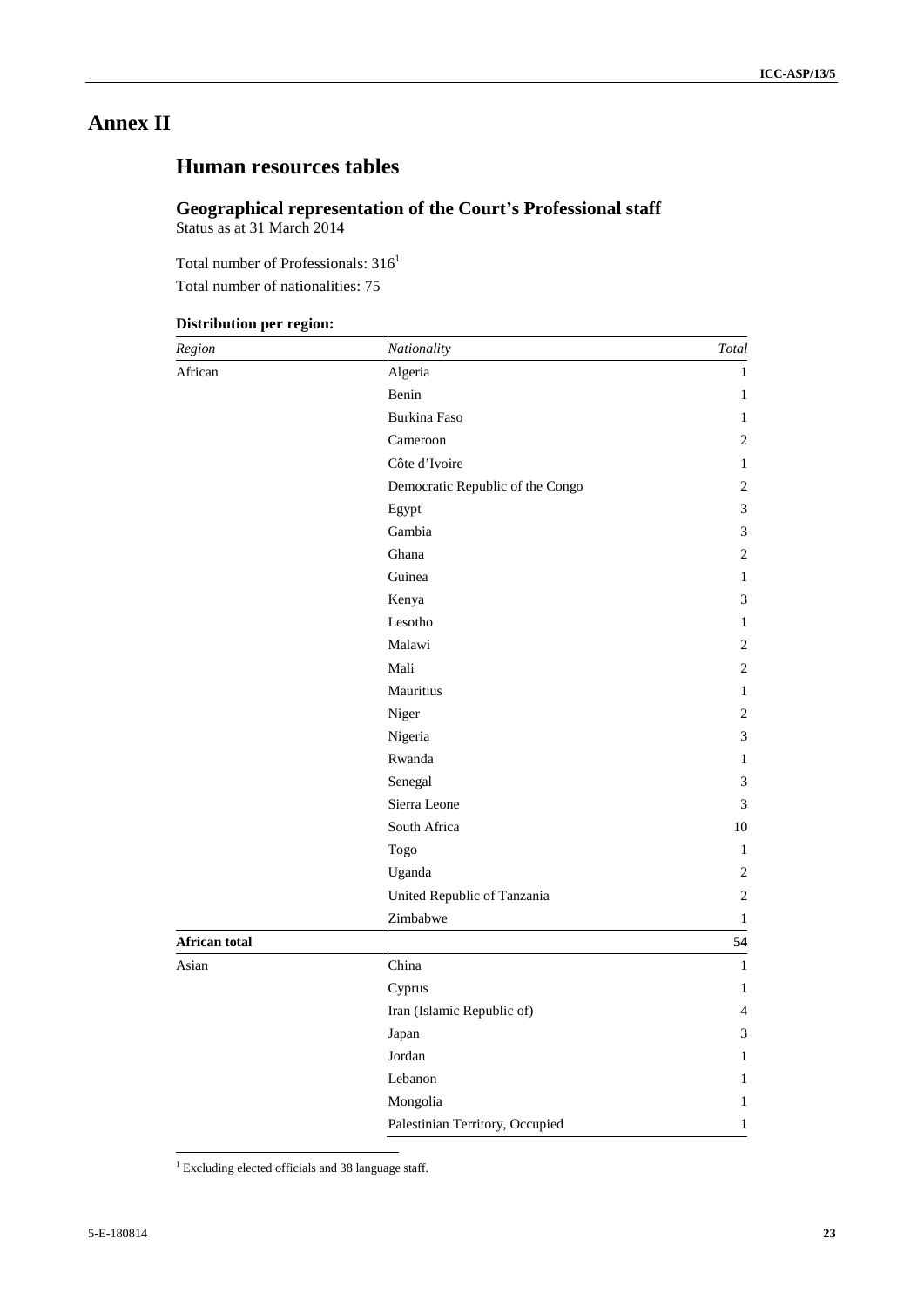| Region                        | Nationality                        | Total                       |
|-------------------------------|------------------------------------|-----------------------------|
|                               | Philippines                        | 1                           |
|                               | Republic of Korea                  | 1                           |
|                               | Singapore                          | $\overline{c}$              |
| Asian total                   |                                    | 17                          |
| Eastern European              | Albania                            | $\mathbf{1}$                |
|                               | Bosnia and Herzegovina             | 1                           |
|                               | Bulgaria                           | 1                           |
|                               | Croatia                            | $\overline{4}$              |
|                               | Georgia                            | $\mathbf{1}$                |
|                               | Poland                             | $\overline{c}$              |
|                               | Romania                            | 6                           |
|                               | <b>Russian Federation</b>          | 1                           |
|                               | Serbia                             | $\overline{4}$              |
|                               | Ukraine                            | $\mathbf{1}$                |
| <b>Eastern European total</b> |                                    | 22                          |
| <b>GRULAC</b>                 | Argentina                          | $\overline{4}$              |
|                               | <b>Brazil</b>                      | 1                           |
|                               | Chile                              | $\mathbf{1}$                |
|                               | Colombia                           | 6                           |
|                               | Costa Rica                         | $\mathbf{1}$                |
|                               | Ecuador                            | $\overline{2}$              |
|                               | Mexico                             | $\mathfrak 3$               |
|                               | Peru                               | 3                           |
|                               | Trinidad and Tobago                | $\sqrt{2}$                  |
|                               | Venezuela (Bolivarian Republic of) | $\ensuremath{\mathfrak{Z}}$ |
| <b>GRULAC</b> total           |                                    | 26                          |
| <b>WEOG</b>                   | Australia                          | 13                          |
|                               | Austria                            | $\overline{2}$              |
|                               | Belgium                            | 10                          |
|                               | Canada                             | 13                          |
|                               | Denmark                            | $\sqrt{2}$                  |
|                               | Finland                            | $\mathfrak{Z}$              |
|                               | France                             | 46                          |
|                               |                                    | $11\,$                      |
|                               | Germany<br>Greece                  | $\mathfrak{Z}$              |
|                               | Ireland                            | 7                           |
|                               |                                    |                             |
|                               | Italy                              | 12                          |
|                               | Netherlands                        | 20                          |
|                               | New Zealand                        | $\sqrt{2}$                  |
|                               | Portugal                           | $\mathfrak{Z}$              |
|                               | Spain                              | $10\,$                      |
|                               | Sweden                             | $\mathbf{1}$                |
|                               | Switzerland                        | $\mathbf{2}$                |
|                               | United Kingdom                     | 29                          |
|                               | <b>United States of America</b>    | 8                           |
| <b>WEOG</b> total             |                                    | 197                         |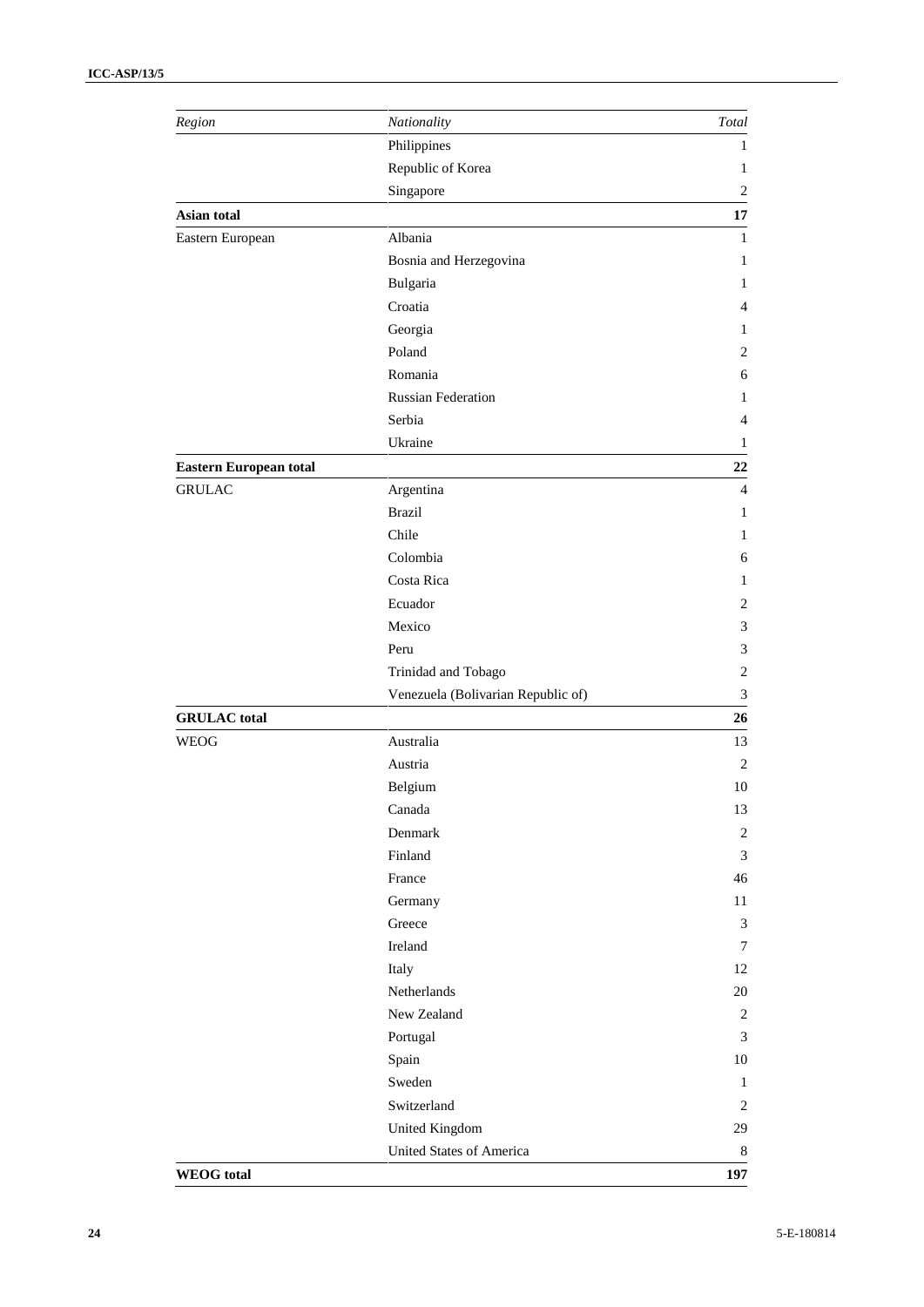| Grade     | Region           | Nationality                      | Total                       |
|-----------|------------------|----------------------------------|-----------------------------|
| $D-1$     | African          | Lesotho                          | 1                           |
|           |                  | <b>African total</b>             | $\mathbf{1}$                |
|           | <b>GRULAC</b>    | Ecuador                          | $\mathbf{1}$                |
|           |                  | <b>GRULAC</b> total              | $\mathbf{1}$                |
|           | <b>WEOG</b>      | Belgium                          | $\overline{c}$              |
|           |                  | France                           | $\mathbf{1}$                |
|           |                  | Italy                            | 1                           |
|           |                  | Netherlands                      | $\mathbf{1}$                |
|           |                  | United Kingdom                   | $\mathbf{1}$                |
|           |                  | <b>WEOG</b> total                | 6                           |
| D-1 total |                  |                                  | ${\bf 8}$                   |
| $P-5$     | African          | Kenya                            | $\mathbf{1}$                |
|           |                  | Mali                             | $\mathbf{1}$                |
|           |                  | Senegal                          | $\mathbf{1}$                |
|           |                  | South Africa                     | $\ensuremath{\mathfrak{Z}}$ |
|           |                  | <b>African total</b>             | $\boldsymbol{6}$            |
|           | Asian            | Jordan                           | $\mathbf{1}$                |
|           |                  | Singapore                        | $\mathbf{1}$                |
|           |                  | Asian total                      | $\mathbf 2$                 |
|           | Eastern European | <b>Russian Federation</b>        | $\mathbf{1}$                |
|           |                  | Serbia                           | 1                           |
|           |                  | <b>Eastern European total</b>    | $\mathbf 2$                 |
|           | <b>GRULAC</b>    | Argentina                        | $\mathbf{1}$                |
|           |                  | <b>GRULAC</b> total              | $\mathbf{1}$                |
|           | <b>WEOG</b>      | Australia                        | $\mathbf{2}$                |
|           |                  | Canada                           | $\mathbf{1}$                |
|           |                  | Denmark                          | 1                           |
|           |                  | Finland                          | 1                           |
|           |                  | France                           | $\overline{4}$              |
|           |                  | Germany                          | 2                           |
|           |                  | Ireland                          | $\mathbf{1}$                |
|           |                  | Italy                            | $\overline{c}$              |
|           |                  | Portugal                         | 1                           |
|           |                  | Spain                            | $\sqrt{2}$                  |
|           |                  | United Kingdom                   | $\ensuremath{\mathfrak{Z}}$ |
|           |                  | <b>United States of America</b>  | $\mathbf{1}$                |
|           |                  | <b>WEOG</b> total                | 21                          |
| P-5 total |                  |                                  | 32                          |
| $P-4$     | African          | <b>Burkina Faso</b>              | $\mathbf{1}$                |
|           |                  | Côte d'Ivoire                    | $\mathbf{1}$                |
|           |                  | Democratic Republic of the Congo | $\mathbf{1}$                |
|           |                  | Ghana                            | 1                           |
|           |                  | Nigeria                          | 1                           |
|           |                  | Sierra Leone                     | $\mathbf{1}$                |
|           |                  | South Africa                     | $\mathbf{1}$                |

**Number of staff per post, per region:** 2

<sup>2</sup> Excluding elected officials and 38 language staff.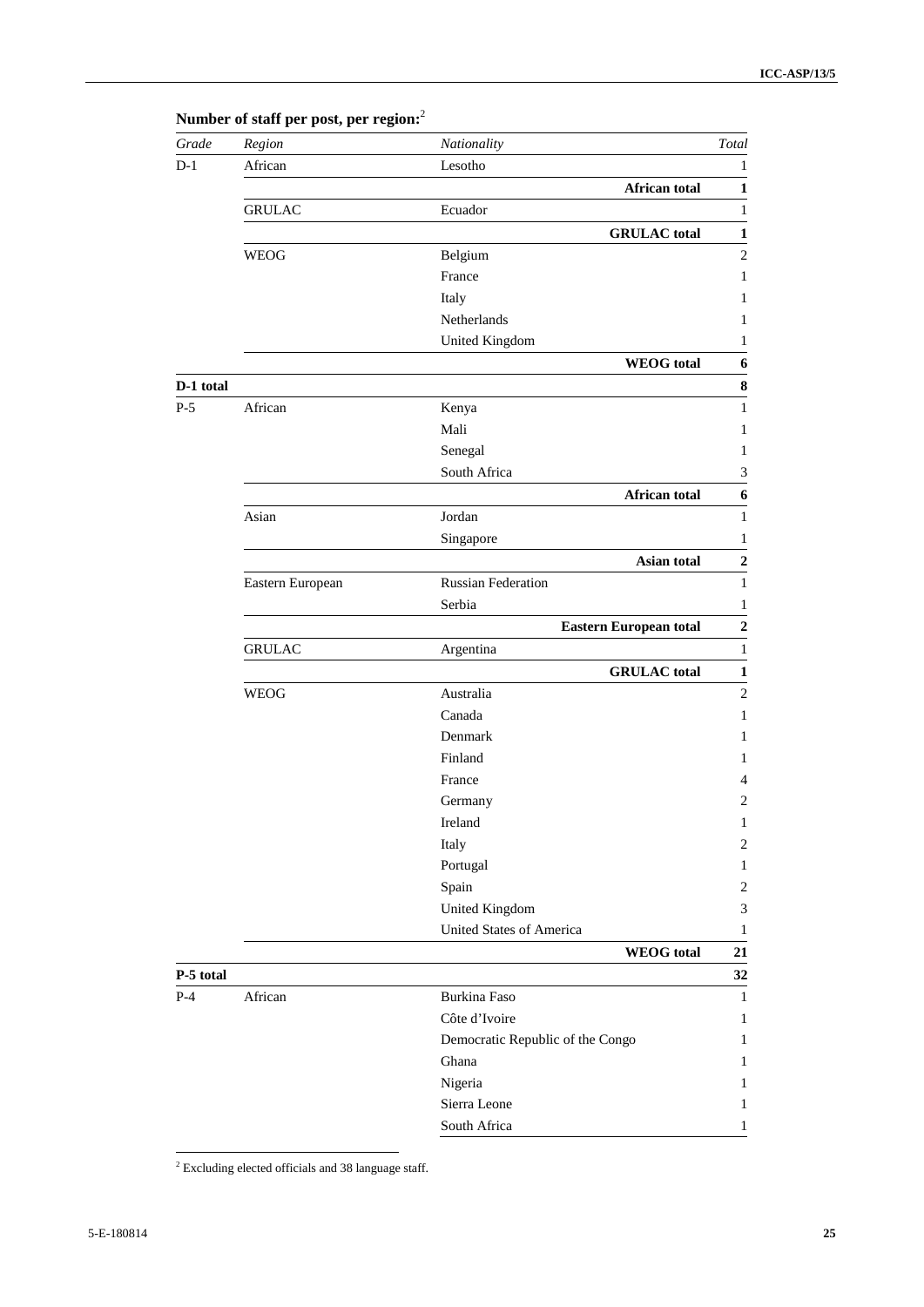| Grade     | Region                                                        | Nationality                        | Total             |  |  |  |  |  |
|-----------|---------------------------------------------------------------|------------------------------------|-------------------|--|--|--|--|--|
|           | United Republic of Tanzania                                   |                                    |                   |  |  |  |  |  |
|           |                                                               | African total                      | 8                 |  |  |  |  |  |
|           | Asian<br>Iran (Islamic Republic of)<br>Lebanon<br>Asian total |                                    |                   |  |  |  |  |  |
|           |                                                               |                                    |                   |  |  |  |  |  |
|           |                                                               |                                    |                   |  |  |  |  |  |
|           | Eastern European                                              | Croatia                            | 1                 |  |  |  |  |  |
|           |                                                               | Romania                            | 1                 |  |  |  |  |  |
|           |                                                               | Ukraine                            | 1                 |  |  |  |  |  |
|           | Eastern European total<br><b>GRULAC</b><br>Colombia           |                                    |                   |  |  |  |  |  |
|           |                                                               |                                    |                   |  |  |  |  |  |
|           |                                                               | Trinidad and Tobago                | $\overline{2}$    |  |  |  |  |  |
|           |                                                               | Venezuela (Bolivarian Republic of) | 1                 |  |  |  |  |  |
|           |                                                               | <b>GRULAC</b> total                | $\boldsymbol{4}$  |  |  |  |  |  |
|           | WEOG                                                          | Australia                          | $\mathbf{2}$      |  |  |  |  |  |
|           |                                                               | Belgium                            | 1                 |  |  |  |  |  |
|           |                                                               | Canada                             | 1                 |  |  |  |  |  |
|           |                                                               | Denmark                            | 1                 |  |  |  |  |  |
|           |                                                               | Finland                            | 1                 |  |  |  |  |  |
|           |                                                               | France                             | 6                 |  |  |  |  |  |
|           |                                                               | Germany                            | 3                 |  |  |  |  |  |
|           |                                                               | Ireland                            | 1                 |  |  |  |  |  |
|           |                                                               | Italy                              | 3                 |  |  |  |  |  |
|           |                                                               | Netherlands                        | 5                 |  |  |  |  |  |
|           |                                                               | New Zealand                        | 1                 |  |  |  |  |  |
|           |                                                               | Portugal                           | 1                 |  |  |  |  |  |
|           |                                                               | Spain                              | 1                 |  |  |  |  |  |
|           |                                                               | United Kingdom                     | 9                 |  |  |  |  |  |
|           |                                                               | <b>WEOG</b> total                  | 36                |  |  |  |  |  |
| P-4 total |                                                               |                                    | 55                |  |  |  |  |  |
| $P-3$     | African                                                       | Algeria                            | $\mathbf{1}$      |  |  |  |  |  |
|           |                                                               | Benin                              | 1                 |  |  |  |  |  |
|           |                                                               | Cameroon                           | 1                 |  |  |  |  |  |
|           |                                                               | Egypt                              | 1                 |  |  |  |  |  |
|           |                                                               | Kenya                              | $\mathbf{1}$      |  |  |  |  |  |
|           |                                                               | Malawi                             | 1                 |  |  |  |  |  |
|           |                                                               | Mali                               | $\mathbf{1}$      |  |  |  |  |  |
|           |                                                               | Niger                              | $\sqrt{2}$        |  |  |  |  |  |
|           |                                                               | Nigeria                            | $\mathbf{1}$      |  |  |  |  |  |
|           |                                                               | South Africa                       | 6                 |  |  |  |  |  |
|           |                                                               | United Republic of Tanzania        | 1                 |  |  |  |  |  |
|           |                                                               | African total                      | 17                |  |  |  |  |  |
|           | Asian                                                         | Iran (Islamic Republic of)         | $\mathbf{1}$      |  |  |  |  |  |
|           |                                                               | Mongolia                           | 1                 |  |  |  |  |  |
|           |                                                               | Palestinian Territory, Occupied    | 1                 |  |  |  |  |  |
|           |                                                               | Philippines                        | $\mathbf{1}$      |  |  |  |  |  |
|           | Singapore                                                     |                                    |                   |  |  |  |  |  |
|           | Asian total                                                   |                                    |                   |  |  |  |  |  |
|           | Eastern European                                              | Albania                            | 5<br>$\mathbf{1}$ |  |  |  |  |  |
|           |                                                               | Georgia                            | $\mathbf{1}$      |  |  |  |  |  |
|           |                                                               | Poland                             | $\mathbf{1}$      |  |  |  |  |  |
|           |                                                               |                                    |                   |  |  |  |  |  |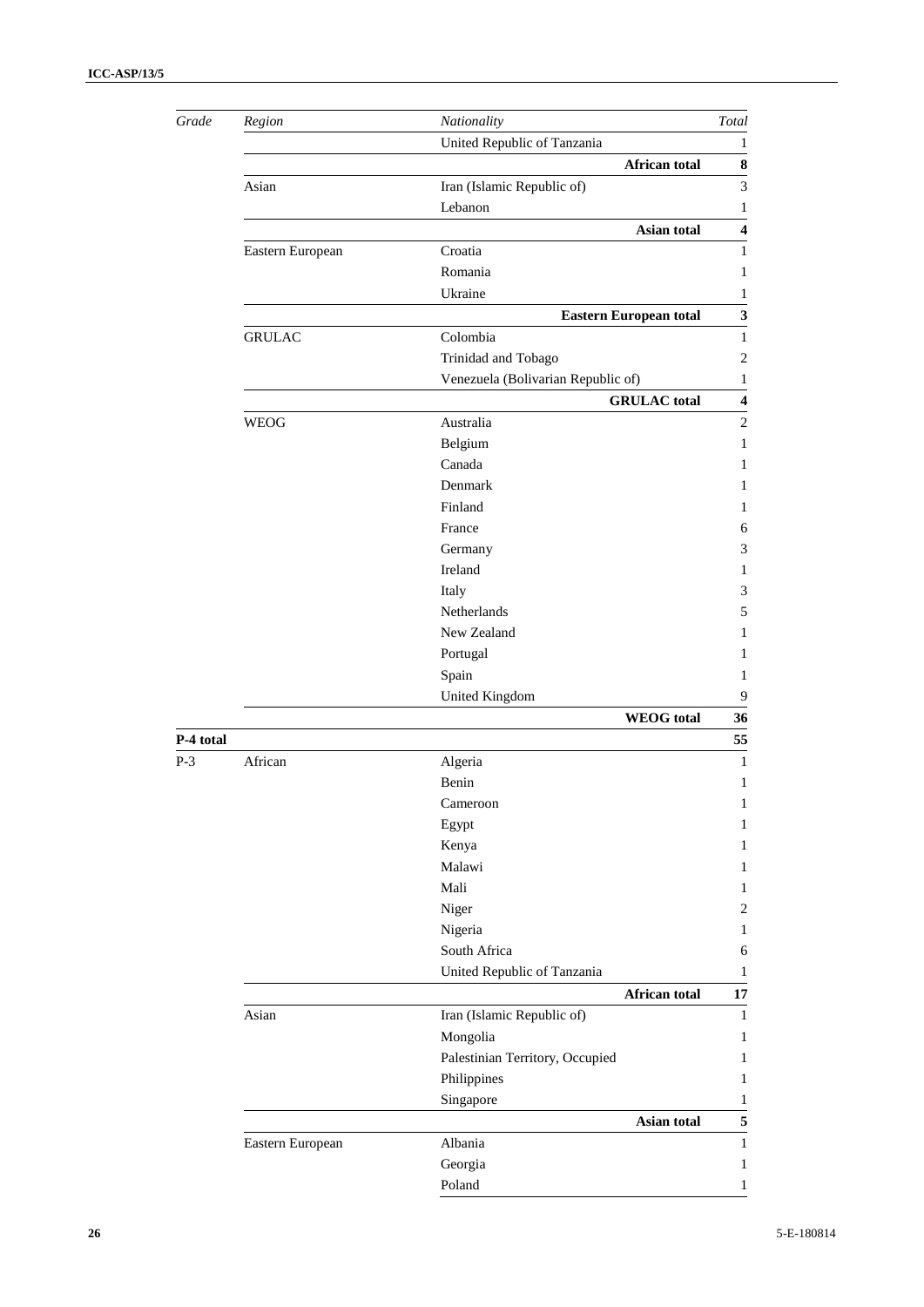| Grade     | $Region$                           | Nationality                      | Total                       |  |  |  |  |  |
|-----------|------------------------------------|----------------------------------|-----------------------------|--|--|--|--|--|
|           |                                    | Romania                          | 1                           |  |  |  |  |  |
|           |                                    | Serbia                           | 1                           |  |  |  |  |  |
|           |                                    | <b>Eastern European total</b>    | $\sqrt{5}$                  |  |  |  |  |  |
|           | <b>GRULAC</b>                      | Argentina                        | $\mathbf{1}$                |  |  |  |  |  |
|           |                                    | Chile                            | 1                           |  |  |  |  |  |
|           |                                    | Colombia                         | $\overline{4}$              |  |  |  |  |  |
|           |                                    | Costa Rica                       | 1                           |  |  |  |  |  |
|           |                                    | Ecuador                          | 1                           |  |  |  |  |  |
|           |                                    | Mexico                           | 1                           |  |  |  |  |  |
|           |                                    | Peru                             | 1                           |  |  |  |  |  |
|           | Venezuela (Bolivarian Republic of) |                                  |                             |  |  |  |  |  |
|           |                                    | <b>GRULAC</b> total              | 11                          |  |  |  |  |  |
|           | <b>WEOG</b>                        | Australia                        | 6                           |  |  |  |  |  |
|           |                                    | Austria                          | $\mathbf{2}$                |  |  |  |  |  |
|           |                                    | Belgium                          | 6                           |  |  |  |  |  |
|           |                                    | Canada                           | $\overline{4}$              |  |  |  |  |  |
|           |                                    | Finland                          | 1                           |  |  |  |  |  |
|           |                                    | France                           | 12                          |  |  |  |  |  |
|           |                                    | Germany                          | $\overline{4}$              |  |  |  |  |  |
|           |                                    | Greece                           | 1                           |  |  |  |  |  |
|           |                                    | Ireland                          | $\overline{4}$              |  |  |  |  |  |
|           |                                    | Italy                            | 3                           |  |  |  |  |  |
|           |                                    | Netherlands                      | 6                           |  |  |  |  |  |
|           |                                    | Portugal                         | 1                           |  |  |  |  |  |
|           |                                    | Spain                            | $\mathbf{2}$                |  |  |  |  |  |
|           |                                    | Switzerland                      | $\mathbf{2}$                |  |  |  |  |  |
|           |                                    | United Kingdom                   | $\overline{7}$              |  |  |  |  |  |
|           |                                    | United States of America         | $\sqrt{5}$                  |  |  |  |  |  |
|           |                                    | <b>WEOG</b> total                | 66                          |  |  |  |  |  |
| P-3 total |                                    |                                  | 104                         |  |  |  |  |  |
| $P-2$     | African                            | Cameroon                         | $\mathbf{1}$                |  |  |  |  |  |
|           |                                    | Democratic Republic of the Congo | $\mathbf{1}$                |  |  |  |  |  |
|           |                                    | Egypt                            | $\sqrt{2}$                  |  |  |  |  |  |
|           |                                    | Gambia                           | $\boldsymbol{2}$            |  |  |  |  |  |
|           |                                    | Ghana                            | $\mathbf{1}$                |  |  |  |  |  |
|           |                                    | Kenya                            | $\mathbf{1}$                |  |  |  |  |  |
|           |                                    | Malawi                           | $\mathbf{1}$                |  |  |  |  |  |
|           |                                    | Rwanda                           | 1                           |  |  |  |  |  |
|           |                                    | Senegal                          | $\overline{2}$              |  |  |  |  |  |
|           |                                    | Sierra Leone                     | $\boldsymbol{2}$            |  |  |  |  |  |
|           |                                    | Togo                             | $\mathbf{1}$                |  |  |  |  |  |
|           |                                    | Uganda                           | $\mathbf{1}$                |  |  |  |  |  |
|           |                                    | Zimbabwe                         | $\mathbf{1}$                |  |  |  |  |  |
|           |                                    | African total                    | $17\,$                      |  |  |  |  |  |
|           | Asian                              | China                            | $\mathbf 1$                 |  |  |  |  |  |
|           |                                    | Cyprus                           | $\mathbf{1}$                |  |  |  |  |  |
|           |                                    | Japan                            | $\ensuremath{\mathfrak{Z}}$ |  |  |  |  |  |
|           |                                    | Republic of Korea                | $\mathbf{1}$                |  |  |  |  |  |
|           |                                    | Asian total                      | 6                           |  |  |  |  |  |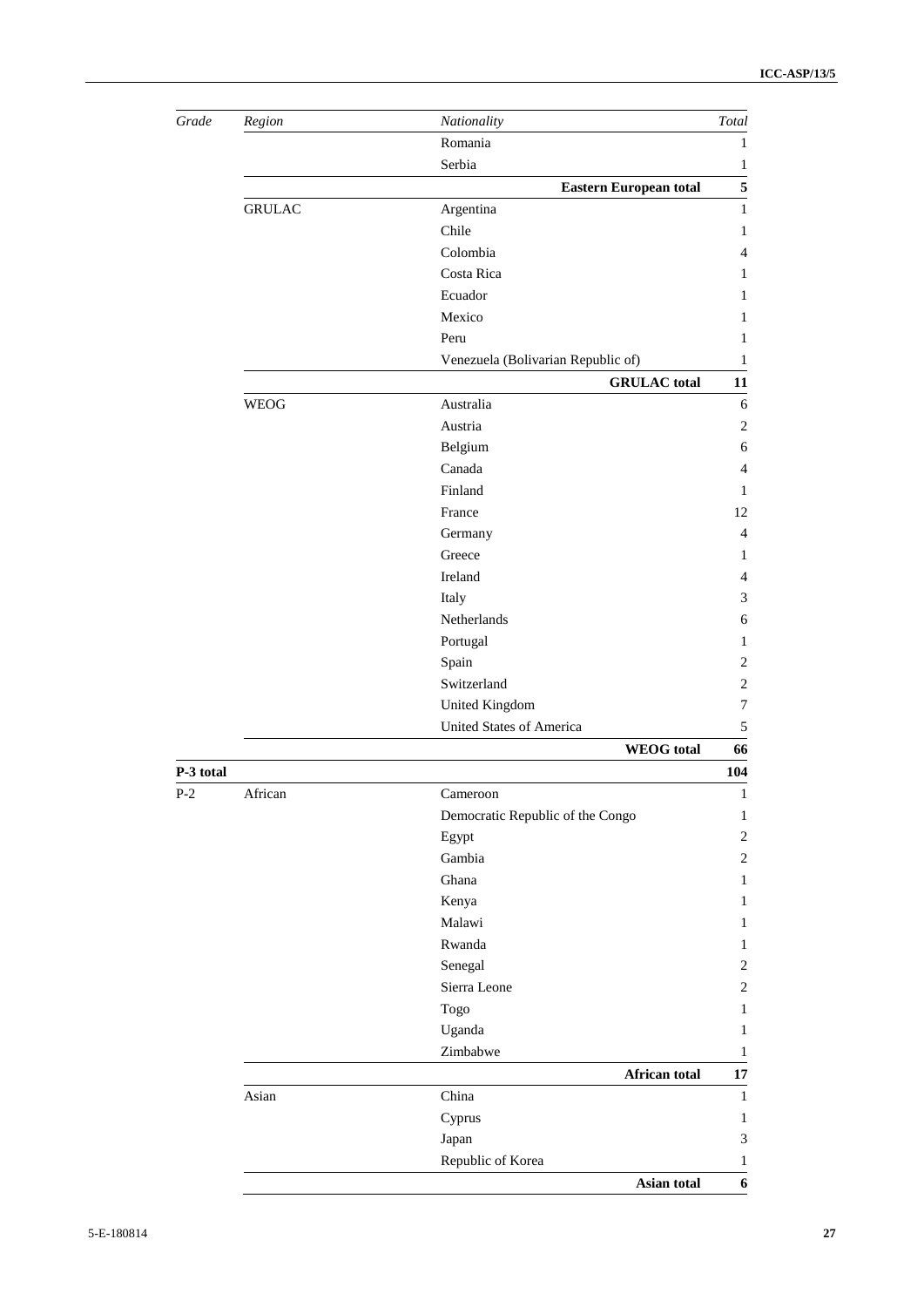| Grade     | Region           | Nationality                        | Total                   |  |  |
|-----------|------------------|------------------------------------|-------------------------|--|--|
|           | Eastern European | Bulgaria                           | 1                       |  |  |
|           |                  | Croatia                            | $\overline{2}$          |  |  |
|           |                  | Romania                            | $\mathfrak{Z}$          |  |  |
|           |                  | Serbia                             | $\sqrt{2}$              |  |  |
|           |                  | <b>Eastern European total</b>      | ${\bf 8}$               |  |  |
|           | <b>GRULAC</b>    | Argentina                          | $\mathbf{2}$            |  |  |
|           |                  | <b>Brazil</b>                      | 1                       |  |  |
|           |                  | Colombia                           | $\mathbf{1}$            |  |  |
|           |                  | Mexico                             | 1                       |  |  |
|           |                  | Peru                               | $\overline{2}$          |  |  |
|           |                  | <b>GRULAC</b> total                | $\pmb{7}$               |  |  |
|           | <b>WEOG</b>      | Australia                          | $\mathfrak{Z}$          |  |  |
|           |                  | Canada                             | 6                       |  |  |
|           |                  | France                             | 21                      |  |  |
|           |                  | Germany                            | $\mathbf{2}$            |  |  |
|           |                  | Greece                             | $\overline{2}$          |  |  |
|           |                  | Italy                              | $\mathfrak{Z}$          |  |  |
|           |                  | Netherlands                        | 7                       |  |  |
|           |                  | New Zealand                        | 1                       |  |  |
|           |                  | Spain                              | 3                       |  |  |
|           |                  | Sweden                             | 1                       |  |  |
|           | United Kingdom   |                                    |                         |  |  |
|           |                  | <b>United States of America</b>    | $\overline{2}$          |  |  |
|           |                  | <b>WEOG</b> total                  | 59                      |  |  |
| P-2 total |                  |                                    | 97                      |  |  |
| $P-1$     | African          | Gambia                             | $\mathbf{1}$            |  |  |
|           |                  | Guinea                             | 1                       |  |  |
|           |                  | Mauritius                          | 1                       |  |  |
|           |                  | Nigeria                            | 1                       |  |  |
|           |                  | Uganda                             | 1                       |  |  |
|           |                  | <b>African total</b>               | 5                       |  |  |
|           | Eastern European | Bosnia and Herzegovina             | 1                       |  |  |
|           |                  | Croatia                            | $\mathbf{1}$            |  |  |
|           |                  | Poland                             | 1                       |  |  |
|           |                  | Romania                            | 1                       |  |  |
|           |                  | <b>Eastern European total</b>      | $\overline{\mathbf{4}}$ |  |  |
|           | <b>GRULAC</b>    | Mexico                             | $\mathbf{1}$            |  |  |
|           |                  | Venezuela (Bolivarian Republic of) | 1                       |  |  |
|           |                  | <b>GRULAC</b> total                | $\overline{2}$          |  |  |
|           | <b>WEOG</b>      | Belgium                            | $\mathbf{1}$            |  |  |
|           |                  | Canada                             | $\mathbf{1}$            |  |  |
|           |                  | France                             | $\overline{2}$          |  |  |
|           |                  | Ireland                            | 1                       |  |  |
|           |                  | Netherlands                        | 1                       |  |  |
|           |                  |                                    |                         |  |  |
|           |                  |                                    |                         |  |  |
|           |                  | Spain                              | $\overline{2}$          |  |  |
|           |                  | <b>United Kingdom</b>              | 1                       |  |  |
| P-1 total |                  | <b>WEOG</b> total                  | $\boldsymbol{9}$<br>20  |  |  |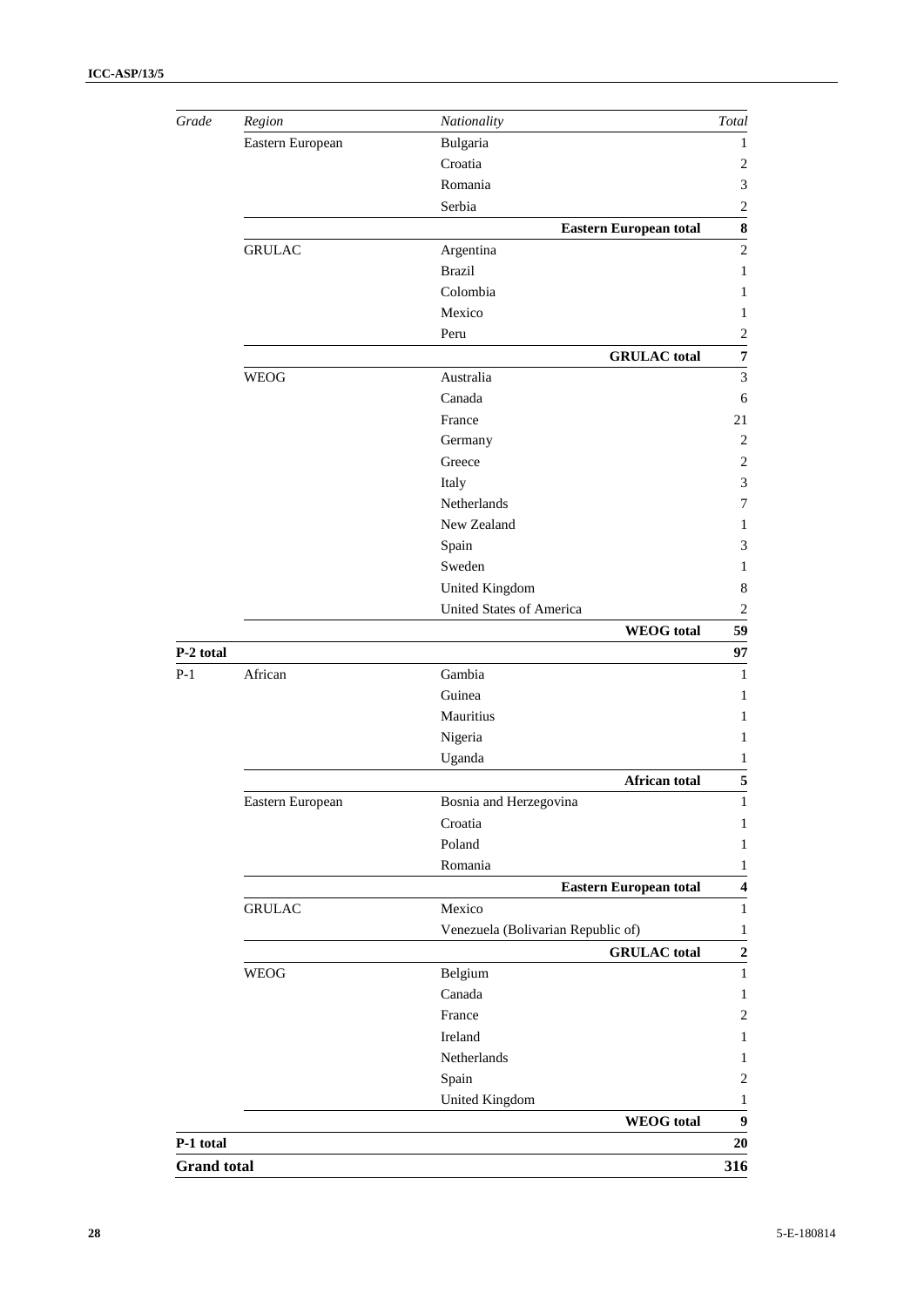#### **Percentage of staff per post, per region**

#### *Percentage – D-1 posts*

Due to the small number of positions concerned (only eight), statistical and graphical representations may be misleading. Please refer to the exact numbers in the table above.



*Percentage - P-5 posts*

*Percentage - P-4 posts*

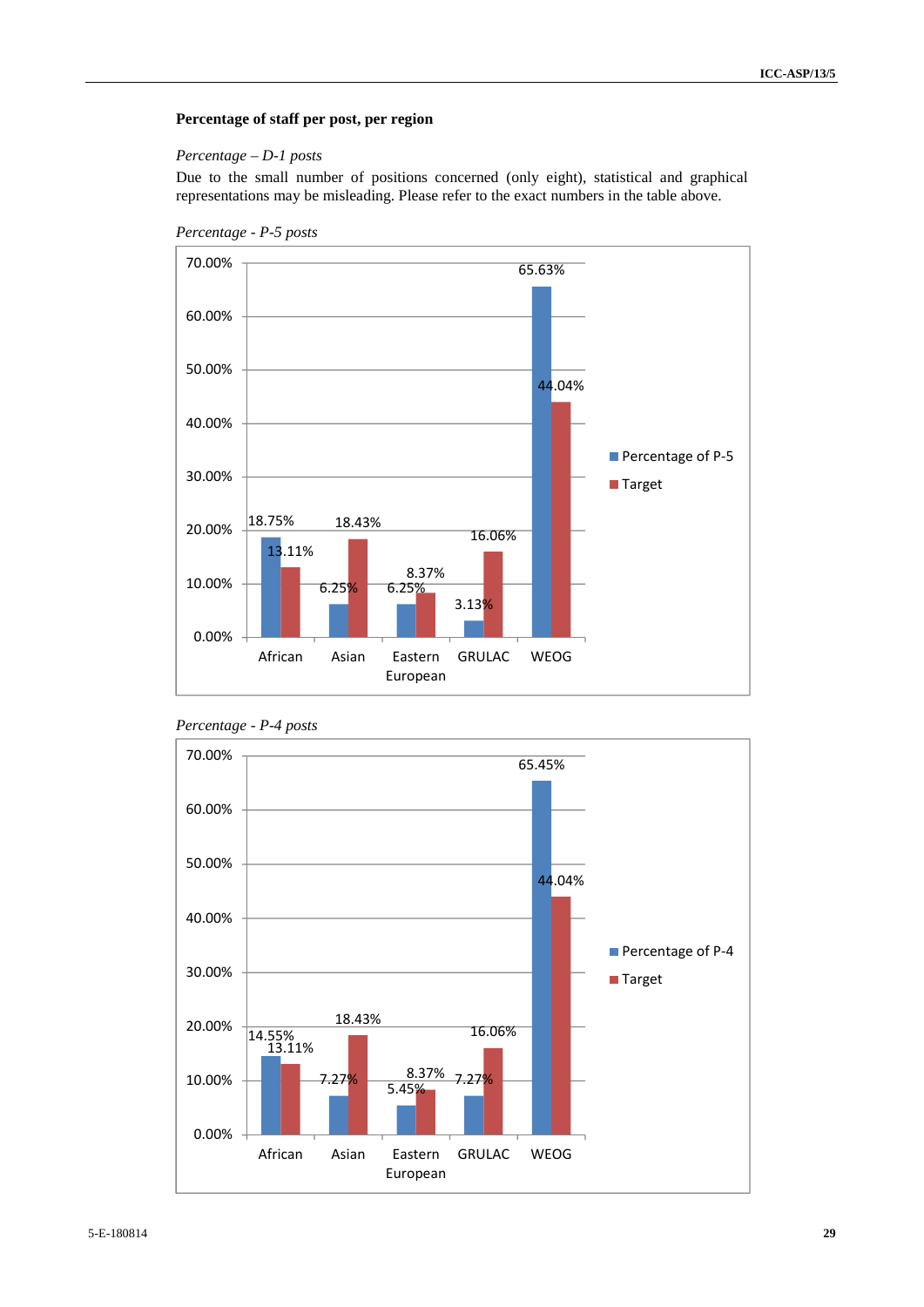

*Percentage - P-3 posts*



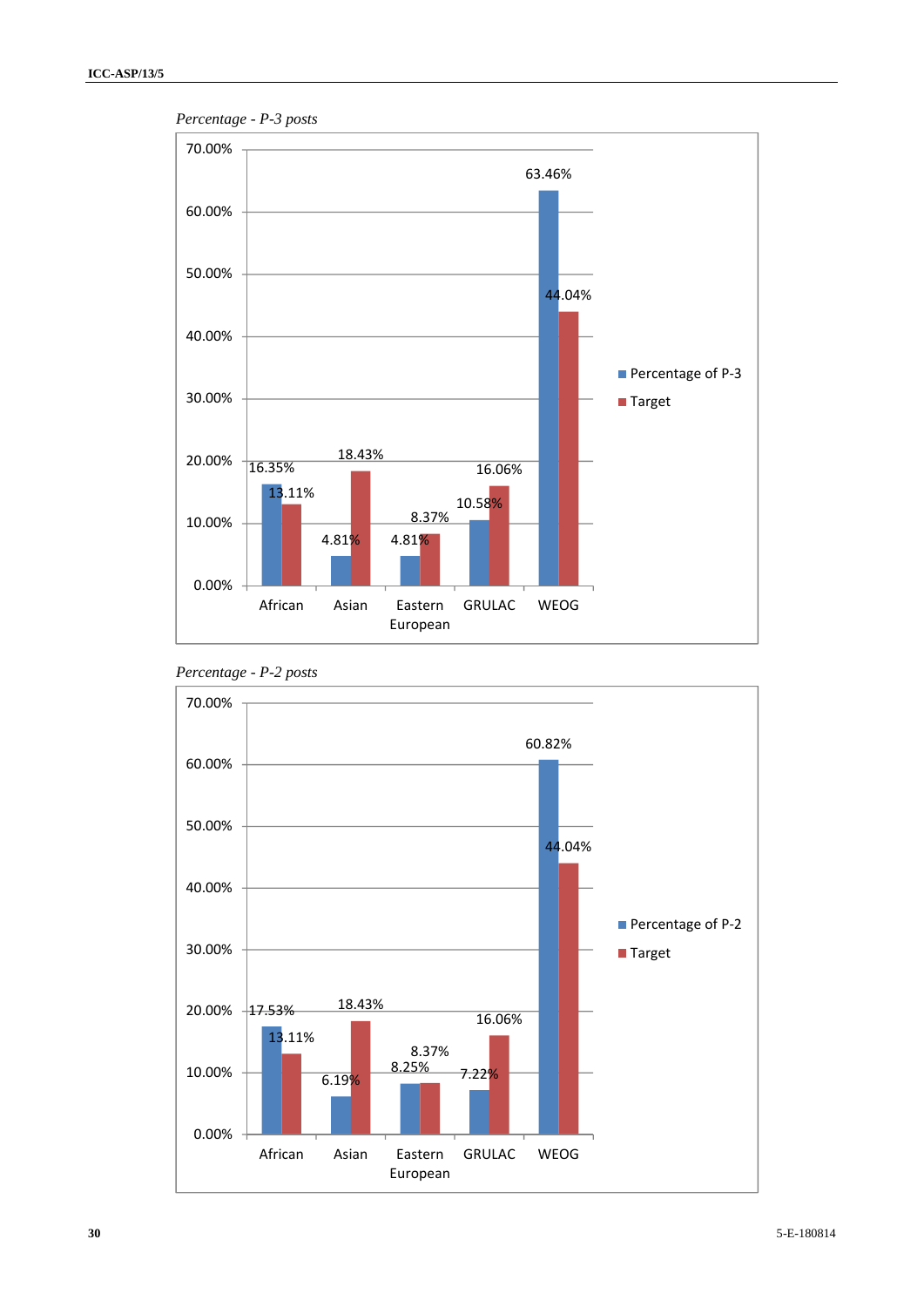

### *Percentage - P-1 posts*

## **Desirable range by country:**

| Region  | Country                          |          | Assessment 2014 Desirable Range Midpoint No. of Staff® |      |                |
|---------|----------------------------------|----------|--------------------------------------------------------|------|----------------|
| African | Benin                            | 0.00480% | $1.05 - 1.42$                                          | 1.24 | 1              |
|         | <b>Botswana</b>                  | 0.02700% | $1.04 - 1.41$                                          | 1.23 |                |
|         | <b>Burkina Faso</b>              | 0.00480% | $1.10 - 1.49$                                          | 1.29 | 1              |
|         | Burundi                          | 0.00160% | $1.04 - 1.41$                                          | 1.23 |                |
|         | Cape Verde                       | 0.00160% | $0.99 - 1.34$                                          | 1.16 |                |
|         | Central African Republic         | 0.00160% | $1.02 - 1.37$                                          | 1.20 |                |
|         | Chad                             | 0.00320% | $1.06 - 1.44$                                          | 1.25 |                |
|         | Comoros                          | 0.00160% | $0.99 - 1.34$                                          | 1.17 |                |
|         | Congo                            | 0.00790% | $1.02 - 1.38$                                          | 1.20 |                |
|         | Côte d'Ivoire                    | 0.01750% | $1.15 - 1.56$                                          | 1.36 | 1              |
|         | Democratic Republic of the Congo | 0.00480% | $1.44 - 1.95$                                          | 1.69 | $\overline{2}$ |
|         | Djibouti                         | 0.00160% | $0.99 - 1.34$                                          | 1.17 |                |
|         | Gabon                            | 0.03180% | $1.05 - 1.42$                                          | 1.23 |                |
|         | Gambia                           | 0.00160% | $1.00 - 1.35$                                          | 1.17 | 3              |
|         | Ghana                            | 0.02220% | $1.18 - 1.60$                                          | 1.39 | $\overline{2}$ |
|         | Guinea                           | 0.00160% | $1.05 - 1.43$                                          | 1.24 | 1              |
|         | Kenya                            | 0.02070% | $1.29 - 1.74$                                          | 1.51 | 3              |
|         | Lesotho                          | 0.00160% | $1.00 - 1.35$                                          | 1.18 | 1              |
|         | Liberia                          | 0.00160% | $1.01 - 1.37$                                          | 1.19 |                |
|         | Madagascar                       | 0.00480% | $1.12 - 1.52$                                          | 1.32 |                |
|         | Malawi                           | 0.00320% | $1.09 - 1.48$                                          | 1.29 | $\overline{2}$ |
|         | Mali                             | 0.00640% | $1.08 - 1.46$                                          | 1.27 | $\overline{2}$ |

<sup>3</sup> Situation effective 31 March 2014; established Professional posts, excluding elected officials and language staff; 28 other Professional staff members are nationals of States not party to the Rome Statute.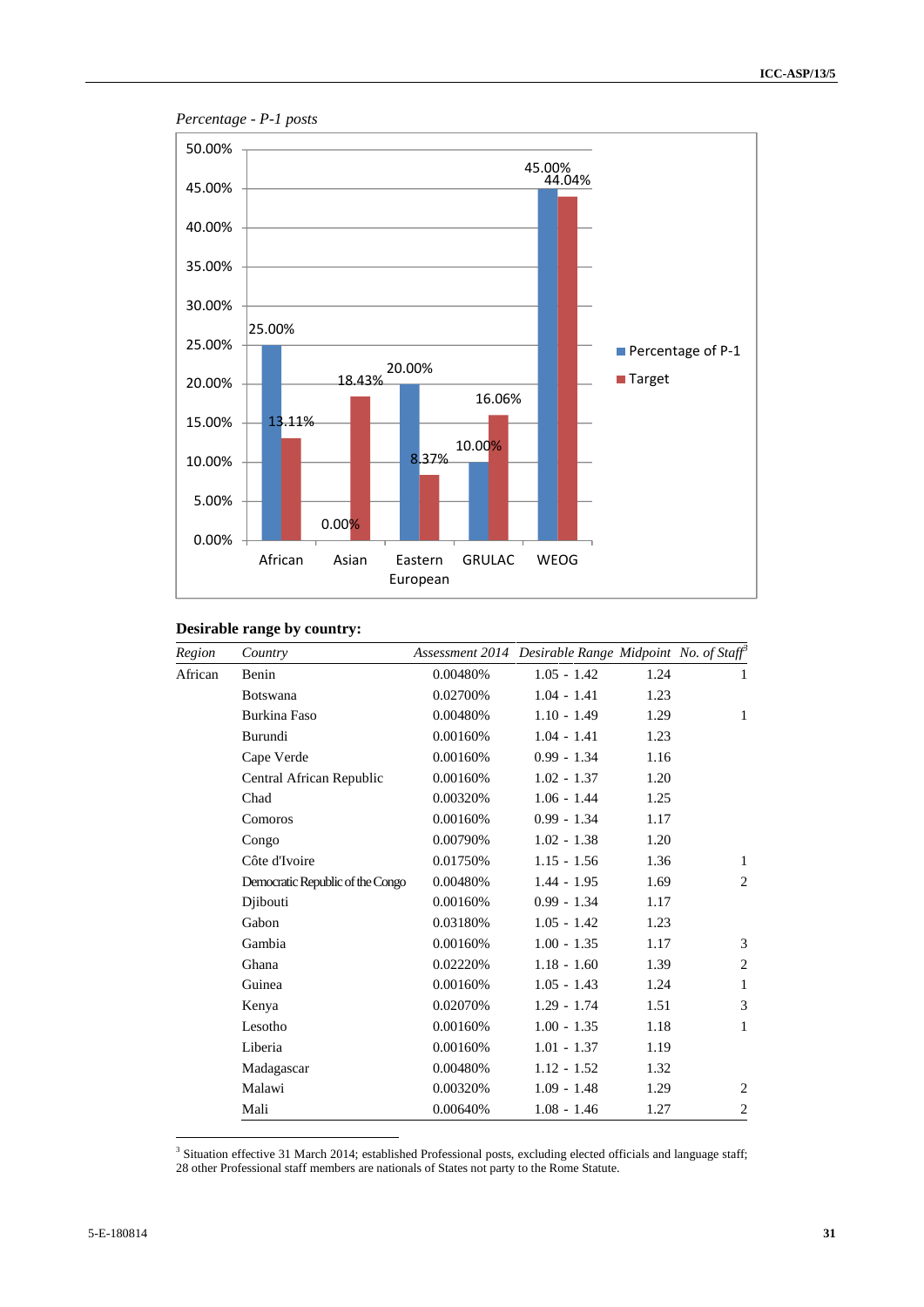| Region   | Country                                      |           | Assessment 2014 Desirable Range Midpoint No. of Staff |       |                |
|----------|----------------------------------------------|-----------|-------------------------------------------------------|-------|----------------|
|          | Mauritius                                    | 0.02070%  | $1.03 - 1.39$                                         | 1.21  | 1              |
|          | Namibia                                      | 0.01590%  | $1.02 - 1.39$                                         | 1.21  |                |
|          | Niger                                        | 0.00320%  | $1.09 - 1.48$                                         | 1.29  | $\overline{2}$ |
|          | Nigeria                                      | 0.14300%  | $2.26 - 3.06$                                         | 2.66  | 3              |
|          | Senegal                                      | 0.00950%  | $1.08 - 1.47$                                         | 1.28  | 3              |
|          | Seychelles                                   | 0.00160%  | $0.99 - 1.34$                                         | 1.16  |                |
|          | Sierra Leone                                 | 0.00160%  | $1.02 - 1.39$                                         | 1.21  | 3              |
|          | South Africa                                 | 0.59120%  | $2.29 - 3.10$                                         | 2.70  | 10             |
|          | Tunisia                                      | 0.05720%  | $1.15 - 1.55$                                         | 1.35  |                |
|          | Uganda                                       | 0.00950%  | $1.22 - 1.65$                                         | 1.44  | $\overline{2}$ |
|          | United Republic of Tanzania                  | 0.01000%  | $1.30 - 1.75$                                         | 1.53  | $\overline{2}$ |
|          | Zambia                                       | 0.00950%  | $1.09 - 1.47$                                         | 1.28  |                |
| Asian    | Afghanistan                                  | 0.00790%  | $1.19 - 1.61$                                         | 1.40  |                |
|          | Bangladesh                                   | 0.01000%  | $2.08 - 2.82$                                         | 2.45  |                |
|          | Cambodia                                     | 0.00640%  | $1.09 - 1.48$                                         | 1.29  |                |
|          | Cook Islands                                 | 0.00160%  | $0.99 - 1.33$                                         | 1.16  |                |
|          | Cyprus                                       | 0.07470%  | $1.11 - 1.51$                                         | 1.31  | $\mathbf{1}$   |
|          | Fiji                                         | 0.00480%  | $1.00 - 1.35$                                         | 1.17  |                |
|          | Japan                                        | 17.21610% | $30.23 - 40.90$                                       | 35.57 | 3              |
|          | Jordan                                       | 0.03500%  | $1.08 - 1.47$                                         | 1.28  | $\mathbf{1}$   |
|          | Maldives                                     | 0.00160%  | $0.99 - 1.34$                                         | 1.16  |                |
|          | Marshall Islands                             | 0.00160%  | $0.99 - 1.34$                                         | 1.16  |                |
|          | Mongolia                                     | 0.00480%  | $1.01 - 1.37$                                         | 1.19  | $\mathbf{1}$   |
|          | Nauru                                        | 0.00160%  | $0.99 - 1.33$                                         | 1.16  |                |
|          | Philippines                                  | 0.24470%  | $2.00 - 2.71$                                         | 2.36  | 1              |
|          | Republic of Korea                            | 3.16890%  | $6.53 - 8.84$                                         | 7.69  | 1              |
|          | Samoa                                        | 0.00160%  | $0.99 - 1.34$                                         | 1.16  |                |
|          | Tajikistan                                   | 0.00480%  | $1.04 - 1.40$                                         | 1.22  |                |
|          | Timor-Leste                                  | 0.00320%  | $1.00 - 1.35$                                         | 1.17  |                |
|          | Vanuatu                                      | 0.00160%  | $0.99 - 1.34$                                         | 1.16  |                |
| Eastern  | Albania                                      | 0.01590%  | $1.03 - 1.39$                                         | 1.21  | $\mathbf{1}$   |
| European | Bosnia & Herzegovina                         | 0.02700%  | $1.05 - 1.42$                                         | 1.24  | $\mathbf{1}$   |
|          | Bulgaria                                     | 0.07470%  | $1.16 - 1.56$                                         | 1.36  | 1              |
|          | Croatia                                      | 0.20020%  | $1.34 - 1.82$                                         | 1.58  | $\overline{4}$ |
|          | Czech Republic                               | 0.61340%  | $2.06 - 2.79$                                         | 2.43  |                |
|          | Estonia                                      | 0.06360%  | $1.10 - 1.48$                                         | 1.29  |                |
|          | Georgia                                      | 0.01110%  | $1.03 - 1.39$                                         | 1.21  | $\mathbf{1}$   |
|          | Hungary                                      | 0.42270%  | $1.75 - 2.36$                                         | 2.06  |                |
|          | Latvia                                       | 0.07470%  | $1.12 - 1.52$                                         | 1.32  |                |
|          | Lithuania                                    | 0.11600%  | $1.20 - 1.62$                                         | 1.41  |                |
|          | Montenegro                                   | 0.00790%  | $1.00 - 1.35$                                         | 1.18  |                |
|          | Poland                                       | 1.46370%  | $3.65 - 4.94$                                         | 4.29  | $\overline{c}$ |
|          | Republic of Moldova                          | 0.00480%  | $1.02 - 1.37$                                         | 1.19  |                |
|          | Romania                                      | 0.35920%  | $1.72 - 2.32$                                         | 2.02  | 6              |
|          | Serbia                                       | 0.06360%  | $1.15 - 1.56$                                         | 1.36  | $\overline{4}$ |
|          | Slovakia                                     | 0.27180%  | $1.47 - 1.99$                                         | 1.73  |                |
|          | Slovenia                                     | 0.15890%  | $1.26 - 1.70$                                         | 1.48  |                |
|          | The Former Yugoslav<br>Republic of Macedonia | 0.01270%  | $1.02 - 1.38$                                         | 1.20  |                |
|          | GRULAC Antigua and Barbuda                   | 0.00320%  | $0.99 - 1.34$                                         | 1.16  |                |
|          | Argentina                                    | 0.68650%  | $2.38 - 3.23$                                         | 2.81  | $\overline{4}$ |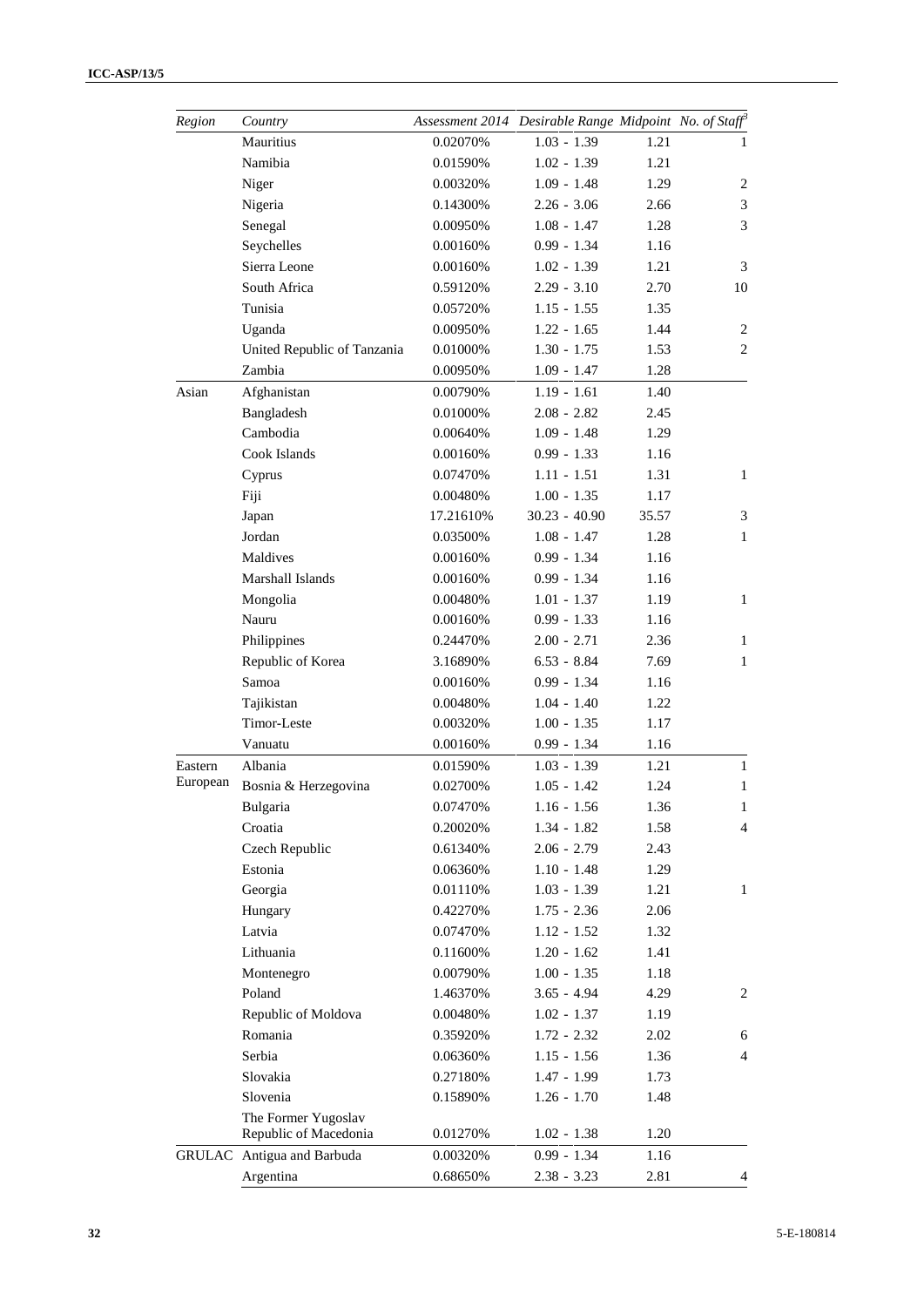| Region      | Country                          |           | Assessment 2014 Desirable Range Midpoint No. of Staff |       |                  |
|-------------|----------------------------------|-----------|-------------------------------------------------------|-------|------------------|
|             | <b>Barbados</b>                  | 0.01270%  | $1.01 - 1.36$                                         | 1.18  |                  |
|             | <b>Belize</b>                    | 0.00160%  | $0.99 - 1.34$                                         | 1.16  |                  |
|             | Bolivia (Plurinational State of) | 0.01430%  | $1.07 - 1.45$                                         | 1.26  |                  |
|             | <b>Brazil</b>                    | 4.66280%  | $9.96 - 13.48$                                        | 11.72 | $\mathbf{1}$     |
|             | Chile                            | 0.53080%  | $1.97 - 2.67$                                         | 2.32  | 1                |
|             | Colombia                         | 0.41160%  | $1.97 - 2.66$                                         | 2.31  | 6                |
|             | Costa Rica                       | 0.06040%  | $1.11 - 1.51$                                         | 1.31  | 1                |
|             | Dominica                         | 0.00160%  | $0.99 - 1.34$                                         | 1.16  |                  |
|             | Dominican Republic               | 0.07150%  | $1.17 - 1.58$                                         | 1.38  |                  |
|             | Ecuador                          | 0.06990%  | $1.19 - 1.61$                                         | 1.40  | $\overline{2}$   |
|             | Grenada                          | 0.00160%  | $0.99 - 1.34$                                         | 1.16  |                  |
|             | Guatemala                        | 0.04290%  | $1.15 - 1.55$                                         | 1.35  |                  |
|             | Guyana                           | 0.00160%  | $0.99 - 1.34$                                         | 1.17  |                  |
|             | Honduras                         | 0.01270%  | $1.05 - 1.43$                                         | 1.24  |                  |
|             | Mexico                           | 2.92740%  | $6.54 - 8.85$                                         | 7.70  | 3                |
|             | Panama                           | 0.04130%  | $1.08 - 1.45$                                         | 1.26  |                  |
|             | Paraguay                         | 0.01590%  | $1.05 - 1.42$                                         | 1.24  |                  |
|             | Peru                             | 0.18590%  | $1.48 - 2.01$                                         | 1.75  | 3                |
|             | Saint Kitts and Nevis            | 0.00160%  | $0.99 - 1.34$                                         | 1.16  |                  |
|             | Saint Lucia                      | 0.00160%  | $0.99 - 1.34$                                         | 1.16  |                  |
|             | Saint Vincent and the Grenadines | 0.00160%  | $0.99 - 1.34$                                         | 1.16  |                  |
|             | Suriname                         | 0.00640%  | $1.00 - 1.35$                                         | 1.17  |                  |
|             | Trinidad and Tobago              | 0.06990%  | $1.11 - 1.50$                                         | 1.30  | $\overline{2}$   |
|             | Uruguay                          | 0.08260%  | $1.14 - 1.55$                                         | 1.34  |                  |
|             | Venezuela (Bolivarian Rep. of)   | 0.99640%  | $2.82 - 3.81$                                         | 3.32  | $\mathfrak 3$    |
| <b>WEOG</b> | Andorra                          | 0.01270%  | $1.01 - 1.36$                                         | 1.18  |                  |
|             | Australia                        | 3.29610%  | $6.56 - 8.88$                                         | 7.72  | 13               |
|             | Austria                          | 1.26820%  | $3.13 - 4.24$                                         | 3.68  | $\overline{c}$   |
|             | Belgium                          | 1.58600%  | $3.67 - 4.97$                                         | 4.32  | 10               |
|             | Canada                           | 4.74220%  | $9.03 - 12.22$                                        | 10.63 | 13               |
|             | Denmark                          | 1.07270%  | $2.79 - 3.78$                                         | 3.28  | $\overline{2}$   |
|             | Finland                          | 0.82480%  | $2.38 - 3.22$                                         | 2.80  | 3                |
|             | France                           | 8.88850%  | $16.08 - 21.76$                                       | 18.92 | 46               |
|             | Germany                          | 11.34870% | $20.25 - 27.40$                                       | 23.83 | 11               |
|             | Greece                           | 1.01390%  | $2.73 - 3.69$                                         | 3.21  | 3                |
|             | Iceland                          | 0.04290%  | $1.06 - 1.43$                                         | 1.24  |                  |
|             | Ireland                          | 0.66430%  | $2.11 - 2.86$                                         | 2.48  | 7                |
|             | Italy                            | 7.06890%  | $13.04 - 17.65$                                       | 15.35 | 12               |
|             | Liechtenstein                    | 0.01430%  | $1.01 - 1.36$                                         | 1.19  |                  |
|             | Luxembourg                       | 0.12870%  | $1.20 - 1.62$                                         | 1.41  |                  |
|             | Malta                            | 0.02540%  | $1.03 - 1.39$                                         | 1.21  |                  |
|             | Netherlands                      | 2.62860%  | $5.43 - 7.35$                                         | 6.39  | 20               |
|             | New Zealand                      | 0.40210%  | $1.68 - 2.27$                                         | 1.97  | $\overline{2}$   |
|             | Norway                           | 1.35240%  | $3.25 - 4.39$                                         | 3.82  |                  |
|             | Portugal                         | 0.75330%  | $2.30 - 3.11$                                         | 2.70  | 3                |
|             | San Marino                       | 0.00480%  | $0.99 - 1.34$                                         | 1.17  |                  |
|             | Spain                            | 4.72480%  | $9.08 - 12.28$                                        | 10.68 | 10               |
|             | Sweden                           | 1.52570%  | $3.56 - 4.82$                                         | 4.19  | $\mathbf{1}$     |
|             | Switzerland                      | 1.66390%  | $3.78 - 5.11$                                         | 4.45  | $\boldsymbol{2}$ |
|             | United Kingdom                   | 8.23060%  | 14.98 - 20.26                                         | 17.62 | 29               |
|             | <b>Total</b>                     | 100.00%   |                                                       | 353   | 288              |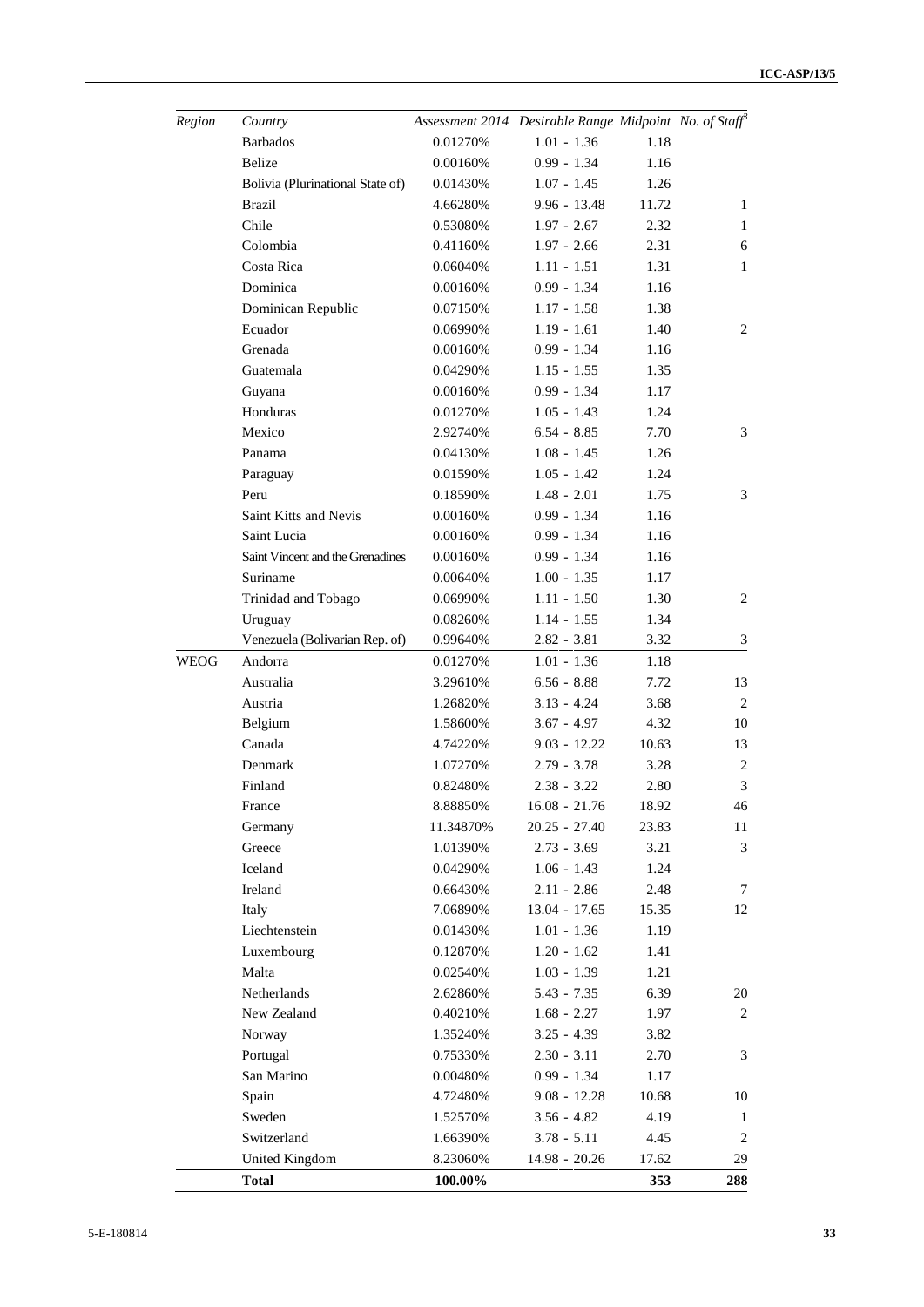## **Gender balance of the Court's Professional staff**

Status as at 31 March 2014

| Number of Professional staff by gender: <sup>4</sup> |                  |                |                         |
|------------------------------------------------------|------------------|----------------|-------------------------|
| Grade                                                | $\boldsymbol{F}$ | M              | Total                   |
| <b>Judiciary</b>                                     |                  |                |                         |
| $P-5$                                                | $\mathbf{1}$     | $\overline{c}$ | 3                       |
| $P-4$                                                | $\mathbf{1}$     | $\overline{c}$ | 3                       |
| $P-3$                                                | 12               | 9              | 21                      |
| $P-2$                                                | 2                |                | $\overline{\mathbf{c}}$ |
| <b>Office of the Prosecutor</b>                      |                  |                |                         |
| <b>USG</b>                                           | $\mathbf{1}$     |                | 1                       |
| ASG                                                  |                  | $\mathbf{1}$   | 1                       |
| $D-1$                                                |                  | $\overline{c}$ | $\overline{c}$          |
| $P-5$                                                | 3                | 9              | 12                      |
| $P-4$                                                | 6                | 21             | 27                      |
| $P-3$                                                | 12               | 25             | 37                      |
| $P-2$                                                | 30               | 16             | 46                      |
| $P-1$                                                | 11               | 4              | 15                      |
| <b>Registry</b>                                      |                  |                |                         |
| ASG                                                  |                  | 1              | 1                       |
| $D-1$                                                | 1                | $\overline{c}$ | 3                       |
| $P-5$                                                | 6                | 8              | 14                      |
| $P-4$                                                | 14               | 21             | 35                      |
| $P-3$                                                | 26               | 35             | 61                      |
| $P-2$                                                | 39               | 17             | 56                      |
| $P-1$                                                | 3                | 2              | 5                       |
| <b>Secretariat of the Assembly of States Parties</b> |                  |                |                         |
| $D-1$                                                |                  | $\mathbf{1}$   | 1                       |
| $P-5$                                                |                  | $\mathbf{1}$   | 1                       |
| $P-4$                                                | $\,1$            |                | $\mathbf{1}$            |
| $P-3$                                                | 1                |                | 1                       |
| <b>Secretariat of the Trust Fund for Victims</b>     |                  |                |                         |
| $D-1$                                                |                  | 1              | 1                       |
| $P-5$                                                | $\mathbf{1}$     |                | 1                       |
| $P-3$                                                | $\mathbf{1}$     | 1              | 2                       |
| <b>Project Director's Office</b>                     |                  |                |                         |
| $D-1$                                                |                  | 1              | 1                       |
| $P-5$                                                |                  | 1              | 1                       |
| $P-4$                                                | $\mathbf{1}$     |                | 1                       |
| $P-2$                                                | 1                |                | 1                       |
| <b>Grand</b> total                                   |                  |                |                         |
|                                                      | 174              | 183            | 357                     |

<sup>4</sup> Including elected officials and language staff.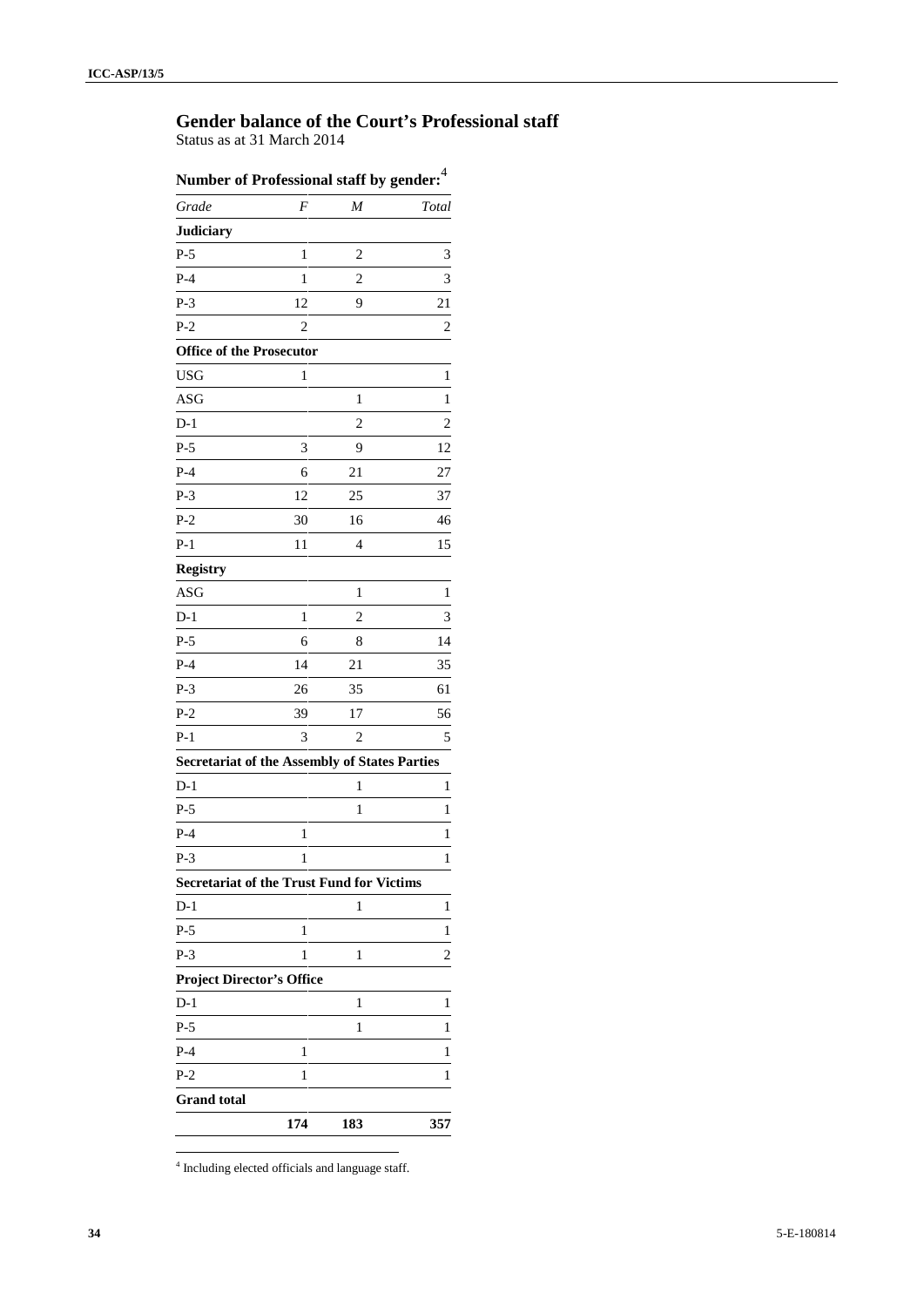## **International Criminal Court: Staff count - Actual**

As at 31 March 2014, the Court's staff count is as follows:

| Staff count                |     |
|----------------------------|-----|
| <b>Established posts</b>   | 681 |
| Approved GTA               | 183 |
| <b>Interns</b>             | 70  |
| Visiting professionals     | 5   |
| SSA contractors            | 91  |
| Elected officials / Judges | 22  |
| <b>Total 1052</b>          |     |

## **International Criminal Court: Staff count - projected**

Based on the approved budget for 2014 and taking into account averages for interns, visiting professionals and SSA contractors as per 2013, the Court's headcount at the end of 2014 could be expected to be as follows:

| 764        |
|------------|
| 286        |
| 78         |
| 12         |
| 81         |
| 20         |
| Total 1241 |
|            |

## **Vacant posts – the Court's established posts**

Status as at 31 March 2014

| Programme                      | Sub-Programme                         | Post<br>Level | Post Title                                 |    | <b>Total Comments</b>       |
|--------------------------------|---------------------------------------|---------------|--------------------------------------------|----|-----------------------------|
| Investigation<br>Division      | Planning & Operations<br>Section      | GS-OL         | <b>Field Operations</b><br>Assistant       | 2. | Posts to be filled in 2014. |
|                                | <b>Investigation Teams</b>            | $P-1$         | <b>Assistant Investigator</b>              |    | Post to be filled in 2014.  |
| Prosecution<br><b>Division</b> | Deputy Prosecutor for<br>Prosecutions | $D-1$         | Head of Prosecution<br>Division            |    | Post to be filled in 2014.  |
| Office of the<br>Registrar     | Security and Safety<br>Section        | GS-OL         | <b>Personnel Security</b><br>Officer       |    | Post to be filled in 2014.  |
|                                |                                       | GS-OL         | <b>Local Security Assistant</b><br>(Kenya) |    | Post to be filled in 2014.  |
|                                |                                       |               | Senior Driver (DRC)                        |    | Post to be filled in 2014.  |
|                                |                                       | GS-OL         | Driver (various duty<br>stations)          | 2. | Posts to be filled in 2014. |
|                                |                                       |               | Field Operations Section GS-OL             |    |                             |

 $^{\rm 5}$  Vacancy rate not taken into account in the projection.  $^{\rm 6}$  Ibid.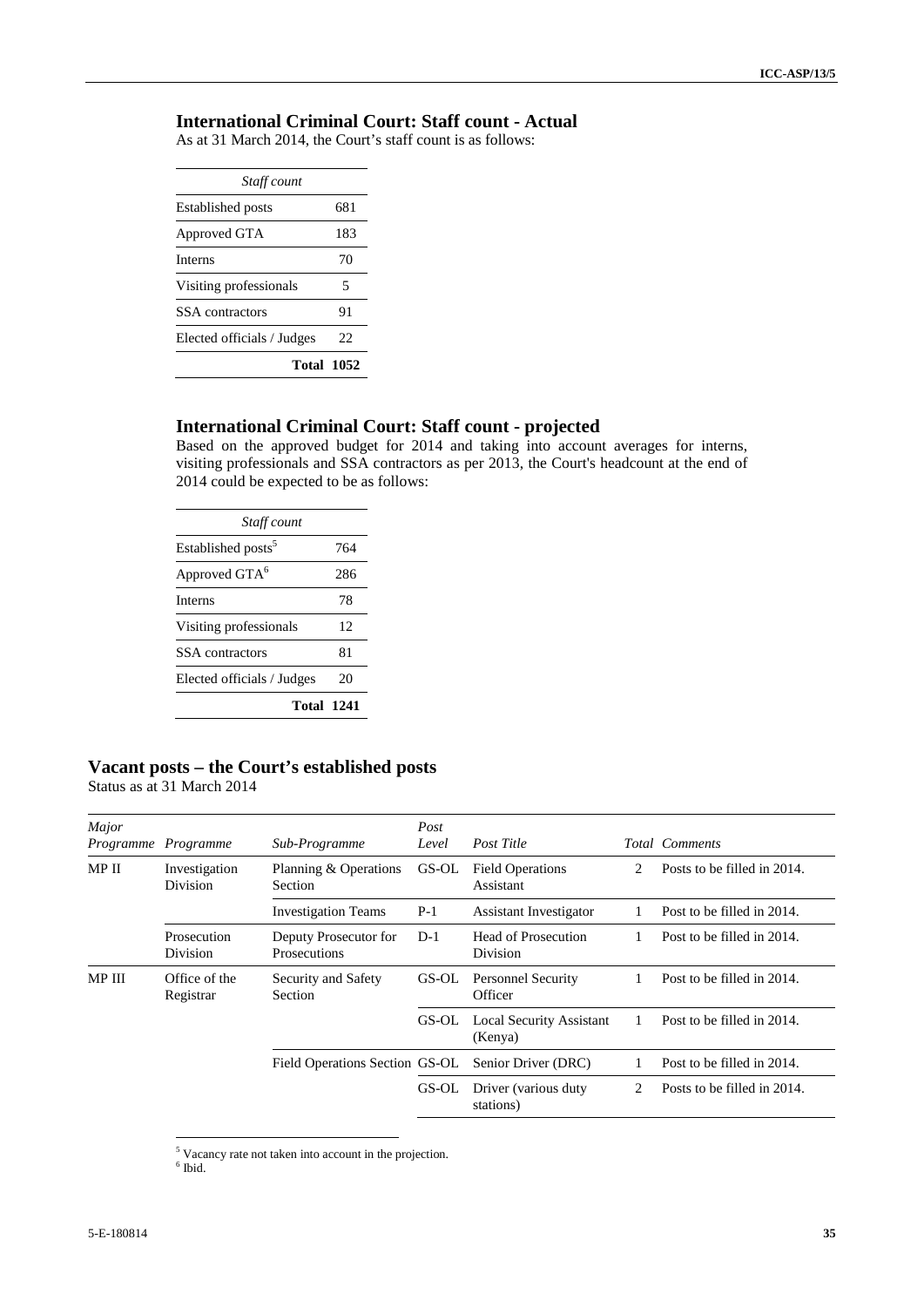| Major    | Programme Programme                           | Sub-Programme                                    | Post<br>Level          | Post Title                                                             |                | Total Comments                                                                                |
|----------|-----------------------------------------------|--------------------------------------------------|------------------------|------------------------------------------------------------------------|----------------|-----------------------------------------------------------------------------------------------|
|          |                                               |                                                  | GS-OL                  | Driver (various duty<br>stations)                                      | $\overline{4}$ | Posts frozen in 2014.                                                                         |
|          |                                               | <b>Counsel Support Section P-4</b>               |                        | Head, Legal Aid Unit                                                   | 1              | Post covered on a temporary<br>basis pending the re-<br>organization of the Registry.         |
|          |                                               |                                                  | $P-2$                  | Legal Aid Fund<br>Monitoring Specialist                                | 1              | Post covered on a temporary<br>basis pending the re-<br>organization of the Registry.         |
|          | Common<br>Administrative<br>Services Division | <b>Budget and Finance</b><br>Section             | $P-3$                  | <b>Accounts Officer</b>                                                | 1              | Post covered on a temporary<br>basis pending the re-<br>organization of the Registry.         |
|          | Services                                      | Division of Court Court Management<br>Section    | GS-PL                  | Senior Audio-Visual<br>Assistant                                       | 1              | Post vacated due to internal<br>move.                                                         |
|          |                                               | Victims and Witnesses<br>Unit                    | GS-OL                  | Field<br>Protection/Operations<br>Assistant (various duty<br>stations) | 6              | Posts to be redeployed to other<br>duty stations depending on<br>judicial activities in 2014. |
|          |                                               |                                                  | $\operatorname{GS-OL}$ | <b>Field Confidential</b><br><b>Accounts Assistant</b><br>(CAR)        | 1              | Posts to be redeployed to other<br>duty stations depending on<br>judicial activities in 2014. |
|          |                                               |                                                  | GS-OL                  | <b>Field Support Assistant</b><br>(various duty stations)              | 7              | Posts to be redeployed to other<br>duty stations depending on<br>judicial activities in 2014. |
|          |                                               | Victims Participation<br>and Reparations Section | $P-1$                  | Victims' Applications<br>Manager                                       | 1              | Post covered on a temporary<br>basis pending the re-<br>organization of the Registry.         |
|          |                                               | Public Information and<br>Documentation Section  | $P-2$                  | Associate Legal Officer                                                | 1              | Post frozen in 2014 due to<br>budgetary constraints.                                          |
|          |                                               |                                                  | $P-2$                  | Field Associate Legal<br>Outreach Coordinator for<br>Sudan             | $\mathbf{1}$   | Post frozen in 2014 due to<br>budgetary constraints.                                          |
|          |                                               |                                                  | GS-OL                  | Field Outreach Assistant<br>(Kenya)                                    | 2              | Posts to be re-profiled.                                                                      |
|          |                                               |                                                  | GS-OL                  | <b>Field Outreach Assistant</b><br>(CIV)                               | 1              | Post to be filled in 2014.                                                                    |
|          |                                               |                                                  | GS-OL                  | Field Public Information<br>and Outreach Assistant<br>(DRC)            | 1              | Post to be filled in 2014.                                                                    |
|          |                                               | Office of Internal Audit                         | GS-OL                  | <b>Audit Assistant</b>                                                 | 1              | Post to be filled in 2014.                                                                    |
| MP VII.5 | Independent Oversight Mechanism               |                                                  | (tbc)                  | Head of the Independent<br>Oversight Mechanism                         | 1              | Post currently covered by a<br>temporary head. Post to be<br>filled in 2014.                  |
|          |                                               |                                                  | $P-4$                  | Evaluation Officer (tbc)                                               | 1              | Post to be filled in 2014.                                                                    |
|          |                                               |                                                  | $P-2$                  | Associate Investigator                                                 | 1              | Post to be filled in 2014.                                                                    |
|          |                                               |                                                  | GS-OL                  | Administrative/<br><b>Investigative Assistant</b><br>(tbc)             | 1              | Post to be filled in 2014.                                                                    |
|          |                                               |                                                  |                        | Grand total: $43 (1)^7$                                                |                |                                                                                               |

 $7$  39 posts are under recruitment/recruitment completed (38) or advertised (1) as of 31 March 2014. One post,

<sup>(</sup>Staff Council Officer), funding the Staff Council Representative, is no longer reported as vacant.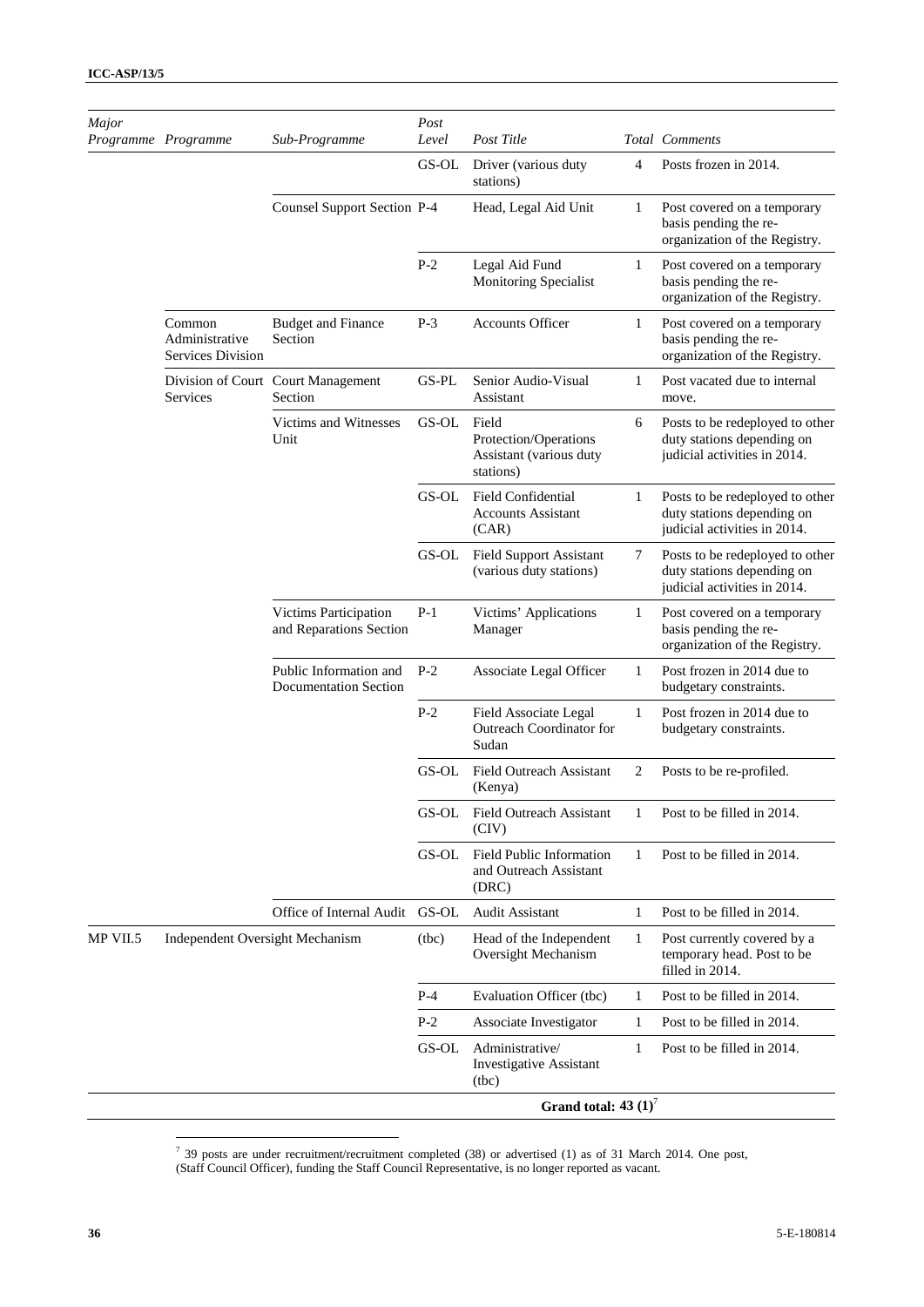## **Staffing: Approved versus filled posts**<sup>8</sup>

Status as at 31 March 2014

| Major Programme                                  | Approved |                  | Recruitment      | Under            | Advertised not<br>Filled completed <sup>9</sup> recruitment under recruitment | advertised     | posts vacant | Vacant not % of established Vacancy rate (%) of<br>established posts |
|--------------------------------------------------|----------|------------------|------------------|------------------|-------------------------------------------------------------------------------|----------------|--------------|----------------------------------------------------------------------|
| $[1]$                                            | $[2]$    | $[3]$            | $[4]$            | $[5]$            | $[6]$                                                                         | $[7]$          |              | $[(2-3)/2]x100$ $[(AVG(3)-2)/2]x100$                                 |
| Judiciary                                        |          |                  |                  |                  |                                                                               |                |              |                                                                      |
| Major Programme I                                | 48       | 43               | $\boldsymbol{0}$ | 4                | 1                                                                             | $\overline{0}$ | 10.42%       | 10.42%                                                               |
| Office of the Prosecutor                         |          |                  |                  |                  |                                                                               |                |              |                                                                      |
| Major Programme II                               | 215      | 198              | 1                | 12               | $\overline{0}$                                                                | 4              | 7.91%        | 7.91%                                                                |
| Registry                                         |          |                  |                  |                  |                                                                               |                |              |                                                                      |
| Major Programme III <sup>10</sup>                | 476      | 423              | 2                | 15               | $\overline{0}$                                                                | 36             | 11.13%       | 11.13%                                                               |
| Secretariat of the                               |          |                  |                  |                  |                                                                               |                |              |                                                                      |
| Major Programme IV                               | 9        | 6                | $\mathbf{0}$     | 3                | $\overline{0}$                                                                | $\mathbf{0}$   | 33.33%       | 33.33%                                                               |
| Secretariat of the TFV                           |          |                  |                  |                  |                                                                               |                |              |                                                                      |
| Major Programme VI                               | 7        | 6                | $\boldsymbol{0}$ |                  | $\overline{0}$                                                                | $\mathbf{0}$   | 14.29%       | 14.29%                                                               |
| Project Director's Office                        |          |                  |                  |                  |                                                                               |                |              |                                                                      |
| Major Programme VII.1                            | 5        | 5                | $\boldsymbol{0}$ | $\boldsymbol{0}$ | $\overline{0}$                                                                | $\mathbf{0}$   | 0.00%        | 0.00%                                                                |
| Independent Oversight Mechanism                  |          |                  |                  |                  |                                                                               |                |              |                                                                      |
| Major Programme VII.5                            | 4        | $\boldsymbol{0}$ | $\boldsymbol{0}$ | $\boldsymbol{0}$ | 0                                                                             | 4              | 100.00%      | 100.00%                                                              |
| <b>Total Court</b>                               | 764      | 681              | 3                | 35               | 1                                                                             | 44             | 10.86%       | 10.86%                                                               |
|                                                  |          |                  |                  |                  |                                                                               |                |              |                                                                      |
| <b>Target recruitment</b>                        |          |                  | 83               |                  |                                                                               |                |              |                                                                      |
| <b>Under recruitment / Recruitment completed</b> |          |                  | 38               |                  |                                                                               |                |              |                                                                      |

## **Geographical representation of the Court's GTA Professional staff** Status as at 31 March 2014

Total number of Professionals: 103 Total number of nationalities: 45

#### **Distribution per region:**

**Percentage of target 45.8%**

| Region  | Nationality | Total          |
|---------|-------------|----------------|
| African | Cameroon    | 3              |
|         | Egypt       | $\overline{2}$ |
|         | Ethiopia    | 1              |
|         | Ghana       | 1              |
|         | Kenya       | 1              |
|         | Nigeria     | 1              |
|         | Rwanda      | $\overline{2}$ |
|         | Senegal     | 1              |
|         | Sudan       | 1              |
|         | Uganda      | 1              |

<sup>&</sup>lt;sup>8</sup> Excluding elected officials.

<sup>&</sup>lt;sup>9</sup> Recruitment completed: Indicates that the selected candidate has accepted the offer. Recruitment process has been finalized and the post is blocked until the arrival of the incumbent.<br><sup>10</sup> In MP-III, 1 post not vacant as such but funding a Staff Council Representative.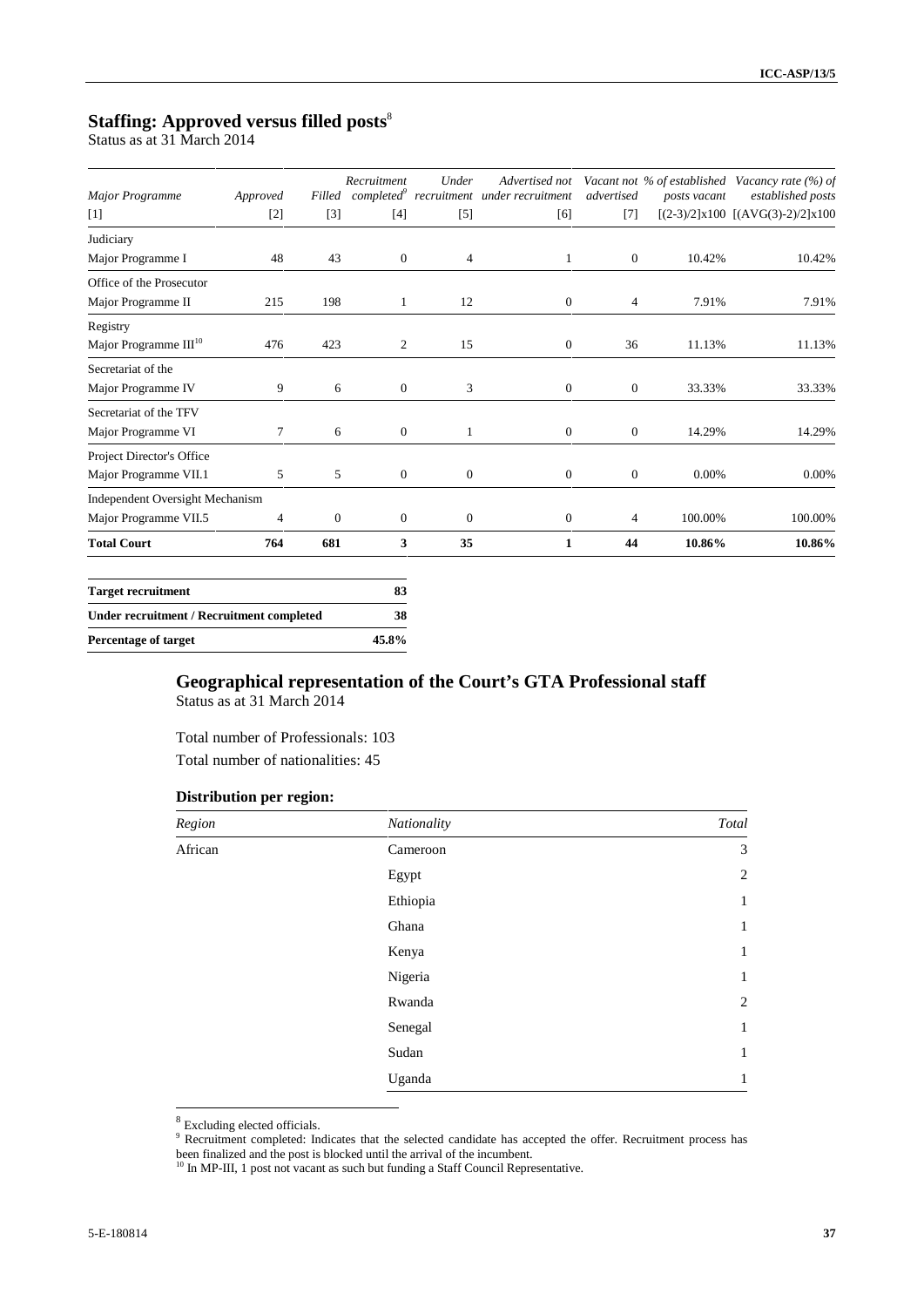| Region                        | Nationality                     | Total            |
|-------------------------------|---------------------------------|------------------|
|                               | United Republic of Tanzania     | 1                |
| African total                 |                                 | 15               |
| Asian                         | India                           | $\mathbf{1}$     |
|                               | Indonesia                       | $\mathbf{1}$     |
|                               | Japan                           | 1                |
|                               | Pakistan                        | $\mathbf{1}$     |
|                               | Singapore                       | 1                |
|                               | Sri Lanka                       | 1                |
| Asian total                   |                                 | 6                |
| Eastern European              | Bosnia and Herzegovina          | $\mathbf{1}$     |
|                               | Bulgaria                        | 1                |
|                               | Croatia                         | 3                |
|                               | Poland                          | 1                |
|                               | Republic of Moldova             | $\mathbf{2}$     |
|                               | Romania                         | 1                |
|                               | <b>Russian Federation</b>       | 1                |
|                               | Serbia                          | $\mathbf{1}$     |
|                               | Slovenia                        | 1                |
| <b>Eastern European total</b> |                                 | 12               |
| <b>GRULAC</b>                 | Mexico                          | $\mathbf{1}$     |
|                               | Peru                            | 1                |
| <b>GRULAC</b> total           |                                 | $\mathbf 2$      |
| <b>WEOG</b>                   | Australia                       | $\overline{4}$   |
|                               | Belgium                         | 4                |
|                               | Canada                          | 4                |
|                               | Finland                         | $\mathbf{1}$     |
|                               | France                          | $10\,$           |
|                               | Germany                         | $\boldsymbol{7}$ |
|                               | Iceland                         | $\mathbf{1}$     |
|                               | Ireland                         | $\mathfrak{Z}$   |
|                               | Israel                          | $\mathbf{1}$     |
|                               | Italy                           | $\sqrt{2}$       |
|                               | Netherlands                     | $\,8\,$          |
|                               | New Zealand                     | $\mathbf{1}$     |
|                               | Spain                           | $\mathfrak{Z}$   |
|                               | Sweden                          | $\mathbf{1}$     |
|                               | Switzerland                     | $\mathbf{2}$     |
|                               | United Kingdom                  | $\mathbf{9}$     |
|                               | <b>United States of America</b> | $\boldsymbol{7}$ |
| <b>WEOG</b> total             |                                 | 68               |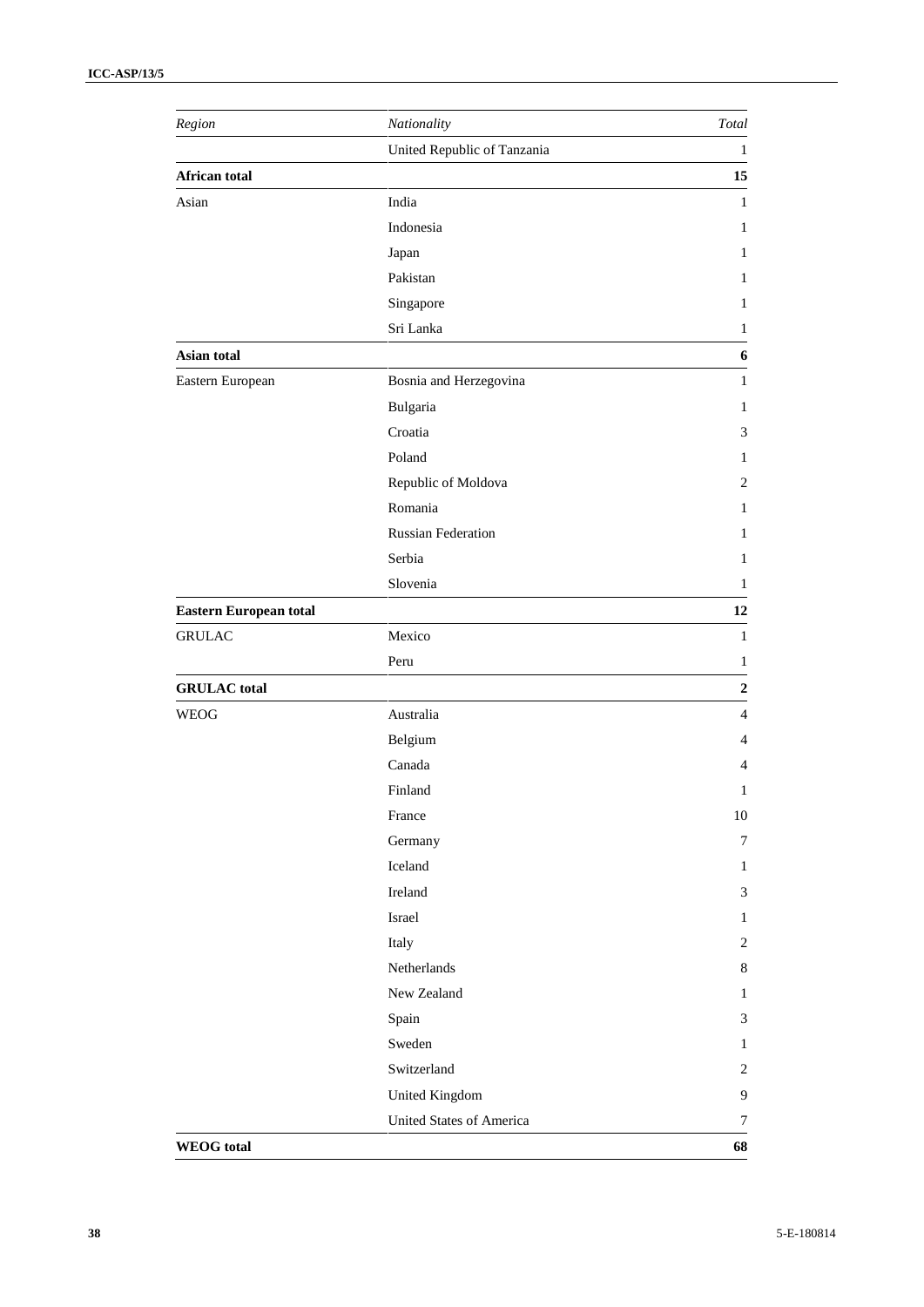## **Annex III**

## **List of documents**

| CBF document symbol  | Title                                                                                                                                                                                                                                                                                        | CBF document symbol<br>was converted to |
|----------------------|----------------------------------------------------------------------------------------------------------------------------------------------------------------------------------------------------------------------------------------------------------------------------------------------|-----------------------------------------|
| CBF/22/1/Rev.1       | Provisional agenda                                                                                                                                                                                                                                                                           |                                         |
| CBF/22/1/Add.1/Rev.1 | Annotated list of items included in the provisional agenda                                                                                                                                                                                                                                   |                                         |
| CBF/22/2             | Registry's fourth quarterly report on legal aid                                                                                                                                                                                                                                              | $ICC-ASP/13/2$                          |
| CBF/22/3             | 2013 Annual activity report of the Office of Internal Audit                                                                                                                                                                                                                                  |                                         |
| CBF/22/4             | Annual Report of the Office of Internal Audit - Implementation of audit recommen-<br>dations: situation as of 18 February 2014                                                                                                                                                               |                                         |
| CBF/22/5             | Office of Internal Audit - Provisional work plan for 2015                                                                                                                                                                                                                                    |                                         |
| CBF/22/6             | Registry report on ways to improve the legal aid procedures                                                                                                                                                                                                                                  | $ICC-ASP/13/6$                          |
| CBF/22/7             | Report of the Court and the Trust Fund for Victims on the rules to be observed for<br>the payment of reparations                                                                                                                                                                             | $ICC-ASP/13/7$                          |
| CBF/22/8             | Report of the Court on the implementation of its projects (IPSAS, asset management<br>and analytic accountability)                                                                                                                                                                           |                                         |
| CBF/22/9             | Report of the Court on policy issues (accruals, anti-fraud and whistle-blower, and<br>multi-year project)                                                                                                                                                                                    | $ICC-ASP/13/9$                          |
| CBF/22/10            | Report of the Court on the organizational structure (including the Court's position on the<br>recommendations of the external consultants, the change in the investigation strategy of the ICC-ASP/13/16<br>Office of the Prosecutor and an update on measures implemented by the Registrar) |                                         |
| CBF/22/11            | Report of the Court on human resources management                                                                                                                                                                                                                                            | $ICC-ASP/13/18$                         |
| CBF/22/12            | Report of the Court on the Audit Committee                                                                                                                                                                                                                                                   |                                         |
| CBF/22/13            | Report on activities and programme performance of the International Criminal<br>Court for the year 2013                                                                                                                                                                                      | $ICC-ASP/13/19$                         |
| CBF/22/14            | Report of the Court and the Secretariat of the Trust Fund for Victims on the<br>management of exchange rate risks                                                                                                                                                                            |                                         |
| CBF/22/15            | Interim report on the activities of the Oversight Committee                                                                                                                                                                                                                                  |                                         |
| CBF/22/16            | Report on budget performance of the International Criminal Court as at 31 March 2014                                                                                                                                                                                                         |                                         |
| CBF/22/17            | First quarterly report of the Registry on legal aid                                                                                                                                                                                                                                          | $ICC-ASP/13/17$                         |
| CBF/22/18            | Office of Internal Audit - 2014 internal audit plan                                                                                                                                                                                                                                          |                                         |
| CBF/22/19            | Report of the Court on the activities of the New York Liaison Office for the year 2013                                                                                                                                                                                                       |                                         |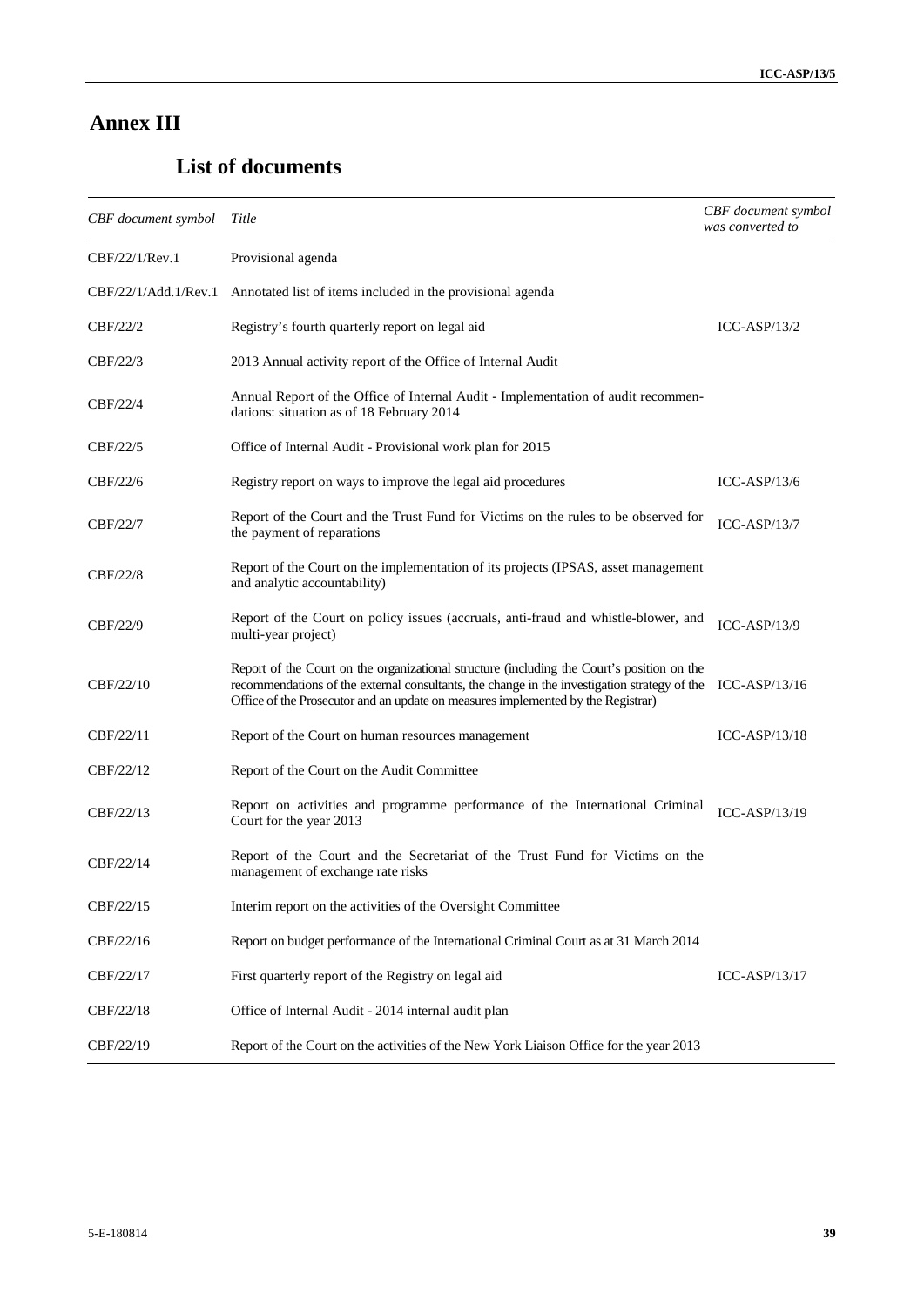## **Annex IV**

## **Budget performance for Contingency Fund notifications in 2013** 1

## **A. Budget performance for Contingency Fund notifications**

1. In 2013, the Court originally submitted the following seven notifications to the Committee, in a total amount of €8,457,541. The Court notified the Committee on 25 April and 6 June of revisions to the estimates of the resources required in three notifications, namely Notification (a), (b) and (c), which resulted in a total revised notification amount of  $\in$  7.211,054, a decrease of  $\in$  2.246,487. During the course of the year, the Court had been making substantial efforts to optimize the utilization of existing resources to reduce its financial requirements. Notifications are as follows: $<sup>2</sup>$ </sup>

- (a) Notification of 17 December 2012 for €311,087 and further notification of the revised estimate of the resources required for €244,800 on 25 April for the further extension of the mandates of two judges and of support staff and additional legal aid for defence teams in the case of Mr Germain Katanga and Mr Mathieu Ngudjolo Chui in the situation in the Democratic Republic of the Congo (DRC);
- (b) Notification of 18 December 2012 for  $\epsilon$ 509,100 and further notification of the revised estimate of the resources required for €366,900 on 25 April for the need to cater for the continuation of pre-trial proceedings in the case of Mr Laurent Gbagbo in the situation in Côte d'Ivoire;
- (c) Notification of 9 and 11 April 2013 for €4,279,200 and further notifications of the revised estimates of the resources required for €3,791,200 on 25 April and €3,241,200 on 6 June for the situation in Mali, in which the OTP opened its investigations on 16 January 2013;
- (d) Notification of 15 April 2013 for €414,500 for the further extension of mandates of two judges and for support staff and additional legal aid for the defence teams in the case of Mr Germain Katanga in the DRC situation;
- (e) Notification of 19 April 2013 for €124,554 for the transfer of Mr Bosco Ntaganda from Kigali, Rwanda, to the Court's Detention Centre in the Netherlands in the DRC situation;
- (f) Notification of 12 June 2013 for  $\text{\textcircled{230,500}}$  for the continuation of the Sango interpretation teams in the case of Mr Jean-Pierre Bemba Gombo in the situation in the Central African Republic; and
- (g) Notification of 18 June 2013 for  $\epsilon$  588,600 for the need to conduct new investigative efforts and cater for the confirmation of charges hearing in the case of Mr Bosco Ntaganda in the DRC situation.

### **B. Budget performance for the total Contingency Fund notifications**

2. Table 1 below provides a summary of overall budget performance for a total of seven Contingency Fund notifications submitted to the Committee. Overall actual implementation rate at year-end 2013 was 5.9 per cent, or  $\epsilon$ 3.75 million against the total revised Contingency Fund notification of €7.21 million.

<sup>&</sup>lt;sup>1</sup> ICC-ASP/13/19, section IV, part F and G.<br><sup>2</sup> Notifications (a) and (b) became effective on 1 January 2013.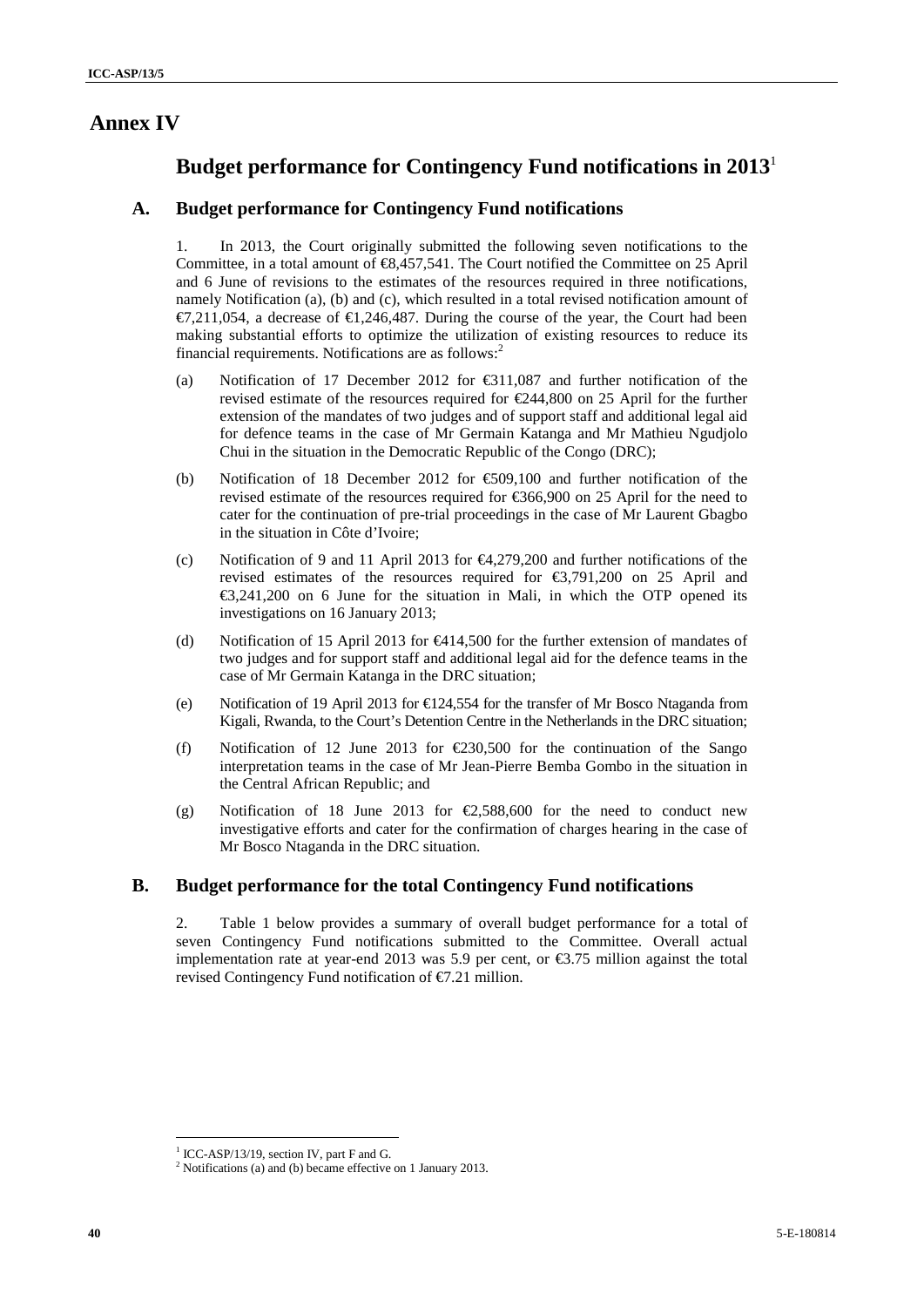| Expenditure item                      | Total revised Contingency<br>Fund notification | Total actual<br>expenditure* | Total implementation<br>rate in % |
|---------------------------------------|------------------------------------------------|------------------------------|-----------------------------------|
|                                       | $[1]$                                          | $[2]$                        | $[3]=[2]/[1]$                     |
| Judges' costs                         | 297.9                                          | 275.2                        | 92.4                              |
| Staff costs                           |                                                |                              |                                   |
| General temporary assistance          | 3,694.2                                        | 1,721.3                      | 46.6                              |
| Temporary assistance for meetings     | 145.9                                          | 0.8                          | 0.5                               |
| Consultants                           | 34.8                                           | 18.9                         | 54.4                              |
| Subtotal other staff costs            | 3,874.9                                        | 1,741.0                      | 44.9                              |
| Travel                                | 816.9                                          | 506.3                        | 62.0                              |
| Training                              |                                                | 2.9                          |                                   |
| <b>External</b> translation           | 393.5                                          | 19.7                         | 5.0                               |
| Counsel for defence                   | 819.7                                          | 493.6                        | 60.2                              |
| Counsel for victims                   | 39.3                                           | 21.8                         | 55.4                              |
| <b>External printing</b>              | 2.0                                            |                              |                                   |
| Public information & production costs | 20.0                                           | 5.8                          | 29.0                              |
| Outsourcing services                  | 79.8                                           | 0.8                          | 1.0                               |
| Other contractual services            | 151.0                                          | 113.8                        | 75.4                              |
| Subtotal contractual services         | 1,505.3                                        | 658.4                        | 43.7                              |
| Rental of premises                    | 25.0                                           | 10.7                         | 42.7                              |
| Maintenance of premises               |                                                | 16.8                         |                                   |
| Rental of furniture & equipment       |                                                | 2.7                          |                                   |
| Communications                        | 28.9                                           |                              |                                   |
| Maintenance of equipment & furniture  | 62.0                                           | 43.5                         | 70.1                              |
| Other miscellaneous operating costs   | 352.3                                          | 97.3                         | 27.6                              |
| Subtotal general operating expenses   | 468.2                                          | 171.0                        | 36.5                              |
| Supplies and materials                | 25.0                                           | 31.7                         | 126.9                             |
| Equipment including furniture         | 222.9                                          | 361.5                        | 162.2                             |
| <b>Total</b>                          | 7,211.1                                        | 3,745.2                      | 51.9                              |

#### **Table 1: Budget performance of the total of seven Contingency Fund notifications in 2013, by item of expenditure (thousand euros)**

\* 2013 expenditure is based on preliminary, unaudited figures which are subject to change.

3. The budget performance for each Contingency Fund notification is detailed below in the order of the notifications to the Committee.

4. Table 2 below shows budget performance on the Contingency Fund notification to further extend the mandates of two judges, as well as a limited number of support staff and additional legal aid for defence teams for Mr Germain Katanga and Mr Mathieu Ngudjolo Chui, for four months (January to April) in the DRC situation. This notification was followed by a further notification (d) for the mandates to be extended by another five months. The actual implementation rate is  $69.1$  per cent, or  $60.17$  million against the revised notification of €0.24 million. The Counsel Support Section paid legal fees for defence for January and February 2013 from its approved budget, resulting in underspend in counsel for defence.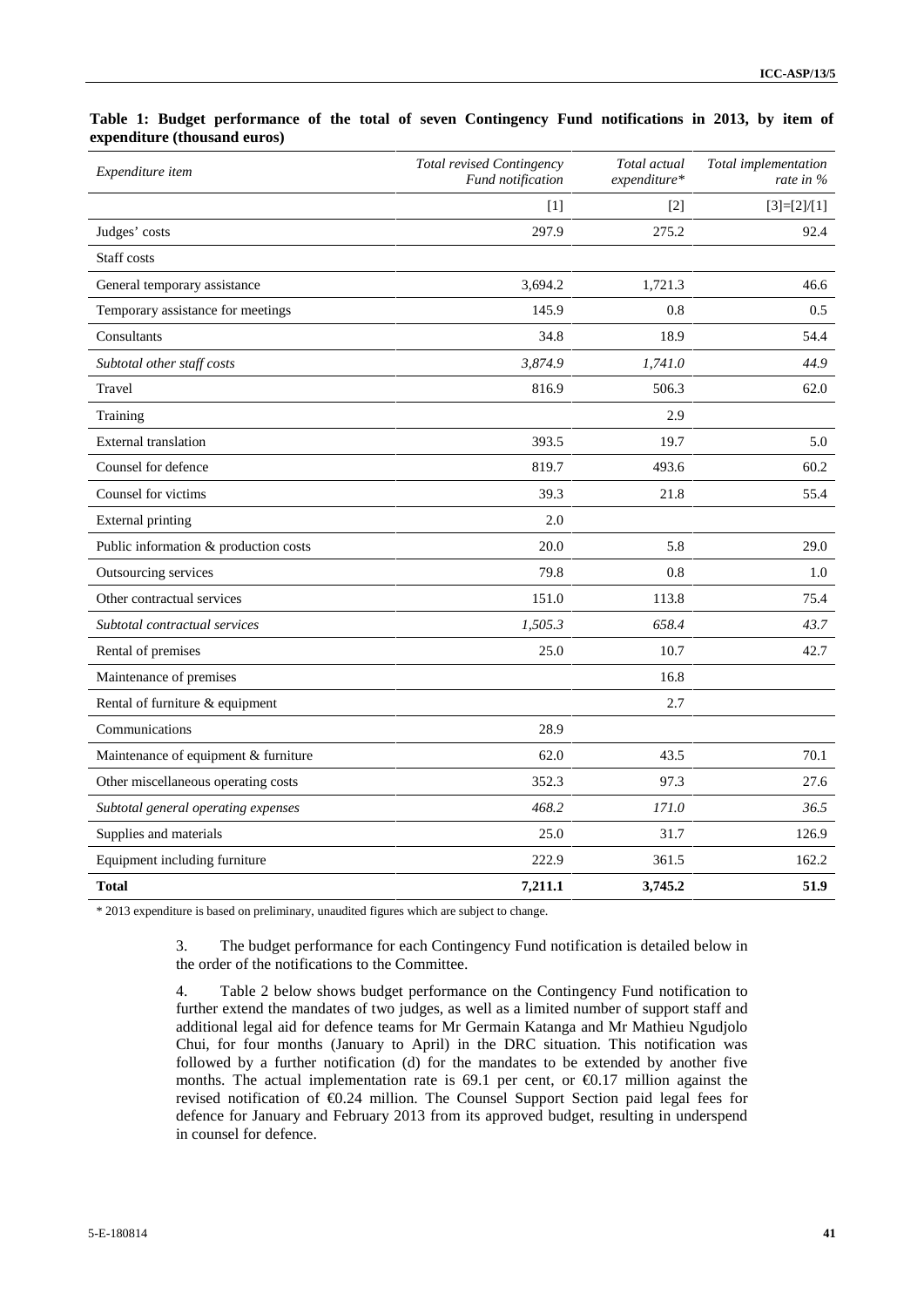#### **Table 2: Budget performance of the Contingency Fund notification for the further extension of two judges and support staff and additional legal aid for the defence teams for Mr Germain Katanga and Mr Mathieu Ngudjolo Chui in the DRC situation in 2013, by item of expenditure (thousand euros)**

| Expenditure item                    | Revised Contingency<br>Fund notification | Actual<br>expenditure* | Implementation<br>rate in $%$ |
|-------------------------------------|------------------------------------------|------------------------|-------------------------------|
|                                     | $[1]$                                    | $[2]$                  | $[3]=[2]/[1]$                 |
| Judges' costs                       | 129.9                                    | 122.0                  | 94.0                          |
| Staff costs                         |                                          |                        |                               |
| General temporary assistance        | 31.1                                     | 26.4                   | 84.8                          |
| Temporary assistance for meetings   |                                          |                        |                               |
| Subtotal other staff costs          | 31.1                                     | 26.4                   | 84.8                          |
| Travel                              |                                          |                        |                               |
| Counsel for defence                 | 83.9                                     | 20.8                   | 24.9                          |
| Counsel for victims                 |                                          |                        |                               |
| Subtotal contractual services       | 83.9                                     | 20.8                   | 24.9                          |
| Other miscellaneous operating costs |                                          |                        |                               |
| Subtotal general operating expenses |                                          |                        |                               |
| Supplies and materials              |                                          |                        |                               |
| Equipment including furniture       |                                          |                        |                               |
| <b>Total</b>                        | 244.8                                    | 169.3                  | 69.1                          |

\* 2013 expenditure is based on preliminary, unaudited figures which are subject to change.

5. Table 3 below shows budget performance for the Contingency Fund notification for funds to continue the pre-trial proceedings in the case of Mr Laurent Gbagbo in the Côte d'Ivoire situation. At year-end, the revised notification of €0.37 million was almost fully implemented, with a 99.3 per cent implementation rate.

#### **Table 3: Budget performance of the Contingency Fund notification for the need to cater for the continuation of pre-trial proceedings in the case of Mr Laurent Gbagbo in the situation in Côte d'Ivoire in 2013, by item of expenditure (thousand euros)**

| Expenditure item                    | <b>Revised Contingency</b><br>Fund notification | Actual expenditure* | Implementation<br>rate in % |
|-------------------------------------|-------------------------------------------------|---------------------|-----------------------------|
|                                     | $[1]$                                           | $[2]$               | $[3]=[2]/[1]$               |
| Judges' costs                       |                                                 |                     |                             |
| Staff costs                         |                                                 |                     |                             |
| Subtotal staff costs                |                                                 |                     |                             |
| General temporary assistance        | 74.9                                            | 78.6                | 104.9                       |
| Temporary assistance for meetings   |                                                 |                     |                             |
| Subtotal other staff costs          | 74.9                                            | 78.6                | 104.9                       |
| Travel                              |                                                 |                     |                             |
| Counsel for defence                 | 252.7                                           | 263.8               | 104.4                       |
| Counsel for victims                 | 39.3                                            | 21.8                | 55.4                        |
| Other contractual services          |                                                 |                     |                             |
| Subtotal contractual services       | 292.0                                           | 285.6               | 97.8                        |
| Other miscellaneous operating costs |                                                 |                     |                             |
| Subtotal general operating expenses |                                                 |                     |                             |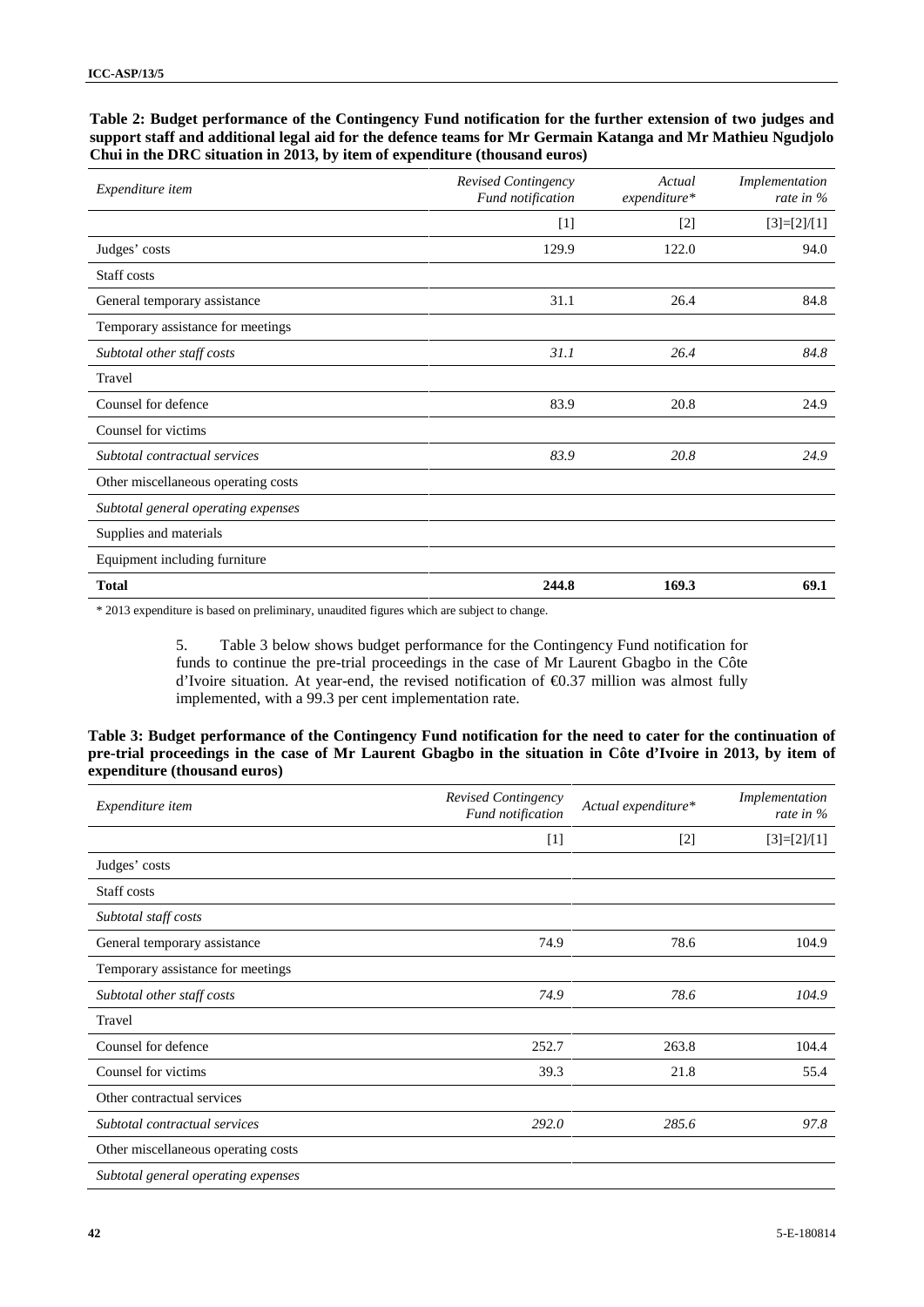| <i>Expenditure item</i>       | Revised Contingency<br>Fund notification                                                                                                                                                                   | Actual expenditure* | Implementation<br>rate in % |
|-------------------------------|------------------------------------------------------------------------------------------------------------------------------------------------------------------------------------------------------------|---------------------|-----------------------------|
|                               | $[1] % \includegraphics[width=0.9\columnwidth]{figures/fig_10.pdf} \caption{The 3D (black) model for the estimators in the left and right. The left and right is the same as in the right.} \label{fig:2}$ | $\lceil 2 \rceil$   | $[3]=[2]/[1]$               |
| Supplies and materials        |                                                                                                                                                                                                            |                     |                             |
| Equipment including furniture |                                                                                                                                                                                                            |                     |                             |
| <b>Total</b>                  | 366.9                                                                                                                                                                                                      | 364.2               | 99.3                        |

\* 2013 expenditure is based on preliminary, unaudited figures which are subject to change.

6. Table 4 below shows budget performance for the Contingency Fund notification for the new situation of Mali in which the OTP opened its investigation on 16 January 2013. The fund was under-implemented, at 50.9 per cent, or  $\epsilon$ 1.65 million against the revised notification of  $\epsilon$ 3.24 million.

7. Underspend in the GTA category is due, in the OTP, to: (a) delayed recruitment arising from an internal time gap between the formulation of needs and actual approvals; (b) fewer recruitments completed due to candidates lacking the correct profile for the shortterm contracts offered by the Court; and (c) additional changes to profiles for the composition of staff following the consultation with external experts conducted between May and August. In the Registry, major items other than GTA, showing underspend, such as temporary assistance for meetings, travel, counsel for defence and general operating expenses, are due to uncertainties regarding activities and the lack of referrals for witness protection activities in the situation in Mali.

#### **Table 4: Budget performance of the Contingency Fund notification for the situation in Mali in 2013, by item of expenditure (thousand euros)**

| Expenditure item                      | Revised Contingency<br>Fund notification | Actual expenditure* | Implementation<br>rate in % |
|---------------------------------------|------------------------------------------|---------------------|-----------------------------|
|                                       | $[1]$                                    | $[2]$               | $[3]=[2]/[1]$               |
| Judges' costs                         |                                          |                     |                             |
| Staff costs                           |                                          |                     |                             |
| General temporary assistance          | 1,933.5                                  | 1,028.2             | 53.2                        |
| Temporary assistance for meetings     | 100.0                                    |                     |                             |
| Consultants                           | 34.8                                     | 10.0                | 28.8                        |
| Subtotal other staff costs            | 2,068.3                                  | 1,038.2             | 50.2                        |
| Travel                                | 536.3                                    | 284.4               | 53.0                        |
| <b>External</b> translation           | 20.0                                     |                     |                             |
| Counsel for defence                   | 56.5                                     |                     |                             |
| <b>External printing</b>              | 2.0                                      |                     |                             |
| Public information & production costs | 20.0                                     | 5.8                 | 29.0                        |
| Outsourcing services                  | 67.8                                     |                     |                             |
| Other contractual services            | 38.0                                     | 0.8                 | 2.2                         |
| Subtotal contractual services         | 204.3                                    | 6.6                 | 3.3                         |
| Rental of premises                    | 25.0                                     | 10.7                | 42.7                        |
| Maintenance of premises               |                                          | 3.5                 |                             |
| Maintenance of equipment & furniture  |                                          | 21.4                |                             |
| Other miscellaneous operating costs   | 264.2                                    | 48.6                | 18.4                        |
| Subtotal general operating expenses   | 289.2                                    | 84.2                | 29.1                        |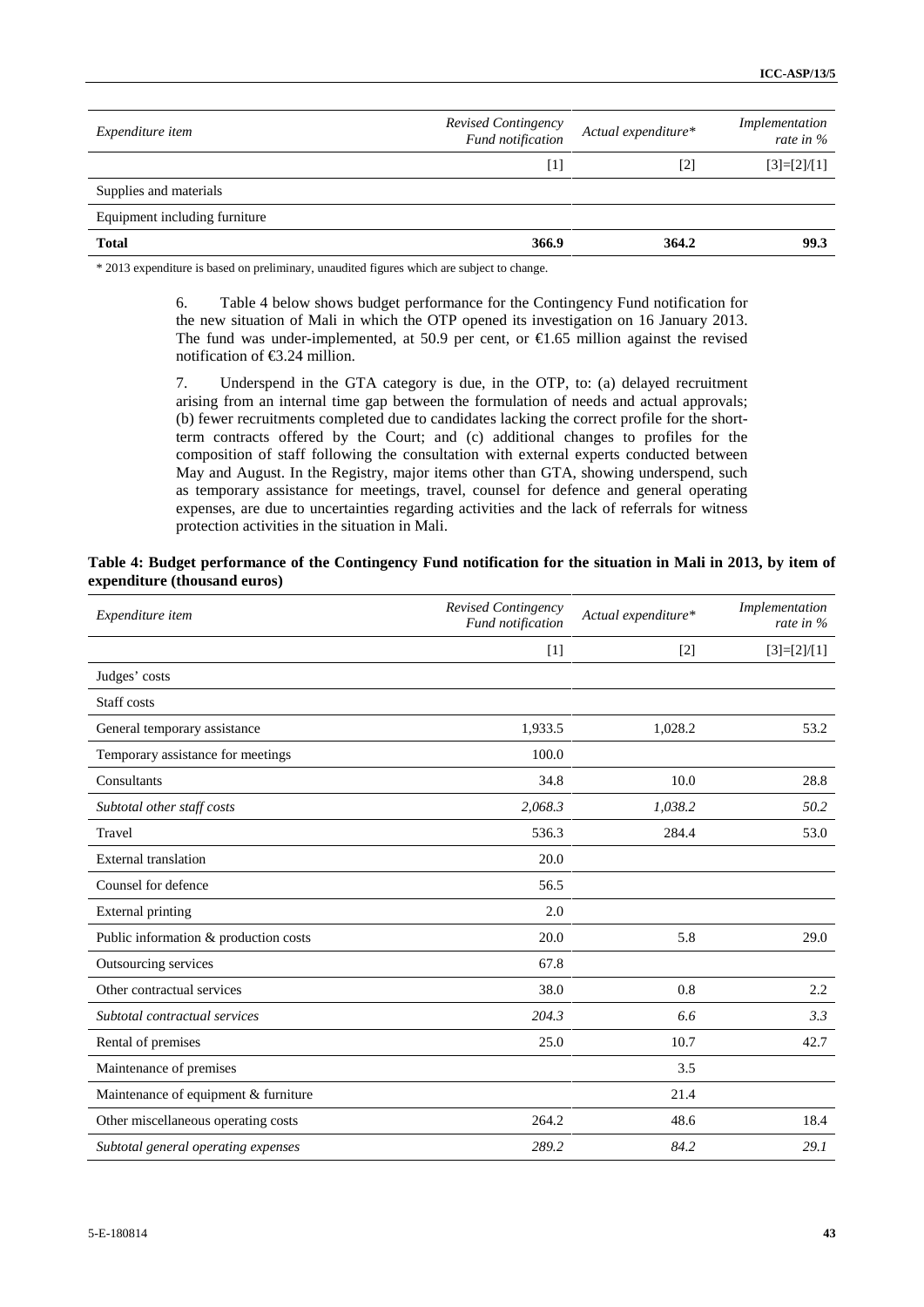| <i>Expenditure item</i>       | Revised Contingency<br>Fund notification                                                                                                                                                                   | Actual expenditure* | Implementation<br>rate in % |
|-------------------------------|------------------------------------------------------------------------------------------------------------------------------------------------------------------------------------------------------------|---------------------|-----------------------------|
|                               | $[1] % \includegraphics[width=0.9\columnwidth]{figures/fig_10.pdf} \caption{The 3D (black) model for the estimators in the left and right. The left and right is the same as in the right.} \label{fig:2}$ | $\lceil 2 \rceil$   | $[3]=[2]/[1]$               |
| Supplies and materials        |                                                                                                                                                                                                            | 9.5                 |                             |
| Equipment including furniture | 143.1                                                                                                                                                                                                      | 225.7               | 157.7                       |
| <b>Total</b>                  | 3,241.2                                                                                                                                                                                                    | 1,648.6             | 50.9                        |

\* 2013 expenditure is based on preliminary, unaudited figures which are subject to change.

8. Table 5 below shows budget performance for the Contingency Fund notification to further extend the mandates of two judges and a limited number of support staff, and additional legal aid for defence teams for Mr Germain Katanga for a further five months (May to September) in the DRC situation. The actual implementation rate is 64.0 per cent, or €0.27 million against the notification of €0.41 million. The Judiciary has experienced difficulties with recruiting, which has resulted in an underspend in the GTA category. Counsel for defence underspent because the reduction in resources was applied by the Registrar after the closing statements.

#### **Table 5: Budget performance of the Contingency Fund notification for the further extension of two judges and support staff and additional legal aid for defence teams for Mr Germain Katanga in the DRC situation in 2013, by item of expenditure (thousand euros)**

| Expenditure item                    | Contingency Fund<br>notification | Actual expenditure* | Implementation<br>rate in % |
|-------------------------------------|----------------------------------|---------------------|-----------------------------|
|                                     | $[1]$                            | $[2]$               | $[3]=[2]/[1]$               |
| Judges' costs                       | 168.0                            | 153.2               | 91.2                        |
| Staff costs                         |                                  |                     |                             |
| General temporary assistance        | 116.5                            | 41.8                | 35.8                        |
| Temporary assistance for meetings   |                                  |                     |                             |
| Subtotal other staff costs          | 116.5                            | 41.8                | 35.8                        |
| Travel                              |                                  |                     |                             |
| Counsel for defence                 | 130.0                            | 70.1                | 53.9                        |
| Other contractual services          |                                  |                     |                             |
| Subtotal contractual services       | 130.0                            | 70.1                | 53.9                        |
| Other miscellaneous operating costs |                                  |                     |                             |
| Subtotal general operating expenses |                                  |                     |                             |
| Supplies and materials              |                                  |                     |                             |
| Equipment including furniture       |                                  |                     |                             |
| <b>Total</b>                        | 414.5                            | 265.1               | 64.0                        |

\* 2013 expenditure is based on preliminary, unaudited figures which are subject to change.

9. Table 6 below shows budget performance for the Contingency Fund notification in the DRC situation to transfer Mr Bosco Ntaganda from Kigali, Rwanda, to the Court's Detention Centre in the Netherlands. On 13 January the Court submitted a letter to the Committee concerning unforeseen confidential developments and operations for notifications for potential access to the Contingency Fund to meet expenses relating to the transfer of suspects. The transfer operation took place on 22 March 2013.

10. The notification amount was almost fully utilized, with a 94.3 per cent implementation rate. The major cost in other contractual services was for a private chartered flight from Rwanda to the Netherlands.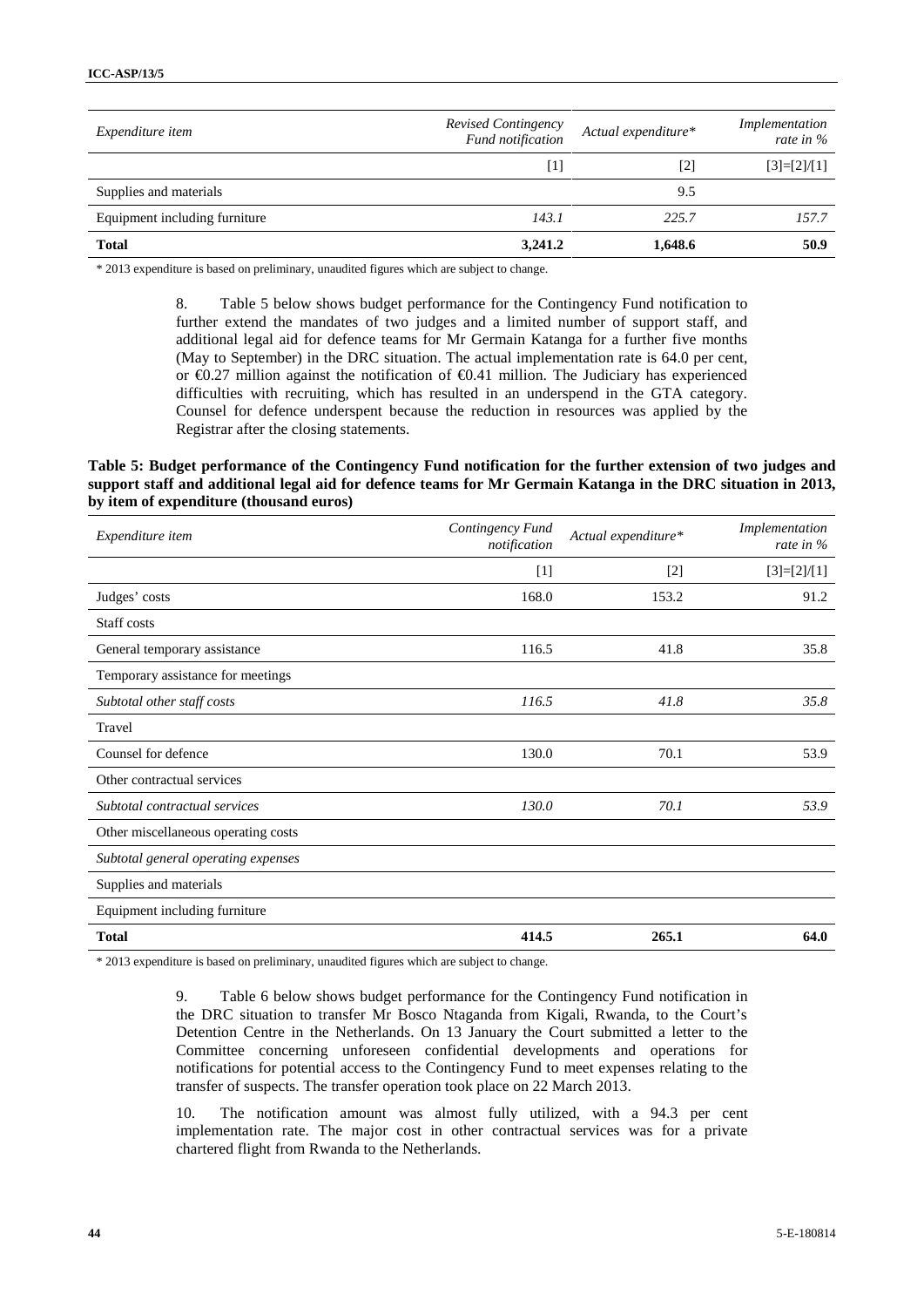#### **Table 6: Budget performance of the Contingency Fund notification in the DRC situation to transfer of Mr Bosco Ntaganda from Kigali, Rwanda, to the Court's Detention Centre in the Netherlands in 2013, by item of expenditure (thousand euros)**

| Expenditure item                    | Contingency Fund<br>notification | Actual expenditure* | Implementation<br>rate in $%$ |
|-------------------------------------|----------------------------------|---------------------|-------------------------------|
|                                     | $[1]$                            | $[2]$               | $[3]=[2]/[1]$                 |
| Judges' costs                       |                                  |                     |                               |
| Staff costs                         |                                  |                     |                               |
| General temporary assistance        |                                  |                     |                               |
| Temporary assistance for meetings   | 7.3                              | 0.8                 | 10.8                          |
| Subtotal other staff costs          | 7.3                              | 0.8                 | 10.8                          |
| Travel                              | 4.2                              | 3.6                 | 86.1                          |
| Other contractual services          | 113.0                            | 113.0               | 100.0                         |
| Subtotal contractual services       | 113.0                            | 113.0               | 100.0                         |
| Other miscellaneous operating costs |                                  |                     |                               |
| Subtotal general operating expenses |                                  |                     |                               |
| Supplies and materials              |                                  |                     |                               |
| Equipment including furniture       |                                  |                     |                               |
| <b>Total</b>                        | 124.6                            | 117.4               | 94.3                          |

\* 2013 expenditure is based on preliminary, unaudited figures which are subject to change.

11. Table 7 below shows budget performance for the Contingency Fund to continue to provide the Sango interpretation teams in the case of Mr Jean-Pierre Bemba Gombo in the CAR situation for the latter part of the year. Court Interpretation and Translation Section, as forecast earlier, almost fully utilized the notified amount of  $\epsilon$ 0.23 million, with a 98.9 per cent implementation rate.

#### **Table 7: Budget performance of the Contingency Fund notification for the continuation of the Sango interpretation teams in the case of Mr Jean-Pierre Bemba Gombo in the situation in the Central African Republic in 2013, by item of expenditure (thousand euros)**

| Expenditure item                    | Contingency Fund<br>notification | Actual expenditure* | Implementation<br>rate in % |
|-------------------------------------|----------------------------------|---------------------|-----------------------------|
|                                     | $[1]$                            | $[2]$               | $[3]=[2]/[1]$               |
| Judges' costs                       |                                  |                     |                             |
| Staff costs                         |                                  |                     |                             |
| General temporary assistance        | 230.5                            | 227.9               | 98.9                        |
| Temporary assistance for meetings   |                                  |                     |                             |
| Subtotal other staff costs          | 230.5                            | 227.9               | 98.9                        |
| Travel                              |                                  |                     |                             |
| Other contractual services          |                                  |                     |                             |
| Subtotal contractual services       |                                  |                     |                             |
| Other miscellaneous operating costs |                                  |                     |                             |
| Subtotal general operating expenses |                                  |                     |                             |
| Supplies and materials              |                                  |                     |                             |
| Equipment including furniture       |                                  |                     |                             |
| <b>Total</b>                        | 230.5                            | 227.9               | 98.9                        |

\* 2013 expenditure is based on preliminary, unaudited figures which are subject to change.